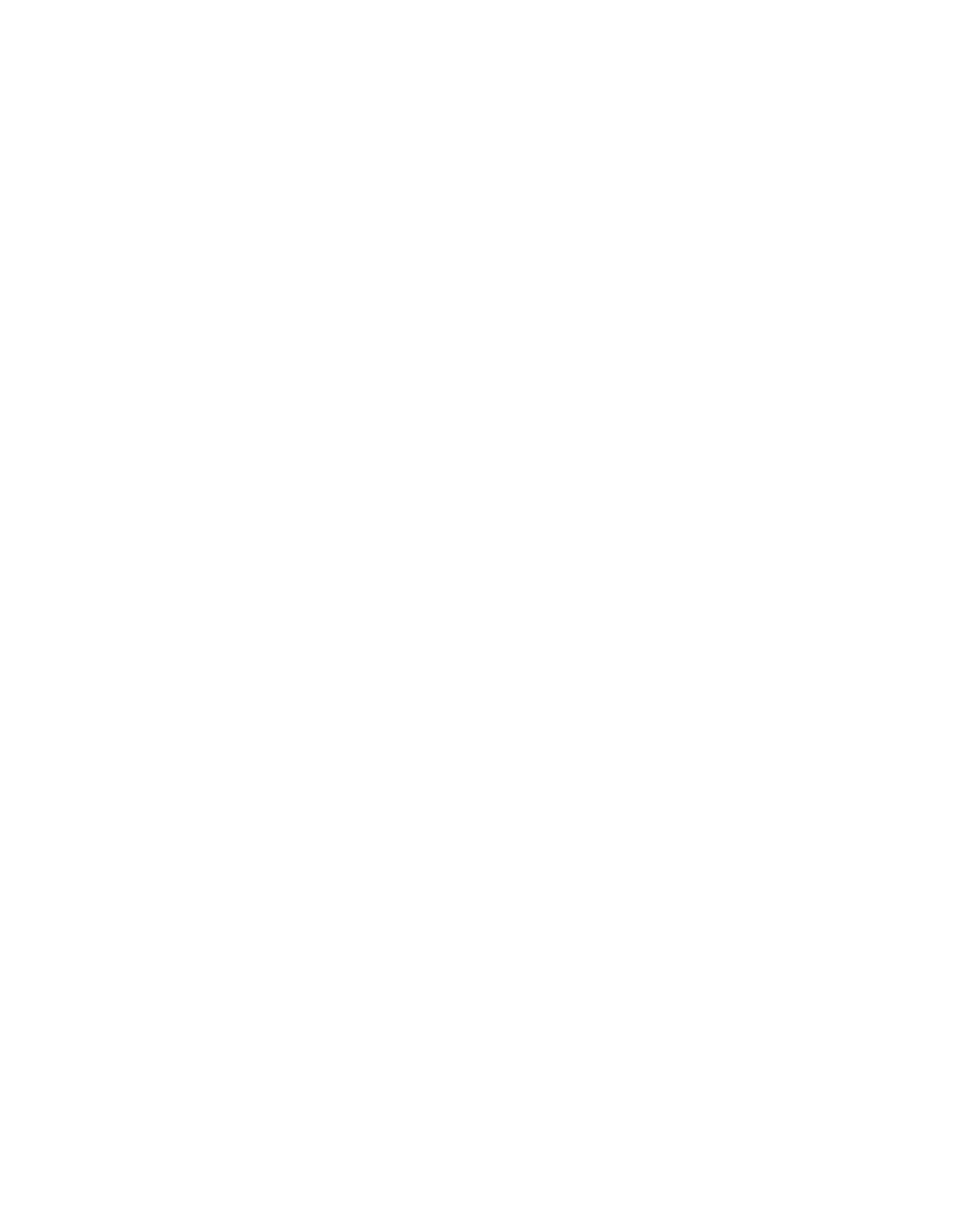Please note: Annotations have been excerpted and/or adapted from descriptions provided by the publishers.

#### 128 B833

#### Bregman, Rutger

#### **Humankind : a hopeful history. First English-language edition**

New York, NY: Little, Brown and Company, 2019.

*Subjects*: Civilization—History. Human behavior. Human beings. Philosophical anthropology. World history.

*Summary*: If there is one belief that has united the left and the right, psychologists and philosophers, ancient thinkers and modern ones, it is the tacit assumption that humans are bad. It's a notion that drives newspaper headlines and guides the laws that shape our lives. But what if it isn't true? The author provides a new perspective on the past 200,000 years of human history, setting out to prove that we are hardwired for kindness, geared toward cooperation rather than competition, and more inclined to trust rather than distrust one another. In fact, this instinct has a firm evolutionary basis going back to the beginning of Homo sapiens. If we believe in the reality of humanity's kindness and altruism, it will form the foundation for achieving true change in society, a case that the author makes convincingly.

155.232 S944

Sue, Derald Wing; Spanierman, Lisa

## **Microaggressions in everyday life. Second edition**

Hoboken, NJ : Wiley, 2020.

*Subjects*: Aggressiveness. Cross-cultural counseling. Offenses against the person. *Summary*: Subtle racism, sexism, and heterosexism remain relatively invisible and potentially harmful to the wellbeing, self-esteem, and standard of living of many marginalized groups in society. This book examines the manifestations of various forms of microaggressions and explores their impact. The text covers: researching microaggressions, exploring microaggressions in education, identifying best practices teaching about microaggressions, understanding microaggressions in the counseling setting, as well as guidelines for combating microaggressions. Each chapter concludes with a section called "The Way Forward" that provides guidelines, strategies, and interventions designed to help make our society free of microaggressions.

#### 179.9 J66

Johnson, Chelsea; Council, LaToya

#### **Intersection allies : we make room for all**

New York, NY : Dottir Press, 2019.

*Subjects*: Ethnicity—Juvenile literature. Identity (Psychology)—Juvenile literature. Individual differences in children—Juvenile literature. Individual differences—Juvenile literature. Individuality—Juvenile literature. Interpersonal relations in children—Juvenile literature. Intersectionality (Sociology)—Juvenile literature. Respect for persons—Juvenile literature.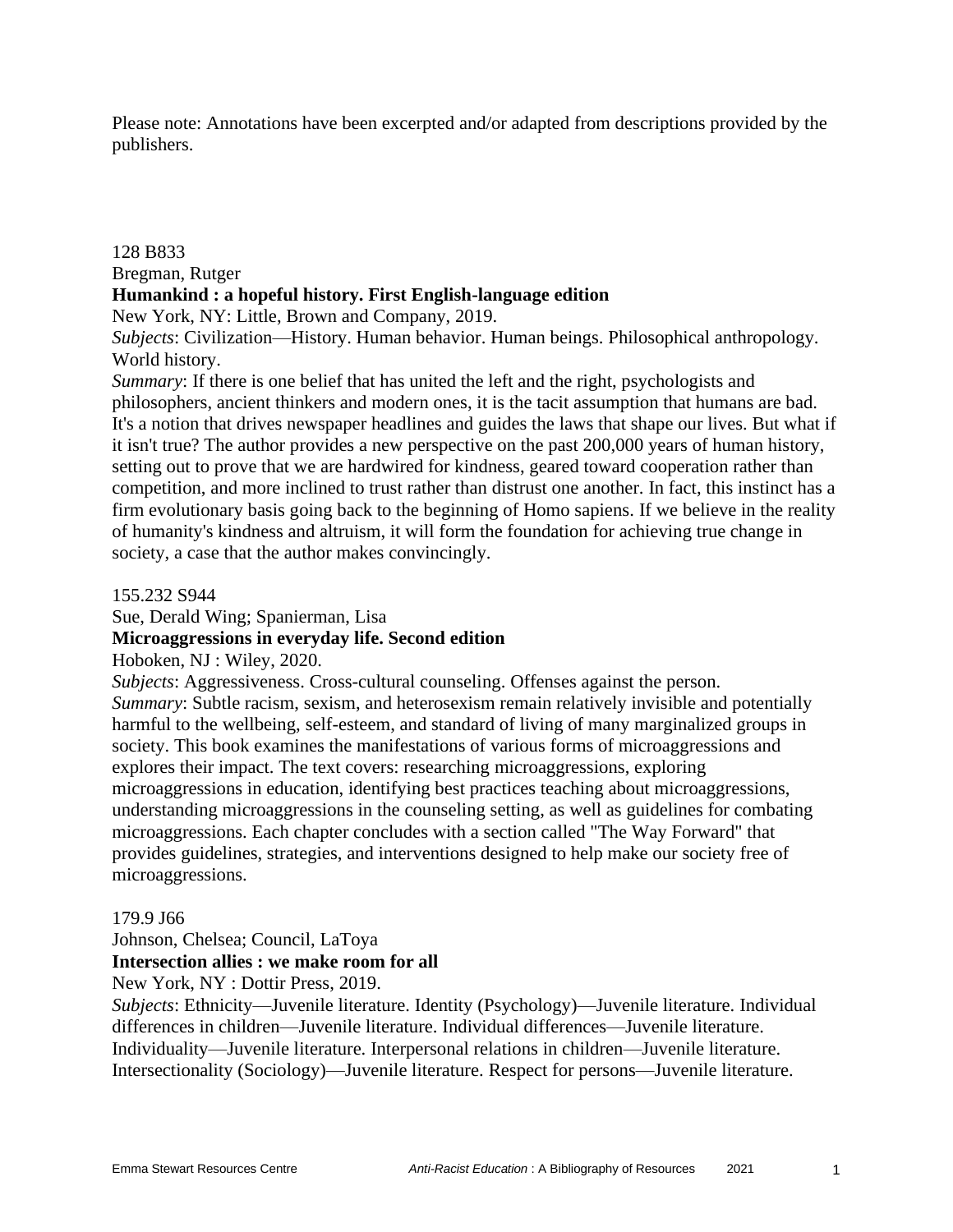Sexual orientation—Juvenile literature. Similarity (Psychology)—Juvenile literature. Toleration—Juvenile literature.

*Summary*: This is a handy book about intersectionality that depicts the nuances of identity and embraces difference as a source of community.

## 302.346 C858

#### **Courageous conversations : engaging citizens in conversations that matter**

Saskatoon, SK: Concentus Citizenship Education Foundation Inc., 2016. *Subjects*: Citizenship—Canada. Disabilities—Canada. Indians of North America—Canada. Mental health—Canada. Political rights—Canada. Race discrimination—Canada. Race relations—Canada. Sex role—Canada.

#### 303.385 C552

Choudhury, Shakil

#### **Deep diversity : overcoming us vs. them**

Toronto, ON: Between the Lines, 2015.

*Subjects*: Prejudices. Racism—Psychological aspects.

*Summary*: This book is a transformational experience for the reader in that it coherently presents scientific evidence, a systems thinking analysis of structural racism as well as mindfulness and self-care, as much needed and interconnected foundations for authentic personal and social change from within. The author models the strength that comes from offering one's own story as a powerful vehicle to talk-the-walk of racial justice with sound evidence. The book further provides key elements of the method the author has adapted to multiple contexts across the world.

305.0973 B435 Bell, Samantha S. **Racial and cultural intolerance**

San Diego, CA : ReferencePoint Press, 2020.

*Subjects*: Racism—United States—History. Toleration—United States—History. United States—Race relations—History.

*Summary*: This book explores the history behind racial and cultural intolerance, the effects of these issues on society, and ongoing efforts toward preventing racial and cultural intolerance.

#### 305.0973 W813

Wise, Tim

## **Under the affluence : shaming the poor, praising the rich and sacrificing the future of America**

San Francisco, CA : City Lights Books, 2015.

*Subjects*: Discrimination—United States. Equality—United States. Poverty—United States. Racism—United States. Social classes—United States. Wealth—United States.

*Summary*: In this provocative critique of class and power in America, renowned anti-racist Tim Wise expands his well-developed analysis of privilege rooted in whiteness to include social domination wielded by the wealthy few. Tracing how sympathy for the underclass, abundant during the Depression, has been erased, Wise counters the contemporary portrayal of the poor as riff-raff and the rich as celebrities.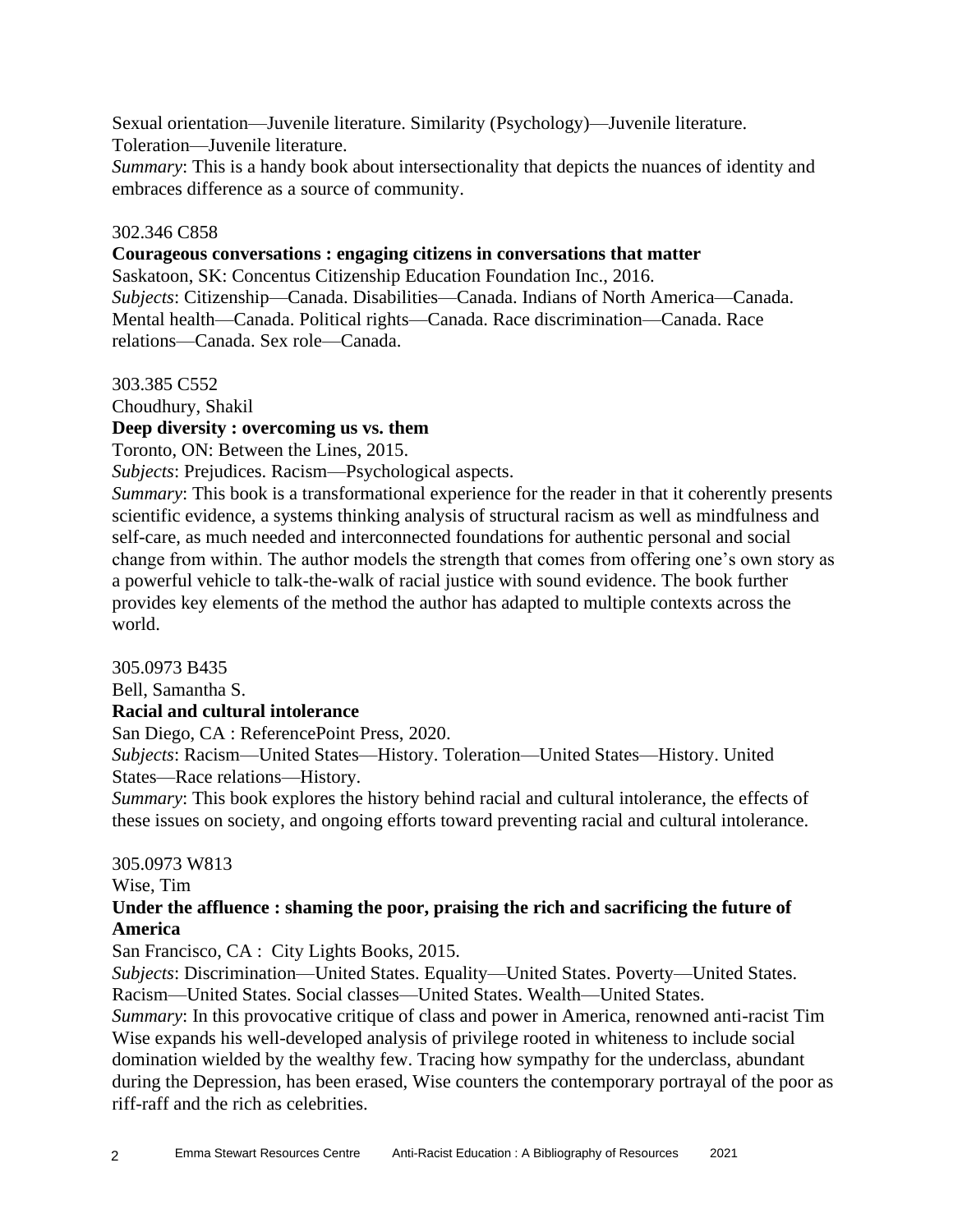#### 305.23508997071 D534

Dhillon, Jaskiran

## **Prairie rising : Indigenous youth, decolonization, and the politics of intervention** Toronto, ON : University of Toronto Press, 2017.

*Subjects*: Indian youth—Government policy—Canada. Indian youth—Government policy— Saskatchewan—Saskatoon. Indian youth—Saskatchewan—Saskatoon—Social conditions. Indigenous Peoples in Canada. Saskatoon (Sask.)—Ethnic relations.

*Summary*: In 2016, Canada's federal government publicly committed to reconciling the social and material deprivation of Indigenous communities across the country. This book provides a series of critical reflections about the changing face of Settler colonialism in Canada through an ethnographic investigation of Indigenous-state relations in the city of Saskatoon. It sheds light on the changing forms of Settler governance and the interlocking systems of education, child welfare, and criminal justice that sustain it. The author exposes how the push for inclusionary governance ultimately reinstates colonial Settler authority and raises startling questions about the federal government's commitment to justice and political empowerment for Indigenous Nations, particularly within the context of the everyday realities facing Indigenous youth.

305.388 H322

Harrison, Vashti

## **Little legends : exceptional men in black history**

New York, NY: Little, Brown and Company, 2019.

*Subjects*: African American men—Biography—Juvenile literature. African Americans— Biography—Juvenile literature. Blacks—Biography—Juvenile literature.

*Summary*: This book profiles thirty-five prominent men in African American history, including James Armistead Lafayette, Thurgood Marshall, Alvin Ailey, and Leland Melvin.

305.5122 W681

Wilkerson, Isabel

#### **Caste : the origins of our discontents**

New York, NY: Random House, 2020.

*Subjects*: Caste—United States. Classism—United States. Ethnicity—United States. Power (Social sciences)—United States. Social classes—United States. Social stratification—United States. United States—Ethnic relations. United States—Race relations.

*Summary*: As we go about our daily lives, caste is the wordless usher in a darkened theater, flashlight cast down in the aisles, guiding us to our assigned seats for a performance. The hierarchy of caste is not about feelings or morality. It is about power—which groups have it and which do not. In this book, the author gives us a portrait of an unseen phenomenon in America as she explores how America today and throughout its history has been shaped by a hidden caste system, a rigid hierarchy of human rankings. Beyond race, class, or other factors, there is a powerful caste system that influences people's lives and behavior and the nation's fate. Linking the caste systems of America, India, and Nazi Germany, the author explores eight pillars that underlie caste systems across civilizations, including divine will, bloodlines, stigma, and more. She also points forward to ways America can move beyond the artificial and destructive separations of human divisions, toward hope in our common humanity.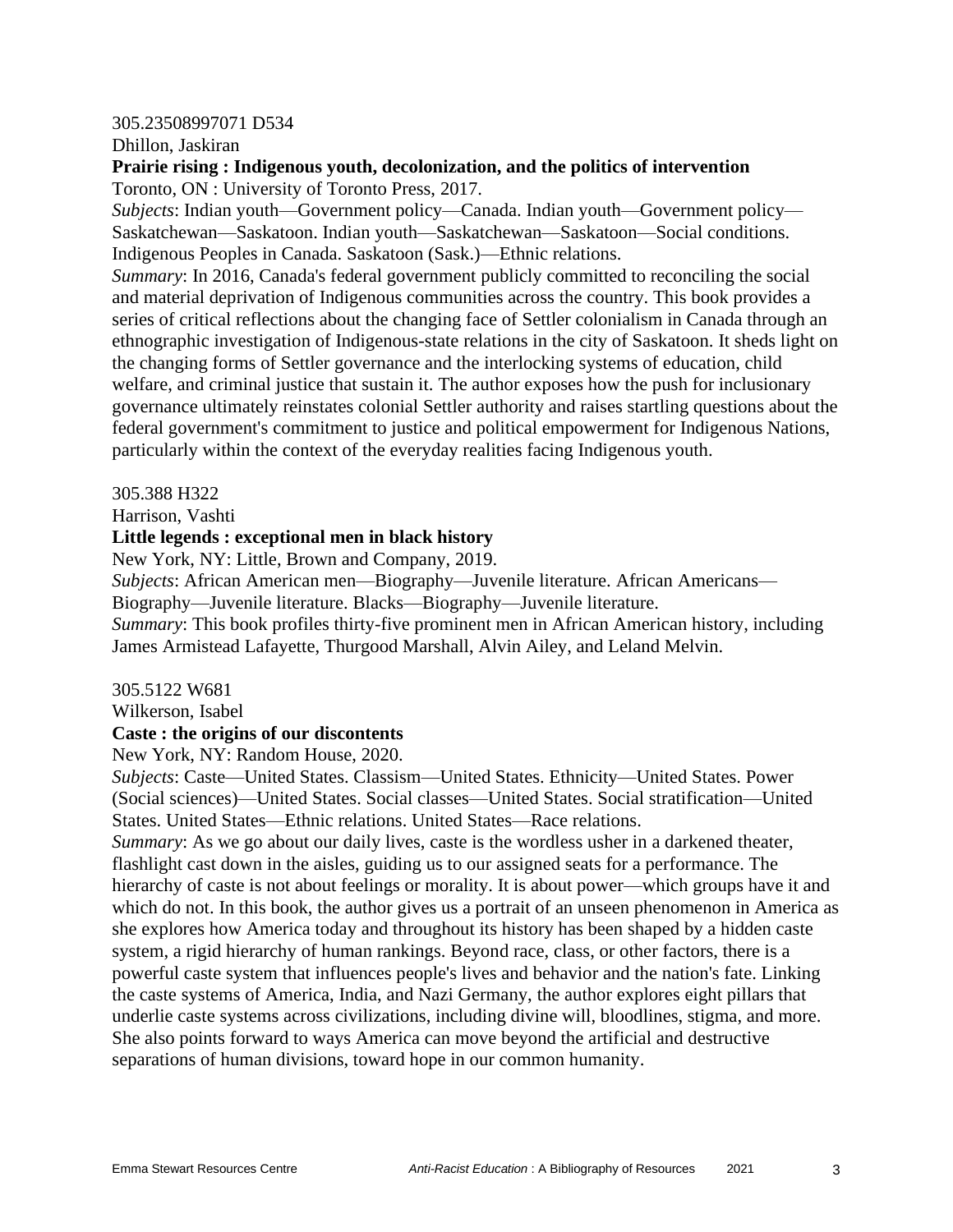#### 305.6970971 N152

Nagra, Baljit

## **Securitized citizens: Canadian Muslim's experiences of race relations and identity formation post-9/11**

Toronto, ON: University of Toronto Press, 2017.

*Subjects*: Belonging (Social psychology)—Canada. Canada—Race relations. Citizenship— Canada. Muslims—Canada—Ethnic identity. Muslims—Canada—Interviews. *Summary*: In this book, the author develops a new critical analysis of the ideas dominant groups and institutions try to impose on young Canadian Muslims and how in turn Muslim youth contest and reconceptualize these ideas. The author conducted fifty in-depth interviews with young Muslim adults in Vancouver and Toronto and her analysis reveals how this group experienced national belonging and exclusion in light of the Muslim 'other', how they reconsidered their cultural and religious identity, and what their experiences tell us about contemporary Canadian citizenship.

#### 305.8 A462

Al-Solaylee, Kamal

## **Brown : what being brown in the world today means (to everyone)**

Toronto, ON : HarperCollins Publishers Ltd., 2016.

*Subjects*: Human skin color—Social aspects. Prejudices. Race relations.

*Summary*: This book takes a look at the social, political, economic and personal implications of being a brown-skinned person today, whether from North Africa, the Middle East, Mexico, the Caribbean, or South and Southeast Asia.

#### 305.8 B434

Bell, Lee Anne

## **Storytelling for social justice : connecting narrative and the Arts in antiracist teaching** New York, NY: Routledge, 2010.

*Subjects:* Racism; Social justice.

*Summary:* Making sense of the racial constructions expressed through the language and images we encounter every day, this book provides strategies for developing a more critical understanding of how racism operates culturally and institutionally in our society. This book examines ways to teach and learn about race by creating counter-storytelling communities that can promote more critical and thoughtful dialogue about racism and the remedies necessary to dismantle it in our institutions and interactions. It provides tools for examining racism and other issues of social justice. The innovative model presented in this book offers a practical and critical framework for thinking about and acting on stories about racism and other forms of injustice.

#### 305.8 D538

DiAngelo, Robin

## **White fragility : why it's so hard for white people to talk about racism**

Boston, MA : Beacon Press, 2018.

*Subjects*: Race relations. Racism. Whites.

*Summary*: This book analyzes defensive moves that white people make when racially challenged, demonstrates how these actions protect racial inequality, and presents strategies for engaging more constructively in these conversations.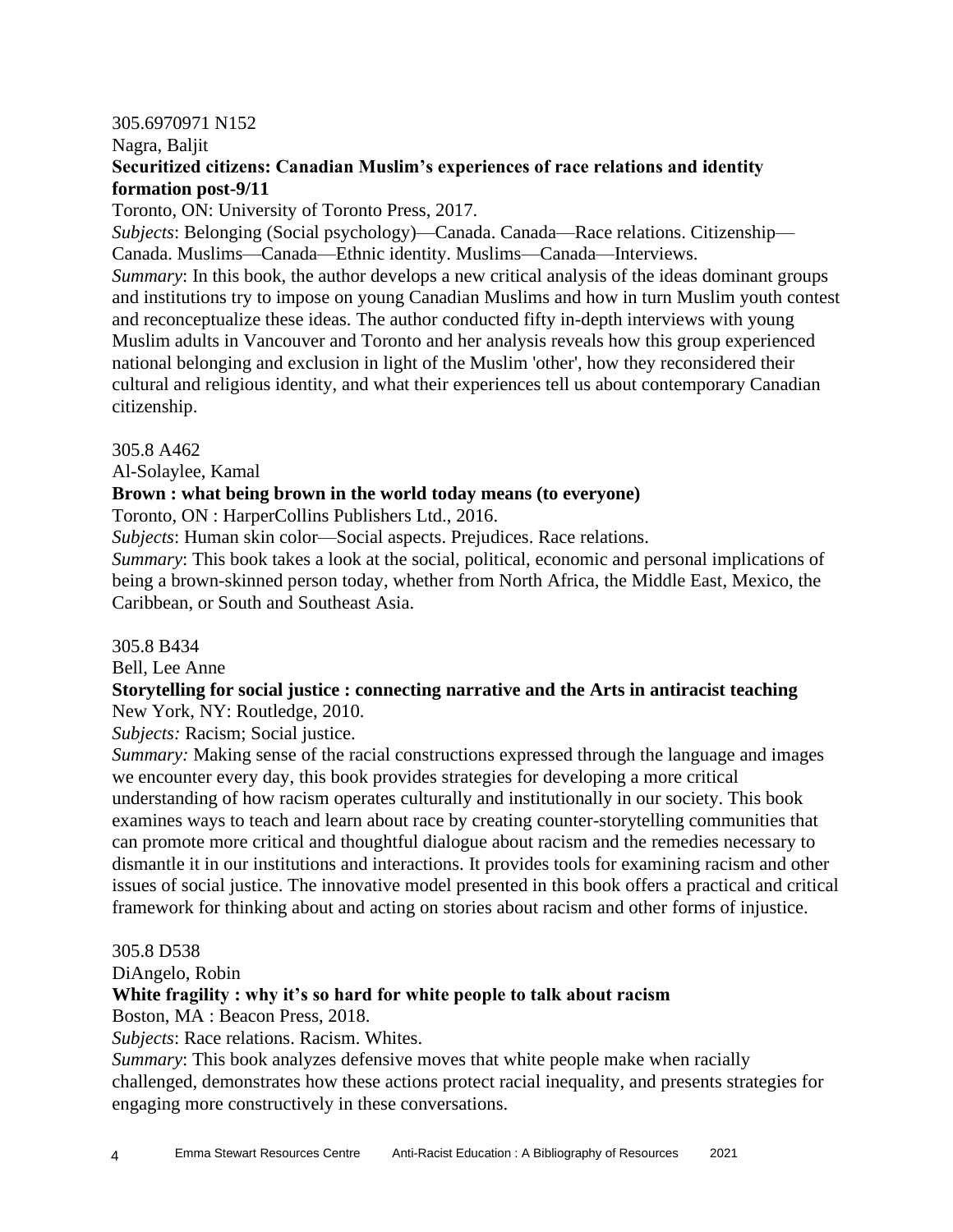305.8 J59 Jewell, Tiffany **This book is anti-racist**

Minneapolis, MN : Frances Lincoln Children's Books, 2020.

Subjects: Anti-racism. Race relations. Racism.

*Summary*: Learn about identities, true histories, and anti-racism in twenty lessons. This book is written so young people will feel empowered to stand up to the adults in their lives. This book will give them the language and ability to understand racism and a drive to undo it.

305.8 J83

Joseph, Frederick

#### **The black friend : on being a better white person**

Somerville, MA : Candlewick Press, 2020.

*Subjects*: Anti-racism—United States. Race awareness. Racism. United States—Race relations. *Summary*: The author provides race-related anecdotes from his past, explaining why they were hurtful and how he might handle things now. Each chapter features the voice of at least one artist or activist, including Angie Thomas, author of *The Hate U Give*; April Reign, creator of #OscarsSoWhite; Jemele Hill, sports journalist and podcast host; and eleven others. Touching on everything from cultural appropriation to power dynamics, "reverse racism" to white privilege, microaggressions to the tragic results of overt racism, this book serves as conversation starter, tool kit, and invaluable window into the life of a former "token Black kid" who now presents himself as the friend many readers need.

305.8 R287

Adams, Maurianne (Ed.)

**Readings for diversity and social justice**

New York, NY: Routledge, 2010.

*Subjects:* Social justice—United States; Minorities—United States; Racism—United States; Prejudices—United States.

*Summary:* This anthology covers issues related to identity and oppression from a social justice perspective. Chapter sections on religious oppression, transgender oppression, and ageism/adultism have been added to this new edition. As with the first edition, each chapter section is divided into contexts, personal voices, and next steps. The first two parts provide vivid portraits of the meaning of diversity and the realities of oppression. The third part challenges the reader to take action to end oppressive behavior and affirm diversity and social justice.

305.8 S944

Sue, Derald Wing; Calle, Cassandra Z.

## **Microintervention strategies : what you can do to disarm and dismantle individual and systemic racism and bias**

Hoboken, NJ : John Wiley & Sons, Inc., 2021.

*Subjects*: Discrimination. Microaggressions. Racism.

*Summary*: A microinsult is characterized by communications that conveys rudeness, insensitivity and demean a person's racial heritage or identity. Microinsults represent subtle snubs, frequently unknown to the perpetrator, but clearly conveying a hidden insulting message to the recipient of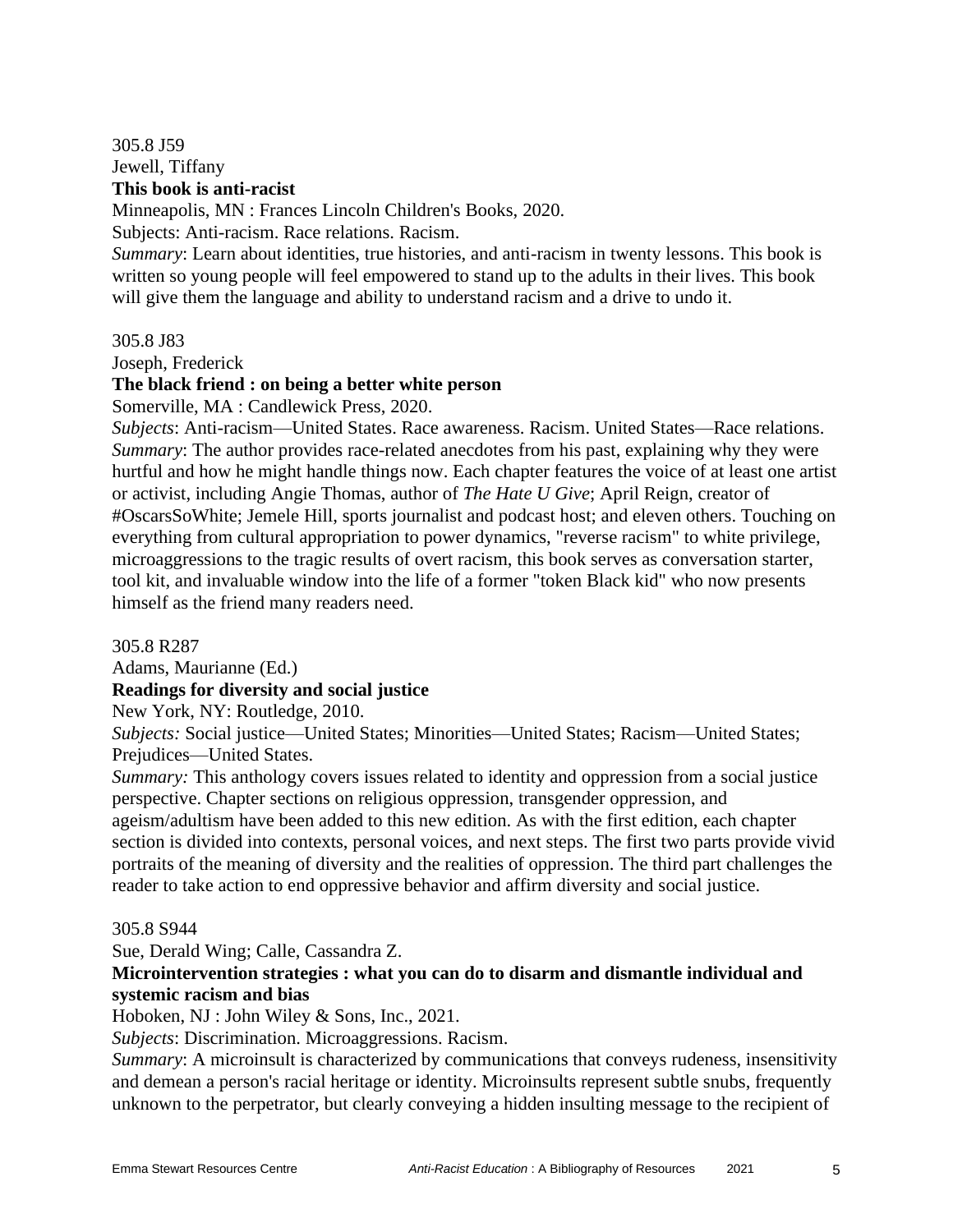color. Hearing these statements frequently, when used against affirmative action for example, makes the recipient likely to experience it as a microaggression. Microinsults can also occur nonverbally, as when a White teacher fails to acknowledge students of color in the classroom or when a White supervisor seems distracted during a conversation with a Black employee by avoiding eye contact or turning away. In this case, the message conveyed to persons of color is their contributions are unimportant.

#### 305.8 W813

## Wise, Tim J.

# **Colorblind : the rise of post-racial politics and the retreat from racial equity**

San Francisco, CA: City Lights Books, 2010.

*Subjects:* Racism—Political aspects—United States; Liberalism—United States; African Americans—Civil rights—20th century; United States—Race relations.

*Summary:* In this powerful follow-up to *Between Barack and a Hard Place*, Tim Wise argues against "colorblindness" and for a deeper color-consciousness in both public and private practice. We can only begin to move toward authentic social and economic equity through what Wise calls "illuminated individualism": acknowledging the diverse identities that have shaped our perceptions, and the role that race continues to play in the maintenance of disparities between whites and people of color in the United States today. This is the first book to discuss the pitfalls of "colorblindness" in the Obama era.

## 305.8 W813

## **Colorblind [DVD] : the rise of post-racial politics and the retreat from racial equity** Oakland, CA: SpeakOut Productions, 2010

*Subjects:* African Americans—Civil rights—20th century; Liberalism—United States; United States—Race relations; Racism—Political aspects—United States.

*Summary:* Tim Wise argues against colorblindness in the Obama era and argues for deeper colorconsciousness in both public and private practice. We can only begin to move toward authentic social and economic equity through what Wise calls illuminated individualism: acknowledging the diverse identities that have shaped our perceptions, and the role that race continues to play in the maintenance of disparities between whites and people of color in the United States today.

#### 305.8001 B634

Blaine, Bruce Evan

## **Understanding the psychology of diversity**

Los Angeles, CA: Sage, 2013.

*Subjects:* Multiculturalism—Psychological aspects; Prejudices; Stereotypes (Social psychology). *Summary:* This book examines social difference, social inequality, and the problems inherent in inequality from a psychological perspective. The text features chapters on traditional topics such as categorization, stereotypes, sexism, and racism. Further chapters explore new, nontraditional diversity topics such as weightism, ageism, sexual prejudice, and stigma.

305.8007 A629 Smith, Charles C. **Anti-racism in education : missing in action** Canadian Centre for Policy Alternatives, 2010.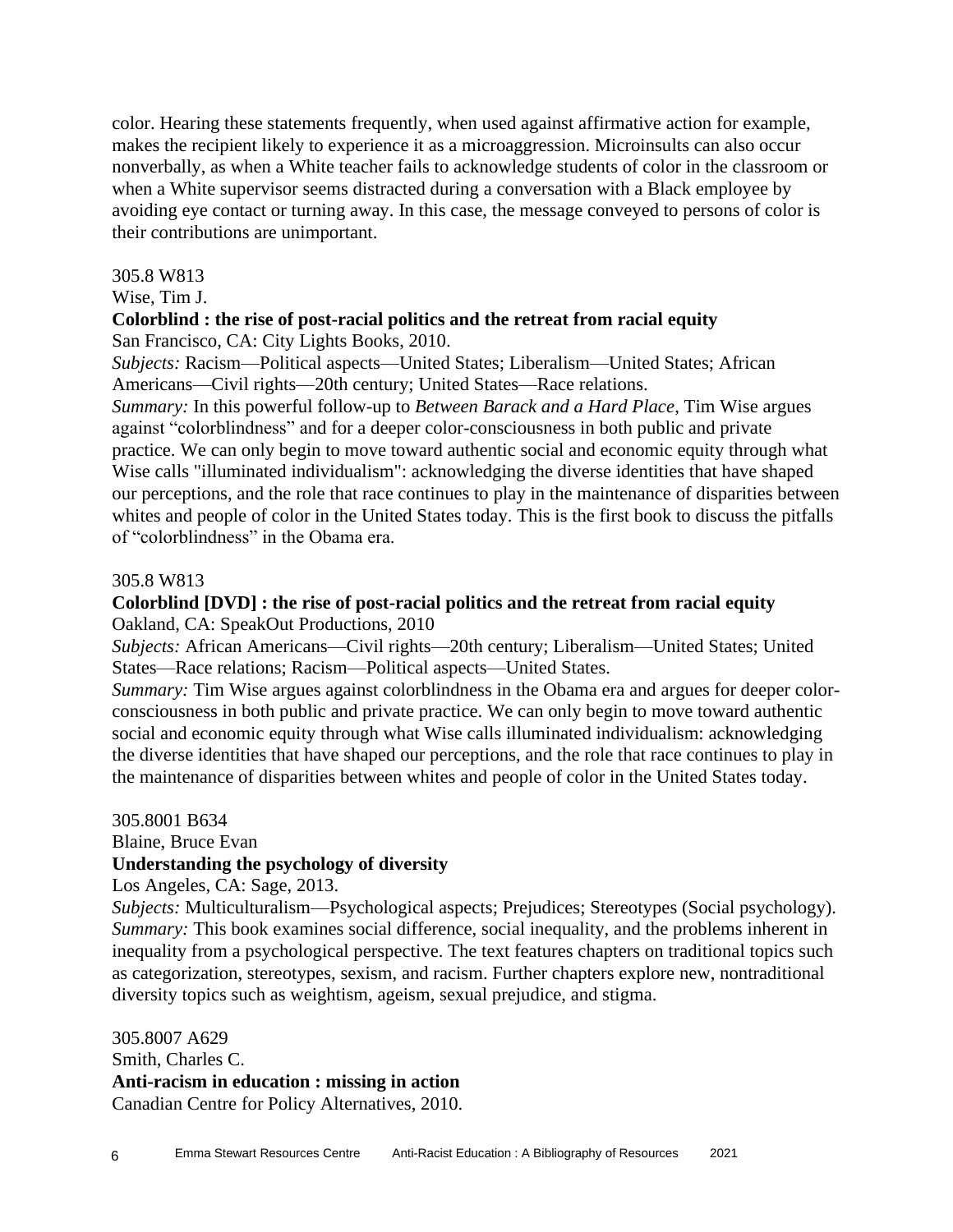*Subjects:* Racism—Study and teaching; Discrimination in education—Canada; Canada—Race relations—Study and teaching.

*Summary:* This book focuses on the challenges faced by Aboriginal and racialized peoples in our classrooms; it also offers theoretical and practical approaches to addressing these challenges through educational policy and programs, and the relationship of educational institutions to other public and private sector bodies as well as to broader societal values.

#### 305.8007 S559

#### **Show racism the red card : multicultural and antiracist education**

BC Teachers' Federation, Canada, 2014.

*Subjects:* Racism—Study and teaching—Canada; Race discrimination—Study and teaching. *Summary:* This book is an antiracism educational charity that was established in January 1996. The organization utilizes the high-profile status of professional soccer players to help tackle racism in society. There are four parts to this lesson aid (background information, lesson plans, references, and a bibliography).

305.80071 S639

Smidt, Sandra

## **Creating an anti-racist culture in the early years : an essential guide for practitioners** Abingdon, Oxon, UK : Routledge, 2020.

*Subjects*: Anti-racism—Study and teaching. Early childhood education. Multicultural education. *Summary*: This book is an indispensable resource for all early years practitioners and students of early childhood education who believe in creating more equitable opportunities for all of our young children.

#### 305.8009 H635

Higginbotham, Anastaisia

## **Not my idea : a book about whiteness**

New York, NY: Dottir Press, 2018.

*Subjects*: African Americans—Social conditions—Juvenile literature. Civil rights movements— United States—History—Juvenile literature. Denial (Psychology)—United States—Juvenile literature. Prejudices—Juvenile literature. Racism—Juvenile literature. Racism—United States—History—Juvenile literature. Racism—United States—Juvenile literature. United States—Race relations—Juvenile literature. Whites—Race identity—Juvenile literature. *Summary*: A white child sees a TV news report of a white police officer shooting and killing a black man. "In our family, we don't see color," his mother says, but he sees the colors plainly enough. An afternoon in the library's history stacks uncover the truth of white supremacy in America. Racism was not his idea and he refuses to defend it.

305.80097 S617

Singh, Anneliese A.

**The racial healing handbook : practical activities to help you challenge privilege, confront systemic racism and engage in collective healing**

Oakland, CA : New Harbinger Publications, Inc., 2019.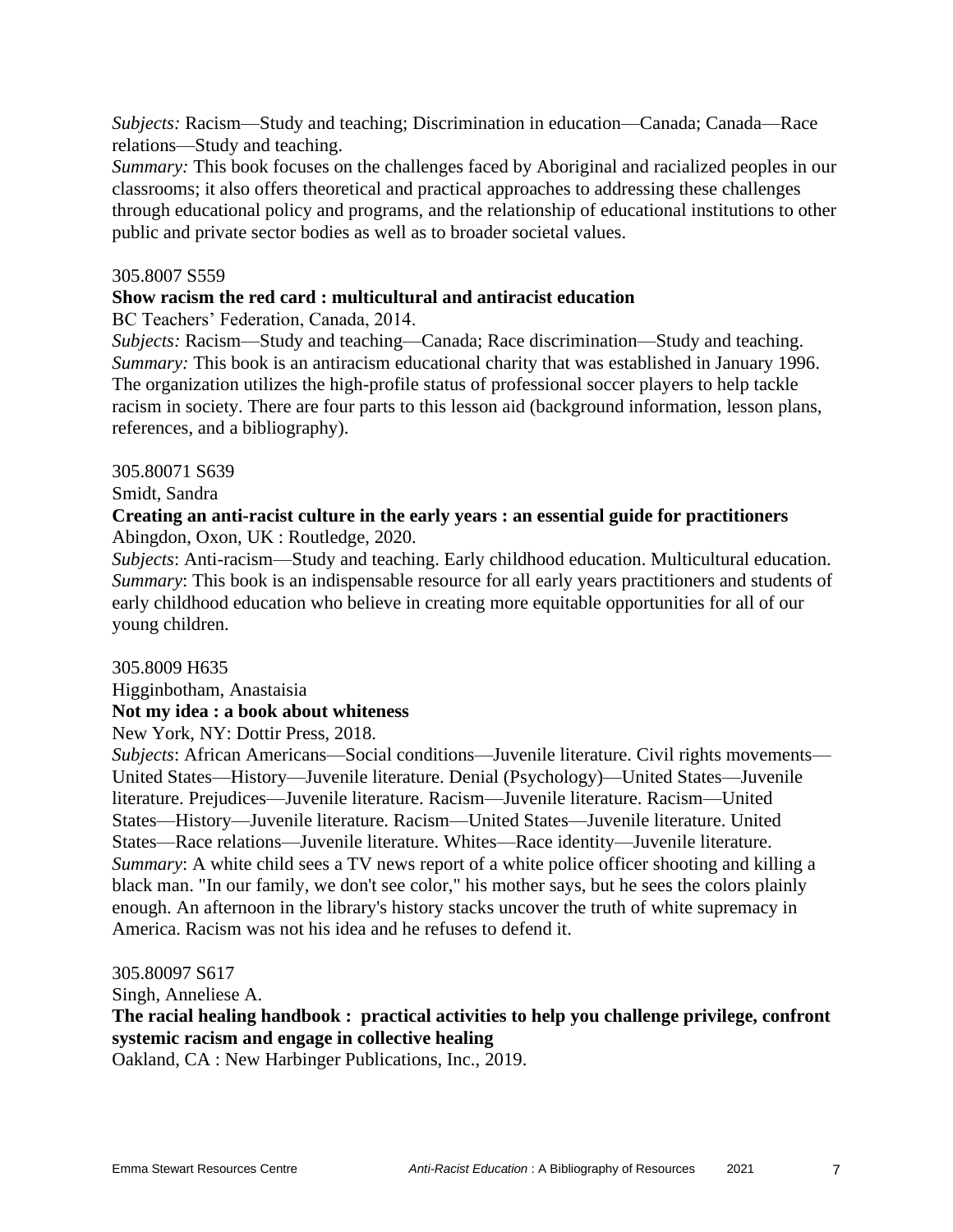*Subjects*: Race awareness. Race relations. Racism. Reconciliation—Handbooks, manuals, etc. *Summary*: This book is a powerful and practical guide to help you navigate racism, challenge privilege, manage stress and trauma, and begin to heal.

## 305.800973 K33 Kendi, Ibram X. **How to be an antiracist**

#### New York, NY: One World, 2019.

*Subjects*: Anti-racism. Racism—Psychological aspects. United States—Race relations. *Summary*: Antiracism is a transformative concept that reorients and reenergizes the conversation about racism—and, even more fundamentally, points us toward liberating new ways of thinking about ourselves and each other. At its core, racism is a powerful system that creates false hierarchies of human value; its warped logic extends beyond race, from the way we regard people of different ethnicities or skin colors to the way we treat people of different sexes, gender identities, and body types. Racism intersects with class and culture and geography and even changes the way we see and value ourselves. In this book, the author takes readers through a widening circle of antiracist ideas—from the most basic concepts to visionary possibilities—that will help readers see all forms of racism clearly, understand their poisonous consequences, and work to oppose them in our systems and in ourselves.

305.800973 K33

Kendi, Ibram X.

#### **Stamped from the beginning : the definitive history of racist ideas in America** New York, NY: Bold Type Books, 2017.

*Subjects*: Racism—United States—History. United States—Race relations.

*Summary*: In this thoroughly researched and fast-moving narrative, the author chronicles the entire story of anti-black racist ideas and their staggering power over the course of American history. He uses the life stories of five major American intellectuals to drive this history: Puritan minister Cotton Mather, Thomas Jefferson, abolitionist William Lloyd Garrison, W.E.B. Du Bois, and legendary activist Angela Davis.

305.800973 K33

Kendi, Ibram X.

## **Workbook for How to be an antiracist**

Place of publication: Made Press, 2020. *Subjects*: Anti-racism. Racism—Psychological aspects. United States—Race relations. *Summary*: Workbook companion to the book *How to Be an Antiracist*.

#### 305.800973 M426

Mathabane, Mark

#### **The lessons of Ubuntu : how an African philosophy can inspire racial healing in America** New York, NY : Skyhorse Publishing, 2018.

*Subjects*: Africa—Race relations. Ubuntu (Philosophy). United States—Race relations. *Summary*: By practicing Ubuntu in our daily lives, we can learn that hatred is not innate, that even racists can change, and that diversity is America's greatest strength and the key to ensuring our future.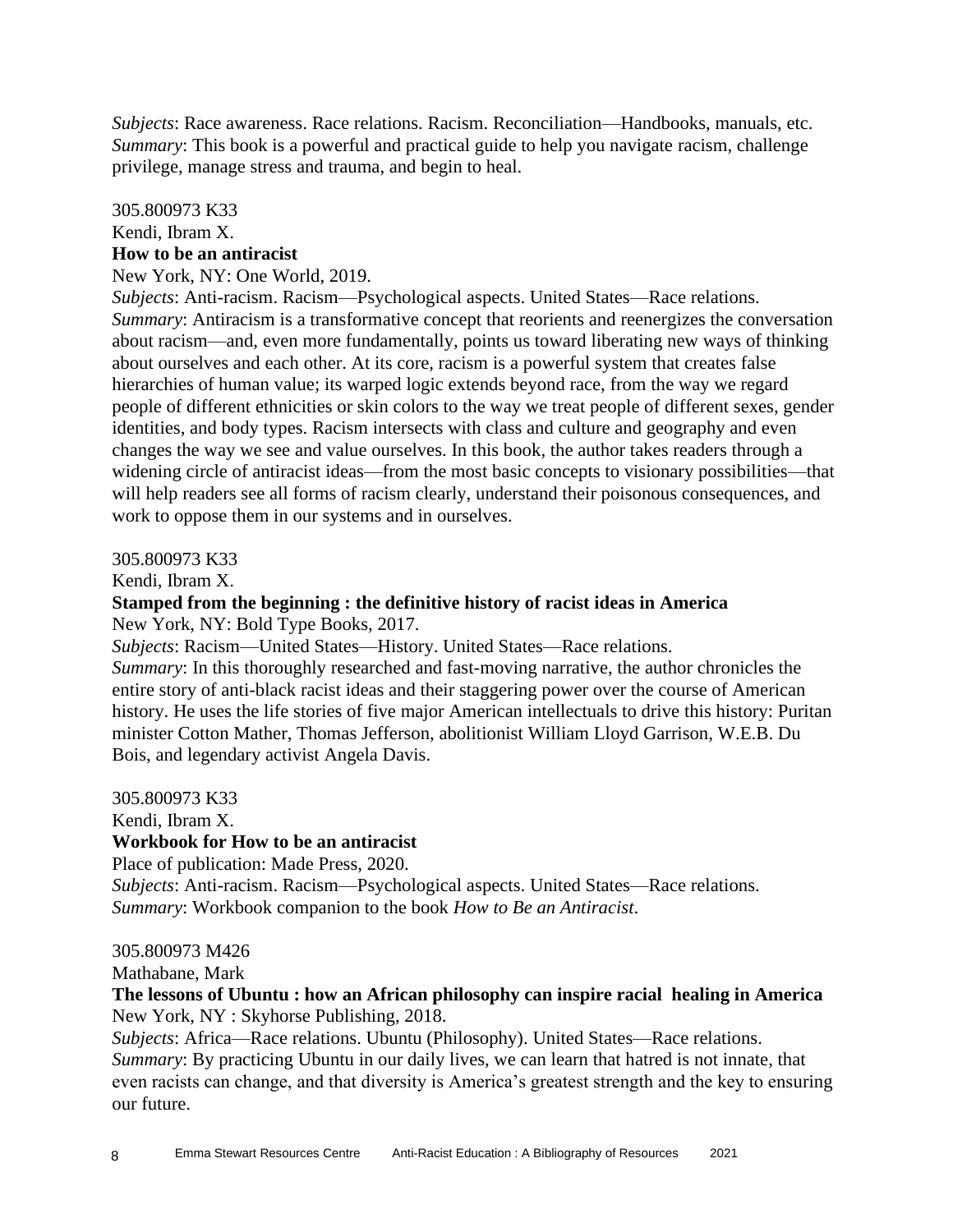## 305.800973 M621

Michael, Ali

## **Raising race questions : whiteness and inquiry in education**

New York, NY: Teachers College Press, 2015.

*Subjects:* United States—Race relations; Racism in education; Race awareness—Study and teaching; Multicultural education; Whites—Race identity—Study and teaching. *Summary:* Based on lessons gleaned from experienced white teachers in a variety of settings, this book lays out a path for using inquiry to develop sustained, productive engagement with challenging and common questions about race. It suggests that guilt and conflict need not be the end point of raising race questions and offers alternative destinations: anti-racist classrooms, positive racial identities, and a restoration of the wholeness that racism undermines. This book features: new insight on race and equity in education; case studies of expert and experienced white teachers who still have questions about race; approaches for talking about race in the K -12 classroom; strategies for facilitating race conversations among adults; a variety of different resources useful in the teacher inquiry groups described in the book; and research with teachers, not on teachers, including written responses from each teacher whose classroom is featured in the book.

#### 305.800973 R463

Reynolds, Jason

## **Stamped : racism, antiracism, and you**

New York, NY: Little, Brown and Company, 2020.

*Subjects*: Racism—United States—History. United States—Race relations—History. Young adult literature.

*Summary*: This book provides a history of racist and antiracist ideas in America, from their roots in Europe until today, adapted from the National Book Award winner *Stamped from the Beginning*.

#### 305.8924 C549

## **Choose your voice. Antisemitism in Canada, teacher's guide : victim, bystander, perpetrator, hero**

Ottawa, ON: Canadian Jewish Congress, 2011.

*Subjects:* Jews—Canada—Social conditions; Racism—Canada; Antisemitism—Canada. *Summary:* This book was published in collaboration with FAST: Fighting Anti-Semitism Together.

305.89607 W786

Winters, Mary-Frances

## **Black fatigue : how racism erodes the mind, body, and spirit**

Oakland, CA : Berrett-Koehler Publishers, Inc., 2020.

*Subjects*: African Americans—Social conditions—1975- . Racism—Psychological aspects. Racism. United States—Race relations.

*Summary*: This is the first book to define and explore Black fatigue, the intergenerational impact of systemic racism on the physical and psychological health of Black people, and to explain why and how society needs to do more collectively to combat its pernicious effect.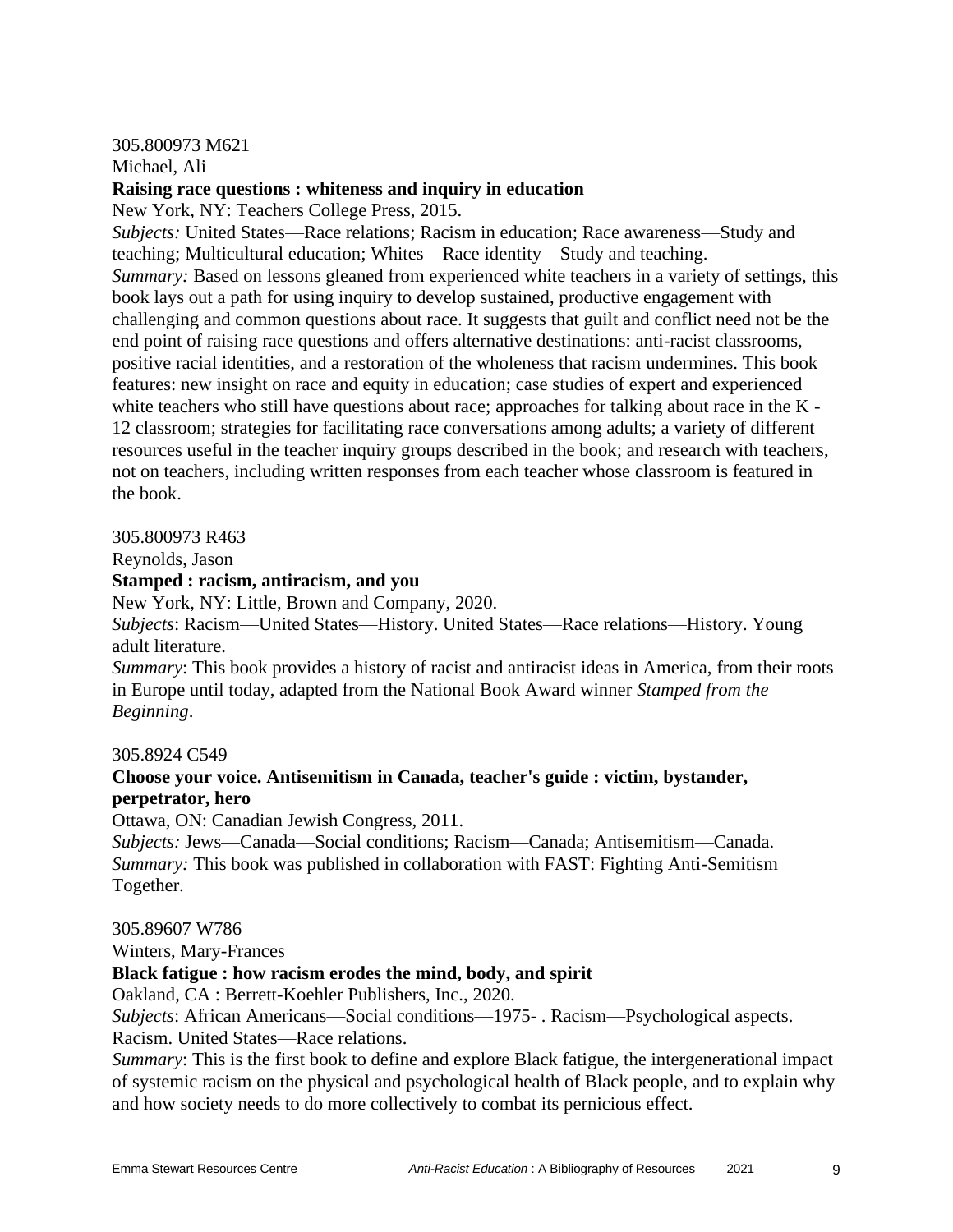305.896071 C689

Cole, Desmond

## **The skin we're in : a year of Black resistance and power**

Toronto, ON: Doubleday Canada, 2020.

*Subjects*: Black Canadians—Social conditions. Canada—Race relations. Discrimination in criminal justice administration—Canada. Discrimination in law enforcement—Canada. Minorities—Crimes against—Canada. Police brutality—Canada. Police misconduct—Canada. Police-community relations—Canada. Race discrimination—Canada.

*Summary*: In his 2015 cover story for *Toronto Life* magazine, the author exposed the racist actions of the Toronto police force, detailing the dozens of times he had been stopped and interrogated under the controversial practice of carding. The story quickly came to national prominence, shaking the country to its core and catapulting its author into the public sphere. Cole used his newfound profile to draw insistent, unyielding attention to the injustices faced by Black Canadians on a daily basis. Cole creates a comprehensive picture of entrenched, systemic inequality.

305.897 H716

Hogue, Michel

## **Métis and the medicine line : creating a border and dividing a people**

Regina, SK: University of Regina Press, 2015.

*Subjects*: Borderlands—Canada—History. Borderlands—United States—History. Métis— Canada, Western—History. Métis—Ethnic identity. Métis—Government relations. Métis—Great Plains—History.

*Summary*: This book is a sprawling, ambitious look at how national borders and notions of race were created and manipulated to unlock access to Indigenous lands. It is also an intimate story of individuals and families, brought vividly to life by history writing at its best.

305.897 I89

Schick, Carol (Ed.)

## **I thought Pocahontas was a movie : perspectives on race/culture binaries in education and service professions**

Regina, SK: CPRC Press, 2009

*Subjects:* Canada—Race relations; Native Peoples—Canada—Social conditions; Discrimination in education—Canada; Native Peoples—Civil rights—Canada; Native Peoples—Education— Canada.

*Summary:* A significant contribution to the understanding of systemic racism in Canadian institutions, this collection of essays from a unique prairie context interrogates how professionals practicing in law, education, health, and other helping professions engage with issues of race and culture. This book examines the challenges and resistance found within professional groups working with Aboriginal and racial minority peoples. For teachers, social workers, healthcare providers, and professors, the greatest barriers to working across difference may be themselves and their assumptions about how the nature of the "problem" of difference is regarded.

305.897 T137 Talaga, Tanya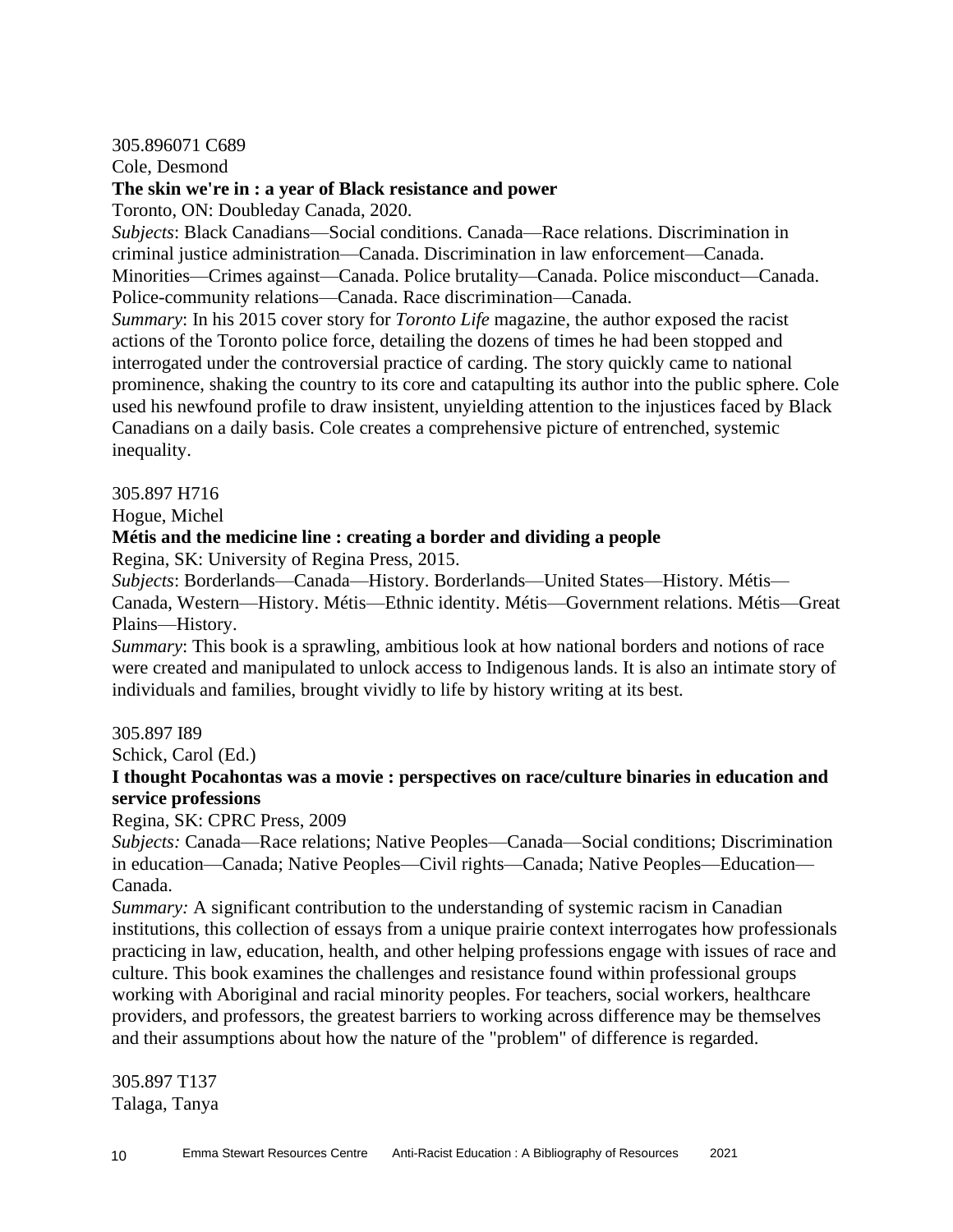#### **Seven fallen feathers : racism, death, and hard truths in a northern city**

Toronto, ON: Anansi, 2017.

*Subjects*: Canada—Race relations. Indians of North America—Canada—Government relations. Indians of North America—Canada—Social conditions. Indians of North America—Civil rights—Canada. Indians of North America—Education—Canada. Native children—Ontario— Thunder Bay—Social conditions. Native Peoples—Canada—Social conditions.

*Summary*: This book presents the story of seven Indigenous high school students who died in Thunder Bay, Ontario from 2010 to 2011. They were sent hundreds of kilometres away from their families because there was no sufficient high school on their reserves.

#### 305.897071 E34

Crichton, Kelly (producer)

#### **8 th fire [DVD] : Aboriginal Peoples, Canada & the way forward**

Toronto, ON: Entertainment One Films Canada, 2012.

*Subjects:* Indians of North America—Canada—Government relations; Video recordings for the hearing impaired; Indians of North America—Canada—Economic conditions; Indians of North America—Canada—Social conditions; Indians of North America—Urban residence—Canada. *Summary:* This DVD is a provocative, high-energy journey through Aboriginal country showing why we need to fix Canada's 500 year old relationship with Indigenous Peoples, a relationship mired in colonialism, conflict and denial. This DVD propels us past prejudice, stereotypes and misunderstandings, to encounters with an impressive new generation of Aboriginal Canadians who are reclaiming both their culture and their confidence. We meet the emerging leaders, artists, activists and thinkers. We explore the best ideas for change. Above all, this DVD examines the way forward to a second chance to get the relationship right.

#### 305.897071 H313

Harris, Cole

#### **A bounded land : reflections on settler colonialism in Canada**

Vancouver, BC: UBC Press, 2020.

*Subjects*: Canada—Colonization—History. Canada—Ethnic relations—History. Canada—Race relations—History. Indians of North America—Canada—Government relations. Indians of North America—Canada—Social conditions. Indigenous Peoples in Canada.

*Summary*: Canada is a bounded land – a nation situated between rock and cold to the north and a border to the south. The author traces how society was reorganized, for Indigenous and non-Indigenous people alike, when Europeans resettled this distinctive land. Through a series of vignettes that focus on people's experiences on the ground, this book exposes the underlying architecture of colonialism, from first contacts, to the immigrant experience in early Canada, to the dispossession of First Nations. In the process, he unearths fresh insights on the influence of Indigenous Peoples and argues that Canada's boundedness is ultimately drawing it towards its Indigenous roots.

305.897071 L549 LeMay, Matt **The impact of colonialism in Canada [DVD]** Toronto, ON: LeMay Media & Consulting, 2016.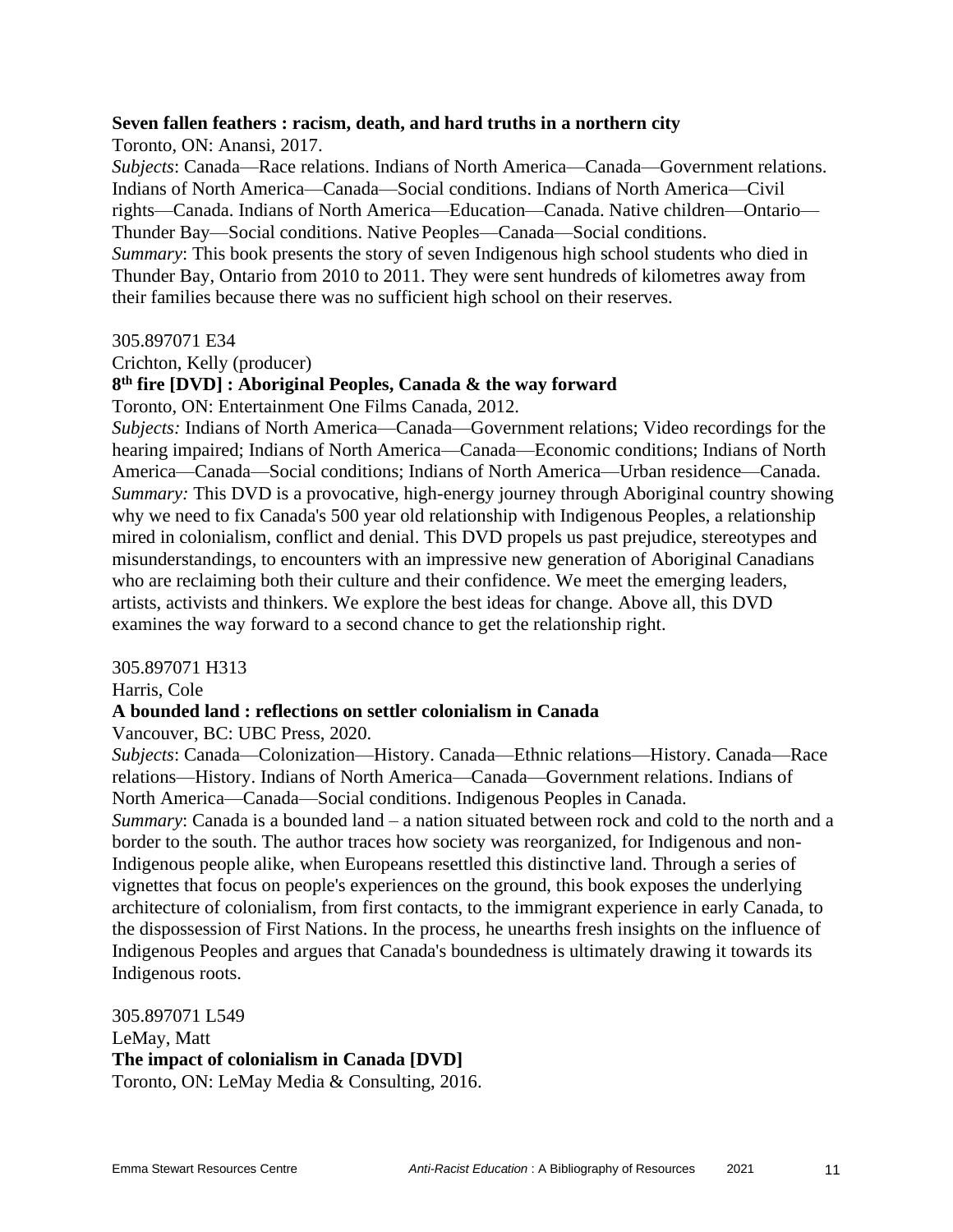*Subjects*: Canada—Race relations. Indians of North America—Canada—Government relations—History. Indians of North America—Colonization—Canada. Indians, Treatment of— Canada. Native Peoples—Canada—Government relations—History. Native Peoples— Colonization—Canada. Nonfiction films.

*Summary*: This production explores the history and consequences of the Canadian government's attempts to assimilate Canada's Indigenous population, including the *Indian Act*, the establishment of the Canadian residential school system, broken treaty promises, and the 60's scoop.

## 305.897071 P171

Palmater, Pamela

#### **Warrior life : Indigenous resistance and resurgence**

Halifax, NS : Fernwood Publishing, 2020.

*Subjects*: Indigenous Peoples in Canada. Indigenous peoples—Canada—Politics and government. Indigenous Peoples—Civil rights—Canada. Social justice—Canada. *Summary*: This collection of pieces on Indigenous issues includes discussions about reconciliation, racism, sexualized genocide, government relations and more.

305.897071 R797

#### Rose, Simon; Corrigan, Kathleen

#### **Racism and stereotypes**

Collingwood, ON: Beech Street Books, 2021.

*Subjects*: Canada—Race relations—Juvenile literature. Indigenous Peoples in Canada.

Indigenous peoples—Canada—Social conditions—Juvenile literature. Race discrimination— Canada—Juvenile literature. Racism—Canada—Juvenile literature.

*Summary*: This book discusses the impact of discrimination on Indigenous People throughout Canada and programmes provided by the Canadian government to address racism.

#### 305.897323 W143

Waiser, Bill

#### **In search of Almighty Voice : resistance and reconciliation**

Markham, ON: Fifth House Publishers, 2020.

*Subjects*: Almighty, Voice,—1874-1897—Influence. Canada—Race relations. Indians of North America—Canada—Social conditions. Indigenous Peoples in Canada.

*Summary*: In May 1897, Almighty Voice, a member of the One Arrow Willow Cree, died violently when Canada's North-West Mounted Police shelled the fugitive's hiding place. Since then, his violent death has spawned a succession of conflicting stories – from newspaper features, magazine articles and pulp fiction to plays and film. Almighty Voice has been maligned, misunderstood, romanticized, celebrated, and invented. Indeed, there have been many Almighty Voices over the years. What these stories have in common is that the Willow Cree man mattered. Understanding why he mattered has a direct bearing on reconciliation efforts today.

306.43 S474

Sensoy, Özlem

**Is everyone really equal? An introduction to key concepts in social justice education** New York, NY: Teachers College Press, 2012.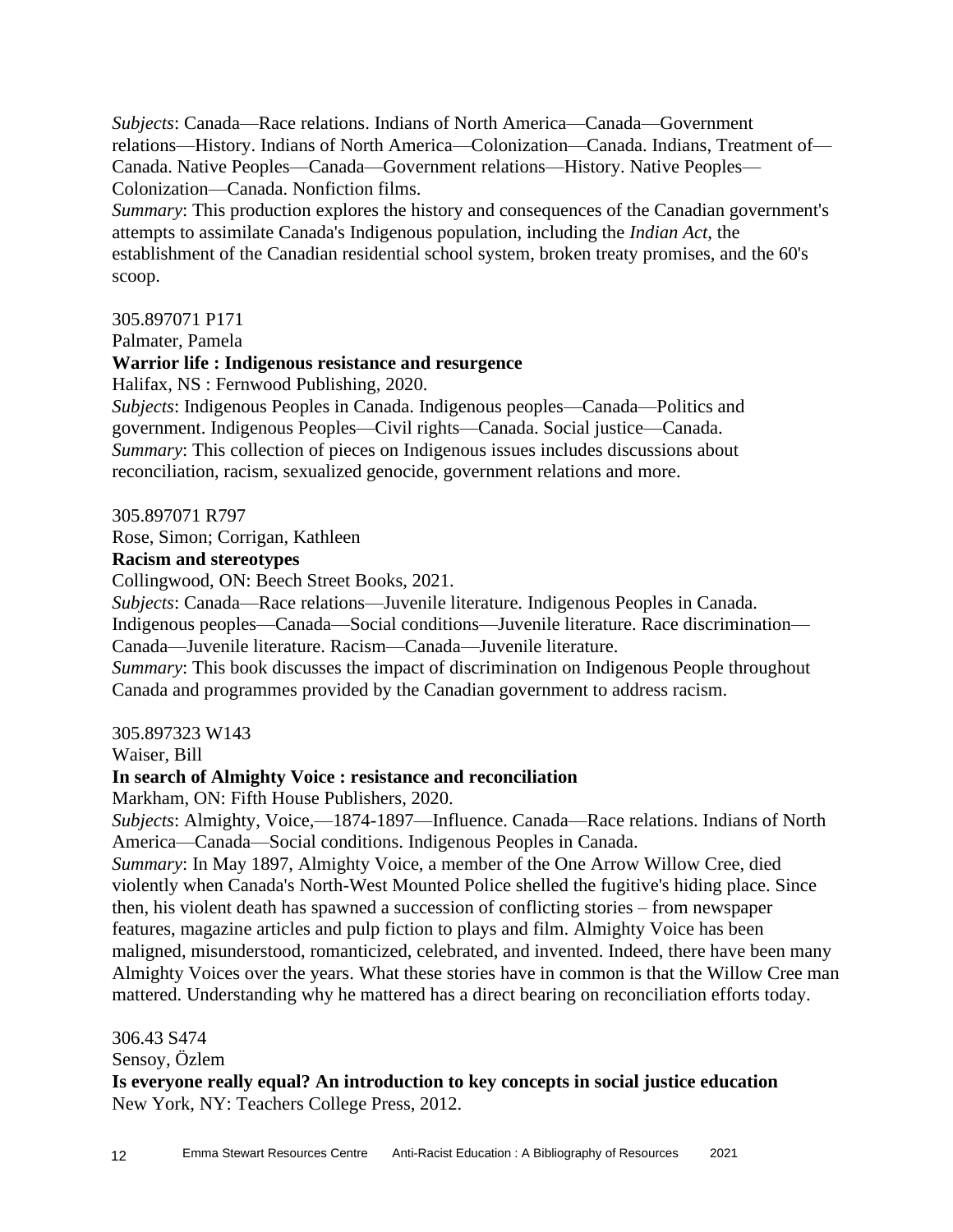*Subjects:* Social classes; Multicultural education; Social justice—Study and teaching; Educational sociology; Educational sociology.

*Summary:* This handbook will introduce readers to social justice education, providing tools for developing critical social justice literacy and for taking action toward a more just society. Accessible to students from high school through graduate school, this book offers a collection of detailed and engaging explanations of key concepts in social justice education, including critical thinking, socialization, group identity, prejudice, discrimination, oppression, power, privilege, and white supremacy.

#### 306.44089 R121

#### Alim, Samy (Ed.)

#### **Raciolinguistics : how language shapes our ideas about race**

New York, NY: Oxford University Press, 2016.

*Subjects*: Critical discourse analysis—Social aspects. Racism in language. Sociolingusitics. *Summary*: This book reveals the central role that language plays in shaping our ideas about race and vice versa. It brings together leading scholars from around the world to explore research on the difficult relationships between race, ethnicity, and language in our rapidly changing world. Combining the approaches of race and ethnic studies with linguistic analyses, the contributors cover a wide range of topics including the struggle over the very term "African American," the racialized language education debates within the increasing number of "majority-minority" immigrant communities in the U.S., the dangers of multicultural education in a Europe that is struggling to meet the needs of new migrants, and the sociopolitical and cultural meanings of linguistic styles used in Brazilian favelas, South African townships, Mexican and Puerto Rican barrios in Chicago, and Korean American "cram schools" in New York City, among other sites.

#### 322.42097124 P687

Pitsula, James M.

#### **Keeping Canada British : The Ku Klux Klan in 1920s Saskatchewan**

Vancouver, BC: UBC Press, 2013.

*Subjects:* Saskatchewan—Race relations—History—20th century; Ku Klux Klan (1915- )— History—20th century; Racism—Saskatchewan—History—20th century; Saskatchewan—Social conditions—20th century.

*Summary:* The Ku Klux Klan had its origins in the American South. It was initially suppressed but rose again in the 1920s, spreading into Canada, especially Saskatchewan. This book offers a new interpretation for the appeal of the Klan in 1920s Saskatchewan. It argues that the Klan should not be portrayed merely as an irrational outburst of intolerance, but as a populist aftershock of the Great War and a slightly more extreme version of mainstream opinion that wanted to keep Canada British. Through its meticulous exploration of a controversial issue central to the history of Saskatchewan and the formation of national identity, this book shines a light upon a dark corner of Canada's past.

322.420973 B293

Bartoletti, Susan Campbell

**They called themselves the K.K.K. : the birth of an American terrorist group** Boston, MA: Houghton Mifflin Harcourt, 2010.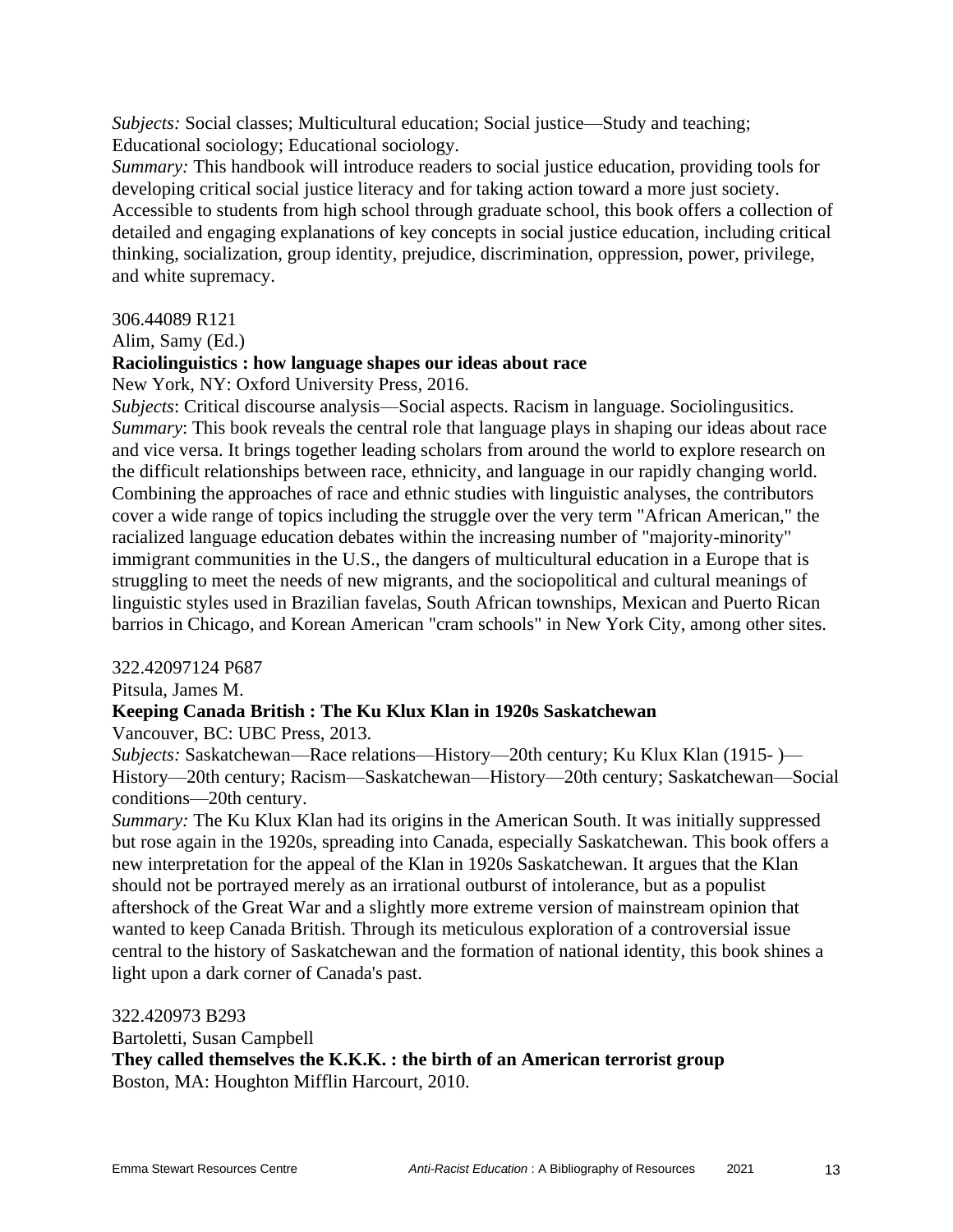*Subjects:* United States—Race relations; Hate groups—United States—History; Racism—United States—History; Ku Klux Klan (19th cent.)

*Summary:* "Boys, let us get up a club." With those words, six restless young men raided the linens at a friend's mansion, pulled pillowcases over their heads, hopped on horses, and cavorted through the streets of Pulaski, Tennessee in 1866. The six friends named their club the Ku Klux Klan, and all too quickly, their club grew into the self-proclaimed Invisible Empire with secret dens spread across the South. This is the story of how a secret terrorist group took root in America's democracy. This book is filled with chilling and vivid personal accounts unearthed from oral histories, congressional documents, and diaries.

#### 323.092 K45

Khan-Cullors, Patrisse; Bandele, Asha

**When they call you a terrorist : a story of Black Lives Matter and the power to change the world**

New York, NY : Wednesday Books, 2020.

*Subjects*: African American women political activists—Biography. African American women— Biography. African Americans—Civil rights. Black lives matter movement. Khan-Cullors, Patrisse,—1984-

*Summary*: From one of the co-founders of the Black Lives Matter movement comes a poetic memoir and reflection on humanity. Necessary and timely, this story asks us to remember that protest in the interest of the most vulnerable comes from love. Leaders of the Black Lives Matter movement have been called terrorists, and a threat to America. But in truth, they are loving women whose life experiences have led them to seek justice for those victimized by the powerful. In this ccount of survival, strength, and resilience, the authors seek to change the culture that declares innocent black life expendable.

#### 323.092 P655

Pinkney, Andrea Davis

#### **Let it shine : stories of Black women freedom fighters**

New York, NY : Houghton Mifflin Harcourt, 2000.

*Subjects*: African American women—Civil rights workers—Biography. African American— Civil rights—History. United States—Race relations.

*Summary*: Rosa Parks refused to give up her seat on a bus and sparked a boycott that changed America. Harriet Tubman helped more than three hundred slaves escape the South on the Underground Railroad. Shirley Chisholm became the first black woman elected to the U.S. House of Representatives. The lives these women led are part of an incredible story about courage in the face of oppression; about the challenges and triumphs of the battle for civil rights; and about speaking out for what you believe in—even when it feels like no one is listening. Ten bold women are featured who lit the path to freedom for generations: Sojournor Truth, Biddy Mason, Harriet Tubman, Ida B.Wells-Barnett, Mary McLeod Bethune, Ella Josephine Baker, Dorothy Irene Height, Rosa Parks, Fannie Lou Hamer, and Shirley Chisholm.

323.1196 S545 Shelton, Paula Young **Child of the civil rights movement** New York, NY : Dragonfly Books, 2010.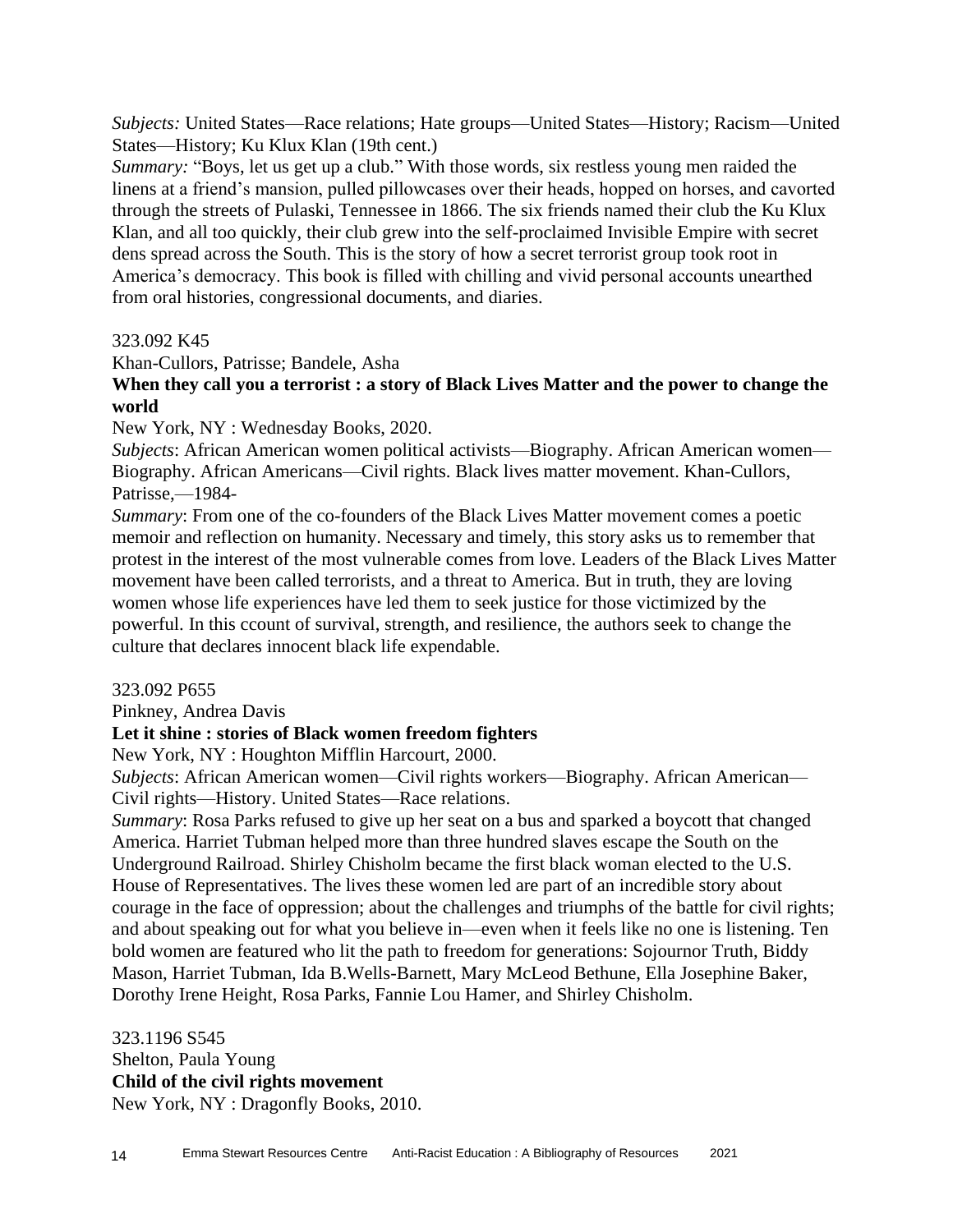*Subjects*: African Americans—Civil rights—Alabama—Selma—History—20th century— Juvenile. Civil rights movements—Alabama—Selma—History—20th century—Juvenile literature. Selma (Ala.)—Race relations—History—20th century—Juvenile literature. Selma to Montgomery Rights March—(1965 : Selma, Ala.)—Juvenile literature. Shelton, Paula Young— Childhood and youth—Juvenile literature.

*Summary*: The author, the daughter of Andrew Young, describes the participation of Martin Luther King, Jr., along with her father and others, in the civil rights movement and in the historic march from Selma to Montgomery, Alabama, in 1965.

#### 323.171 M654

Milligan, Dustin

# **The greyest tale : the right to be treated fairly no matter what colour you are**

Ottawa, ON: DC Canada Education Publishing, 2013.

*Subjects:* Canada— Canadian Charter of Rights and Freedoms—Juvenile literature; Race discrimination—Canada—Juvenile literature.

*Summary:* Sam Husgee is determined to prove his athletic might. The sled team doesn't want a grey dog to lead the team. Perhaps when trainer Dogovan Bailey works his magic with Sam, the sled team will have second thoughts about Sam's abilities—and all grey dogs for that matter.

## 325.250971 A832

## **Asian immigration experiences [DVD]**

Canada: Past Perfect Productions, 2017.

*Subjects*: Asia—Emigration and immigration. Canada—Emigration and immigration— Government policy.

*Summary*: This program examines the experiences of Chinese, Japanese and South Asian immigrants in Canada. These groups ventured to Canada for various reasons including work, escaping war and poverty in their homeland and the lure of a young growing nation. Canada held hope with work on the railway, a gold rush and free land. This program investigates the "push" and "pull" factors that influenced their arrival here and the problems, including racism, they encountered. Grade levels: 6 - Post Secondary.

#### 325.2540971 H629

Hickman, Patricia

## **Righting Canada's wrongs. The Komagata Maru and Canada's anti-Indian immigration policies in the twentieth century**

Toronto, ON: James Lorimer & Co., 2014.

*Subjects:* East Indians—Canada—History—20th century; India—Emigration and immigration— History—20th century; Canada—Ethnic relations—History—20th century; Canada—Emigration and immigration—Government policy—History—20th century.

*Summary:* In 1914, Canada was a very British society with anti-Asian attitudes. Although Great Britain had declared that all people from India were officially British citizens and could live anywhere in the British Commonwealth, Canada refused to accept them. This racist policy was challenged by Gurdit Singh, a Sikh businessman, who chartered a ship, the Komagata Maru, and sailed to Vancouver with over 300 fellow Indians wishing to immigrate to Canada. They were turned back, tragically. Over the years, the Canadian government gradually changed its immigration policies, first allowing entry to wives and children of Indian immigrants and later to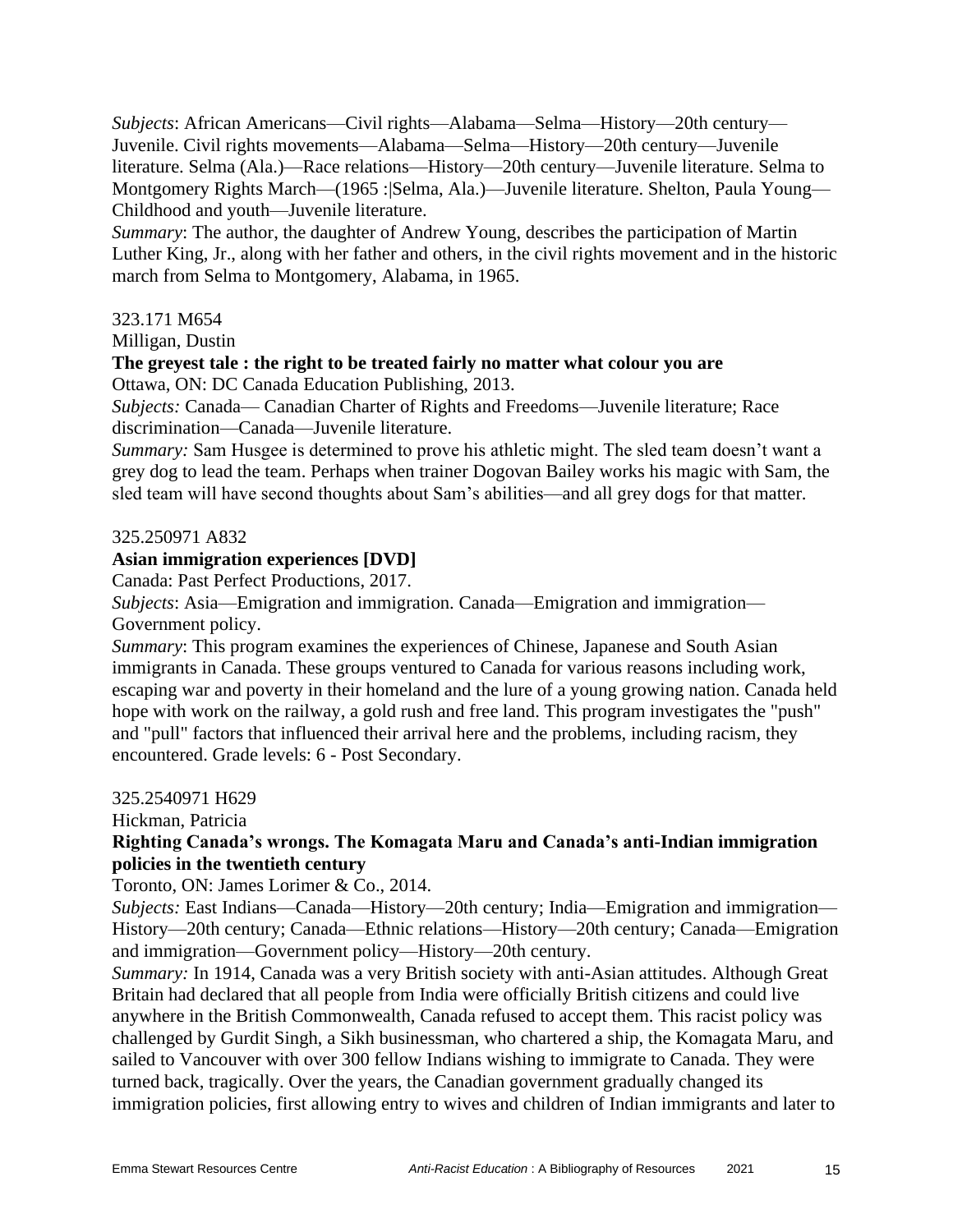many more immigrants from India. The Indo-Canadian community has grown throughout Canada, especially in British Columbia. Many in the community continue to celebrate their Indian heritage which enriches Canadian culture.

333.2 R797

Rose, Simon; Corrigan, Kathleen

## **Development of the reserve system**

Collingwood, ON : Beech Street Books, 2021.

*Subjects*: Indigenous Peoples in Canada. Indigenous Peoples—Canada—History—Juvenile literature. Indigenous peoples—Dwellings—Canada—Juvenile literature. Land use—Canada— Juvenile literature.

*Summary*: This book provides insight into life on First Nations reserves, how reserves are governed and the history of how these reserves were created.

#### 342.710872 J83

Joseph, Robert P. C.

## **21 things you may not know about the Indian Act : helping Canadians make reconciliation with Indigenous Peoples a reality**

Port Coquitlam, BC: Indigenous Relations Press, 2018.

*Subjects*: Canada.—Indian Act. Indigenous Peoples—Canada—Government relations. Indigenous Peoples—Canada—Politics and government. Indigenous Peoples—Legal status, laws, etc.—Canada.

*Summary*: This book is a guide to understanding the *Indian Act* and its impact on generations of Indigenous Peoples, as well as an examination of how Indigenous Peoples can return to selfgovernment, self-determination, and self-reliance.

#### 342.710872 K29

Kelm, Mary-Ellen; Smith, Keith D.

## **Talking back to the Indian Act : critical readings in settler colonial histories**

Toronto, ON : University of Toronto Press, 2018.

*Subjects*: Canada. Indian Act. Indians of North America—Canada—Government relations— History. Indians of North America—Canada—History. Indians of North America—Legal status, laws, etc.—Canada—History. Indigenous Peoples in Canada.

*Summary*: The intent of this text is to encourage students to develop the skills necessary to converse with the primary sources in meaningful ways. As a piece of legislation central to Canada's relationship with Indigenous people and communities, having undergone many amendments, the *Indian Act* is uniquely positioned to act as a vehicle for this kind of pedagogical goal. Through analyzing 35 sources pertaining to the *Indian Act* that address governance, gender, enfranchisement, and land, the authors hope that students develop critical skills related to analyzing primary documents and come away with a much better understanding of this pivotal piece of legislation as well as the dynamics involved in its creation and maintenance. The authors have included a diverse set of sources including interviews, debates in the House of Commons on the Indian Act, memoranda, and letters. In their introduction, they provide background on the *Indian Act* and then offer two methodologies (one non-Indigenous and one Indigenous) for thinking historically about the Act: the 5Cs and the 4Rs. 7 maps and 14 images are included to provide context.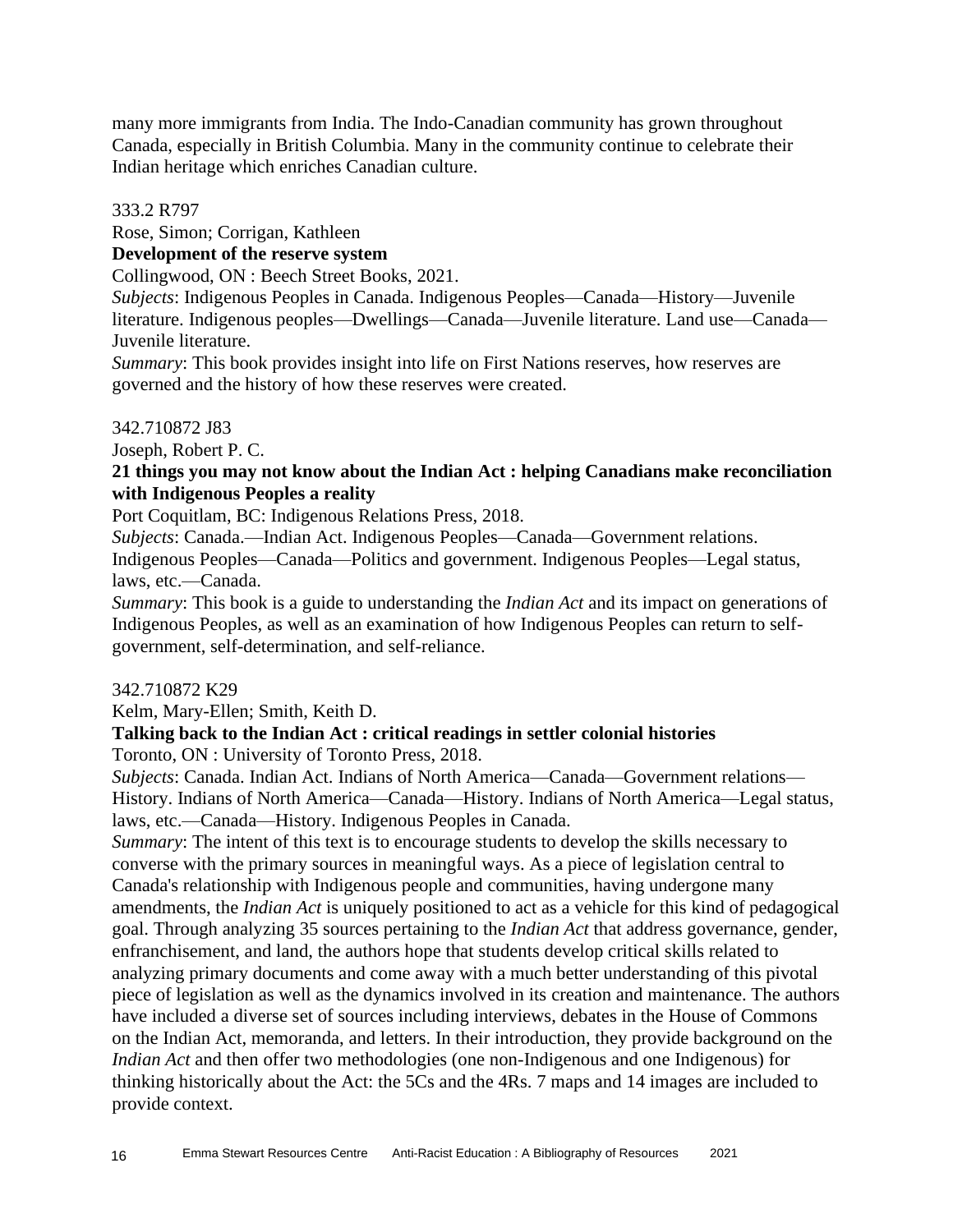#### 342.730873 D352

Delgado, Richard; Stefancic, Jean

#### **Critical race theory : an introduction. Third edition**

New York, NY : New York University Press, 2017.

*Subjects*: Critical legal studies. Race discrimination—Law and legislation. United States—Race relations—Philosophy.

*Summary*: Since the publication of the first edition of this book, the United States has lived through two economic downturns, an outbreak of terrorism, and the onset of an epidemic of hate directed against immigrants, especially undocumented Latinos and Middle Eastern people. On a more hopeful note, the country elected and re-elected its first Black president and has witnessed the remarkable advance of gay rights. As a field, critical race theory has taken note of all these developments, and this primer does so as well. It not only covers a range of emerging new topics and events, it also addresses the rise of a fierce wave of criticism from right-wing websites, think tanks, and foundations, some of which insist that America is now colorblind and has little use for racial analysis and study.

#### 342.710873 M167

McMillan, L. Jane

## **Truth and conviction : Donald Marshall Jr. and the Mi'kmaw quest for justice** Vancouver, BC : UBC Press, 2018.

*Subjects*: Discrimination in criminal justice administration—Canada. Judicial error—Canada. Marshall, Donald,—Jr.,—1953-2009—Trials, litigation, etc. Micmac Indians—Legal status, laws, etc.—Canada. Restorative justice—Canada.

*Summary*: This well-researched book tells the compelling story of Donald Marshall Jr., who was wrongfully convicted of murder in 1971, when he was 17 years old. It describes his years in prison, his eventual acquittal, and the recommendations of the Royal Commission inquiry into the many injustices he had experienced in the criminal justice system. It also documents his subsequent fight for fishing and treaty rights and explains his legacy related to Mi'kmaw legal principles, justice, treaty rights, self-determination and reconciliation.

#### 345.712402523 R628

Roach, Kent

#### **Canadian justice, Indigenous injustice : the Gerald Stanley and Colten Boushie case** Montréal, QC : McGill-Queen's University Press, 2019.

*Subjects*: Boushie, Colten—Trials, litigation, etc. Criminal justice, Administration of— Saskatchewan. Discrimination in criminal justice administration—Saskatchewan. Rural crimes—Saskatchewan. Self-defense (Law)—Saskatchewan. Stanley, Gerald—Trials, litigation, etc. Trials (Manslaughter)—Saskatchewan. Trials (Murder)—Saskatchewan. *Summary*: This book puts Gerald Stanley's acquittal for killing Colten Boushie in the context of Canada's colonial and systemic discrimination against Indigenous Peoples.

#### 361.20712 N974

Nurenberg, David

## **What does injustice have to do with me? : engaging privileged white students with social justice**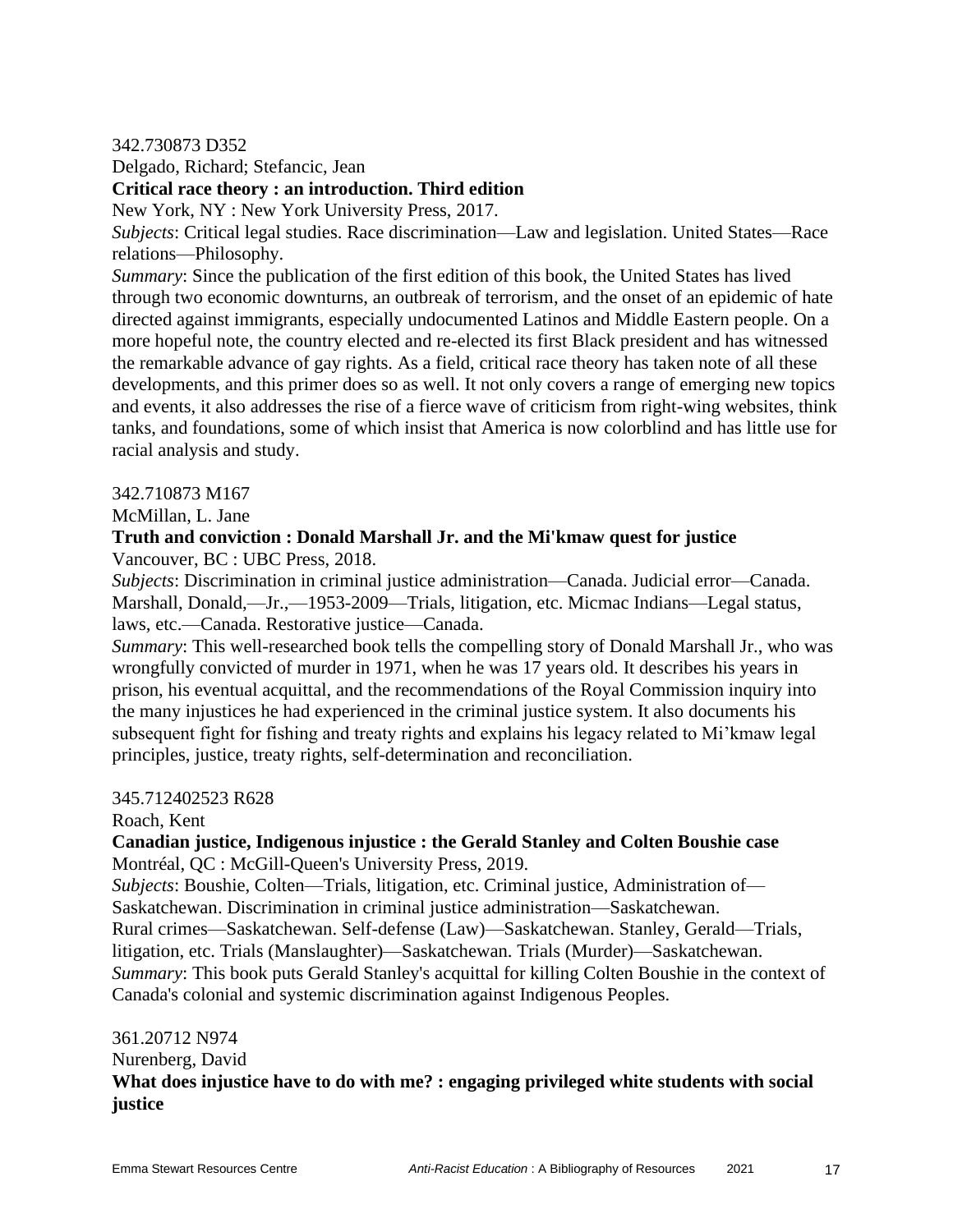Lanham, MD : Rowman & Littlefield, 2020.

*Subjects*: High school students, White. Social action—Study and teaching (Secondary). Social justice—Study and teaching (Secondary).

*Summary*: This book provides educators with strategies for engaging privileged, affluent white students in developing competencies for social justice. The education of such students is not only critical for our society, but also for helping those young people transcend anxiety and cynicism to find meaning and self-confidence as activist allies.

362.108997 S525

Shaheen-Hussain, Samir

## **Fighting for a hand to hold : confronting medical colonialism against Indigenous children in Canada**

Montréal, QC : McGill-Queen's University Press, 2020.

*Subjects*: Indigenous children—Medical care—Canada. Indigenous Peoples in Canada. Racism in medicine—Canada.

*Summary*: Launched by healthcare providers in January 2018, the #aHand2Hold campaign confronted the Quebec government's practice of separating children from their families during medical evacuation airlifts, which disproportionately affected remote and northern Indigenous communities. This book's account of this successful campaign seeks to answer lingering questions about why such a cruel practice remained in place for so long. In doing so it serves as an indispensable case study of contemporary medical colonialism in Quebec, exposing the medical establishment's role in the displacement, colonization, and genocide of Indigenous Peoples in Canada. Through meticulously gathered government documentation, historical scholarship, media reports, public inquiries, and personal testimonies, this book draws on the innovative work of Indigenous scholars and activists to conclude that a broader decolonization struggle calling for reparations, land reclamation, and self-determination for Indigenous Peoples is critical to achieve reconciliation in Canada.

#### 362.208997071 G394

## **Get over it : a path to healing [DVD]**

Vancouver Island, BC: InFilm Productions, 2018.

*Subjects*: Indigenous Peoples in Canada. Indigenous Peoples—Canada—Social conditions. Mental healing. Off-reservation boarding schools—Canada—History.

*Summary*: This film exposes the health crisis facing the Indigenous community in Canada through the stories of three Indigenous women. These women who survived the residential school system in Canada take viewers through an emotional journey of abuse and trauma and exposes viewers to the negative effects of these experiences on their health. The women's stories, intertwined with community leaders and medical experts, accounts and sheds light on possible methods that will bring healing to a suffering community.

362.73408997 S847

Stevenson, Allyson D.

## **Intimate integration : a history of the Sixties Scoop and the colonization of Indigenous kinship**

Toronto, ON: University of Toronto Press, 2021.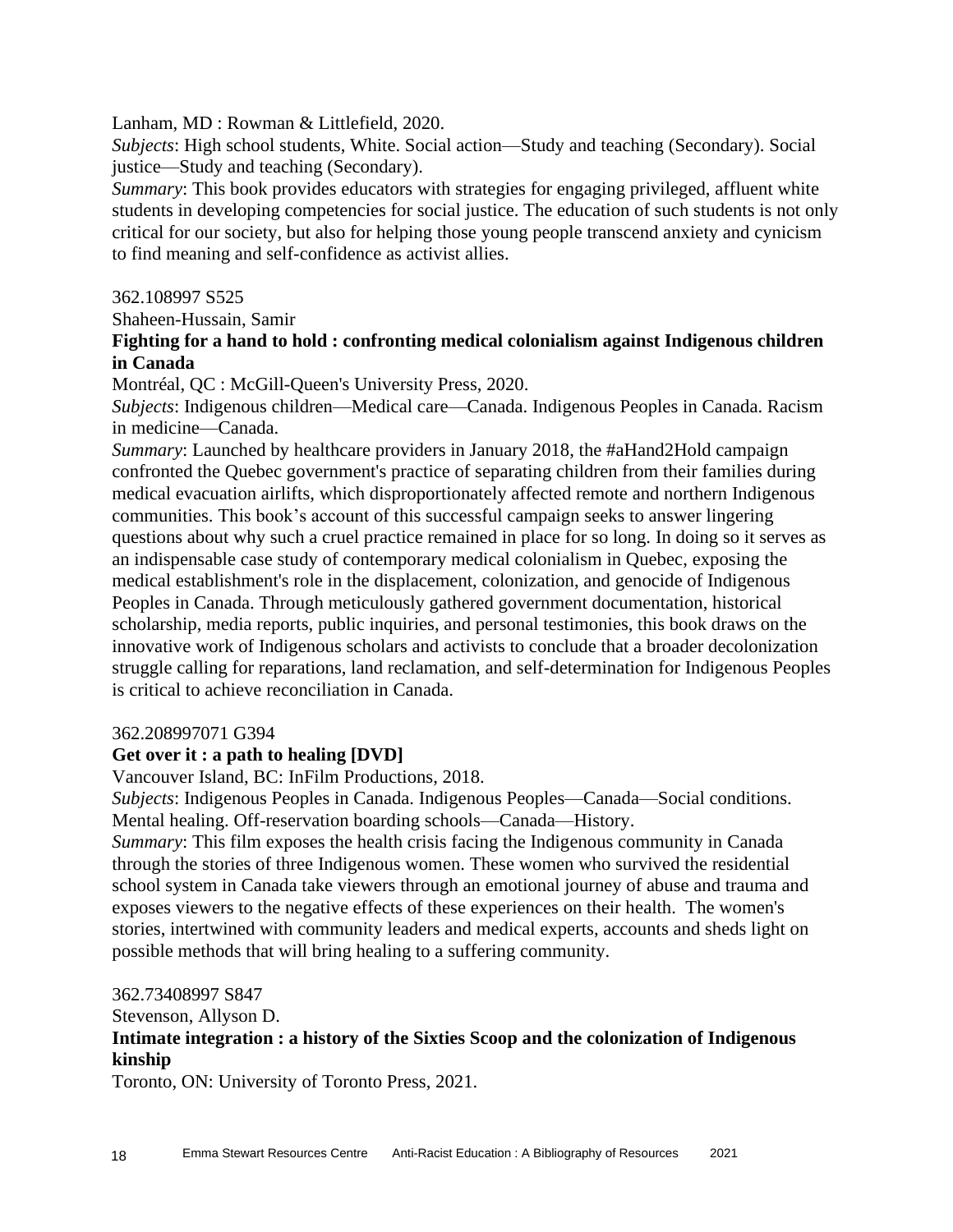*Subjects*: Child welfare—Canada. Indigenous Peoples in Canada. Interracial adoptions—Canada. Native children—Canada—Social conditions.

*Summary*: Privileging Indigenous voices and experiences, this book documents the rise and fall of North American transracial adoption projects, including the Adopt Indian and Métis Project and the Indian Adoption Project. The author argues that the integration of adopted Indian and Métis children mirrored the new direction in post-war Indian policy and welfare services. She illustrates how the removal of Indigenous children from Indigenous families and communities took on increasing political and social urgency, contributing to what we now call the "Sixties Scoop." This book utilizes an Indigenous gender analysis to identify the gendered operation of the federal Indian Act and its contribution to Indigenous child removal, over-representation in provincial child welfare systems, and transracial adoption. Specifically, women's and children's involuntary enfranchisement through marriage, as laid out in the Indian Act, undermined Indigenous gender and kinship relationships. Making profound contributions to the history of settler-colonialism in Canada, this book sheds light on the complex reasons behind persistent social inequalities in child welfare.

#### 362.76 C914

Creighton, Allan

#### **Helping teens stop violence, build community and stand for justice**

Alameda, CA: Hunter House, 2011.

*Subjects:* Social work with teenagers; Teenagers—Abuse of—Prevention.

*Summary:* This book is a guide for adults who work with young people ages ten and up on issues related to youth leadership and social justice. The authors provide a clear theoretical framework for their approach to social justice education. On the practical level, workshop guidelines and outlines are included for facilitating discussion and sharing sensitive topics of oppression, the "isms"—racism, sexism, adultism—as well as gender issues, immigration, religion, ability and access.

#### 362.88082 T685

Anderson, A. Brenda (Ed.)

## **Torn from our midst : voices of grief, healing and action from the Missing Indigenous Women Conference, 2008**

Regina, SK : Canadian Plains Research Center, 2010.

*Subjects*: Indian women—Crimes against—Canada. Indian women—Crimes against—Mexico. Indigenous Peoples in Canada. Missing persons—Canada. Missing persons—Mexico. Murder victims—Canada. Murder victims—Mexico.

*Summary*: In 2008, more than 300 delegates gathered at a conference entitled Missing Women: Decolonization, Third Wave Feminism, and Indigenous People of Canada and Mexico. Police, academics, activists, family members of missing and murdered women, media, justice workers and faith communities presented their views on the issue of racialized, sexualized violence. The essays are arranged by five sections. Within each section, various authors provide their perspectives on the issue. Educators are encouraged to select essays to support the suggested topics. The text includes a table of contents, appendices, brief biographies of the contributors and an index. As this anthology contains essays written by Canadian and international writers, teachers are advised to check the nationality of each writer to ensure that the texts are used in the appropriate 30 level ELA courses.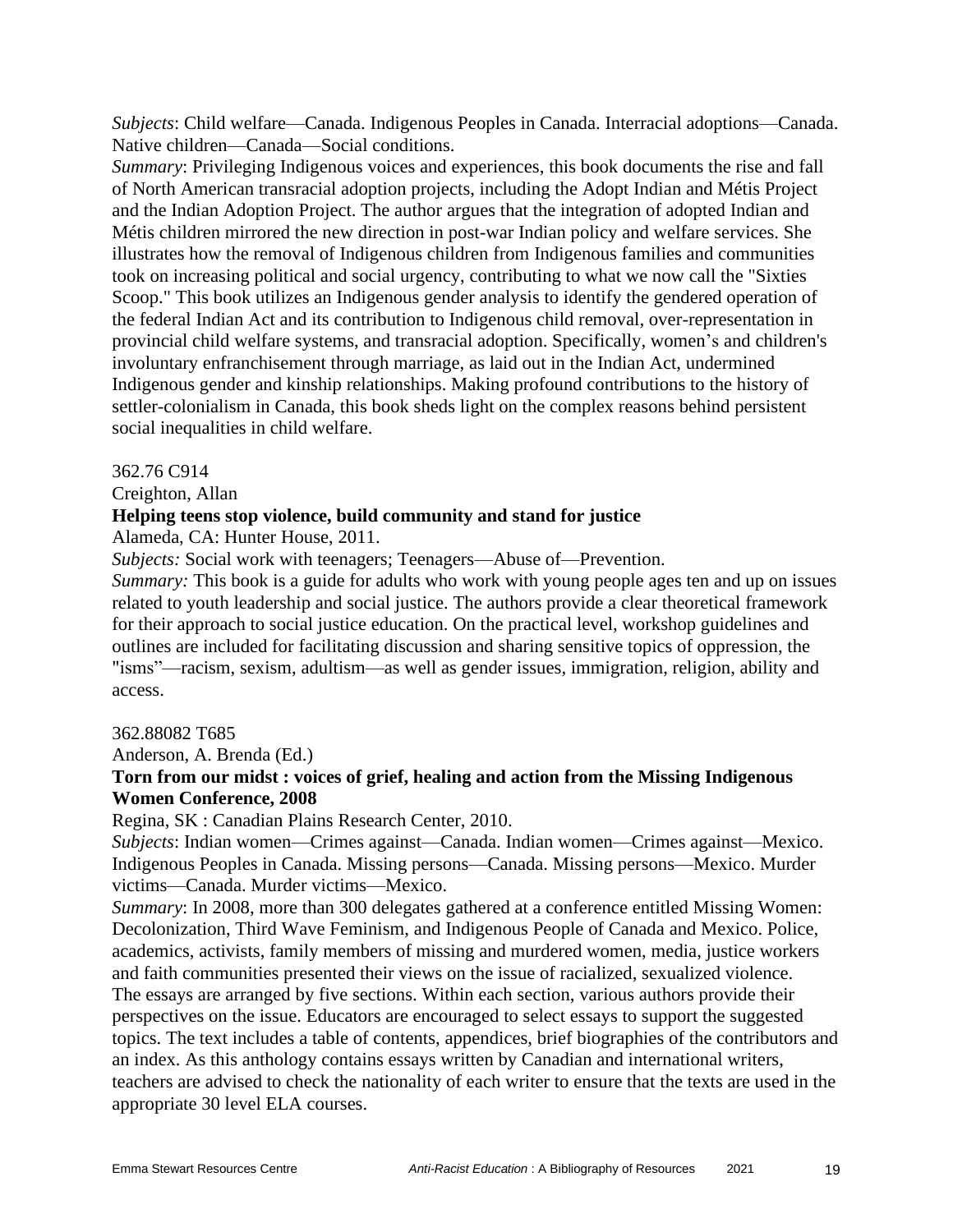*Curriculum Notes*: English language arts 30 (2013).

#### 363.23089 T129

Taibbi, Matt

## **I can't breathe : a killing on Bay Street**

New York, NY: Spiegel & Grau, 2017.

*Subjects*: Discrimination in criminal justice administration—New York (State)—New York. Garner, Eric,— -2014. Law enforcement—New York (State)—New York. Police brutality— New York (State)—New York. Police—New York (State)—New York. Racial profiling in law enforcement—New York (State)—New York. Racism—New York (State)—New York. *Summary*: This book is a work of riveting literary journalism that explores the roots and repercussions of the infamous killing of Eric Garner by the New York City police.

#### 364.15230971 S795

Starblanket, Gina; Hunt, Dallas

## **Storying violence : unravelling colonial narratives in the Stanley trial**

Winnipeg, MB : ARP Books, 2020.

*Subjects*: Boushie, Colten. Indigenous Peoples in Canada. Saskatchewan—Ethnic relations. Saskatchewan—Race relations. Stanley, Gerald (Farmer)—Trials, litigations, etc. Trials (Manslaughter)—Saskatchewan. Trials (Murder)—Saskatchewan.

*Summary*: This book explores the 2018 murder of Colten Boushie and the subsequent trial of Gerald Stanley. Through an analysis of relevant socio-political narratives on the Prairies and scholarship on settler colonialism, the authors argue that Boushie's death and Stanley's acquittal were not isolated incidents but a manifestation of the crisis-ridden relationships between Indigenous and non-Indigenous Peoples in Saskatchewan, providing evidence of the impossibility of finding justice for Indigenous Peoples in settler colonial contexts. The authors situate Indigenous Peoples' presence as a threat to the type of security that settler colonial societies promise settler citizens, pointing to the Stanley case as one instance where such threats are used as tools to sanction violence against Indigenous Peoples and communities.

#### 370.1 V152

Valencia, Richard R.

## **Dismantling contemporary deficit thinking : educational thought and practice**

New York, NY: Routledge, 2010.

*Subjects:* Education—Philosophy; School management and organization; Racism in education; Critical educator.

*Summary:* Deficit thinking is a pseudoscience founded on racial and class bias. It "blames the victim" for school failure instead of examining how schools are structured to prevent poor students and students of color from learning. This book provides comprehensive critiques and anti-deficit thinking alternatives to this oppressive theory by framing the linkages between prevailing theoretical perspectives and contemporary practices within the complex historical development of deficit thinking*.*

## 370.115 H353 Hass, Chris **Social justice talk : strategies for teaching critical awareness**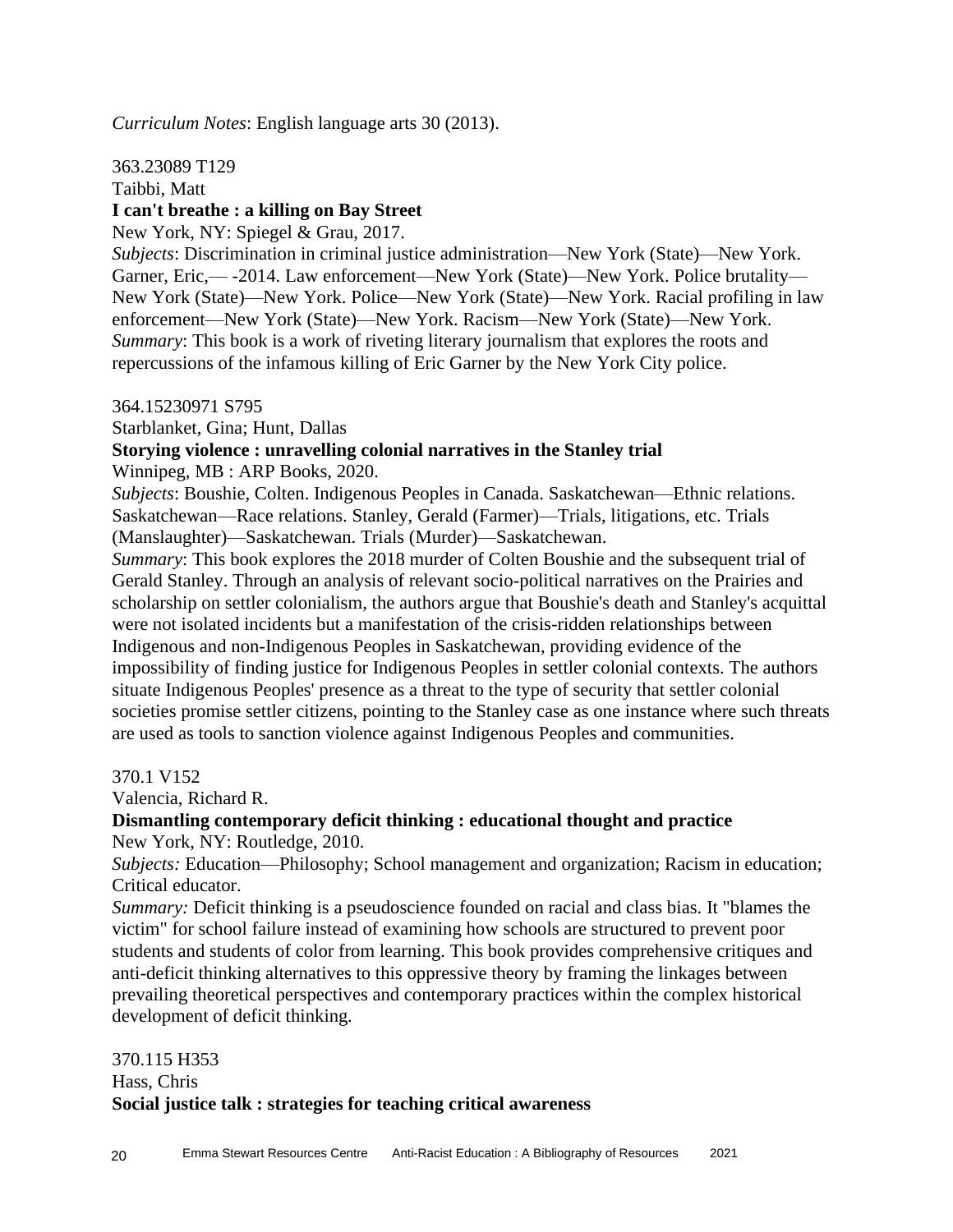#### Portsmouth, NH: Heineman, 2020.

*Subjects*: Social justice—Study and teaching (Elementary). Social skills—Study and teaching (Elementary).

*Summary*: The author shows how K-5 teachers can introduce the importance of, discuss, and explore social justice practices for younger students.

#### 370.115 L864

#### Lopez, Ann E.

## **Decolonizing educational leadership : exploring alternative approaches to leading schools** Cham, Switzerland : Palgrave Macmillan, 2020.

*Subjects*: Decolonization. Educational sociology.

*Summary*: This book offers new ways of engagement for leaders seeking to connect theory to practice in decolonizing education. Chapters provide school leaders with examples of ways they can challenge coloniality, white supremacy, and other forms of oppression in schooling that negatively impact some students and their educational outcomes.

#### 370.115 O72

Orlowski, Paul

#### **Teaching about hegemony : race, class and democracy in the 21st century**

New York, NY: Springer, 2011.

*Subjects:* Hegemony—Study and teaching.

*Summary:* Political progressives in Canada and the United States are deeply concerned by the how their countries treat their poor. They are dismayed at the dismantling of the social welfare state, the weakening of public education systems and the grotesque and ever-growing inequality of wealth. To remedy this problem, citizens need to be more aware of how political ideology influences attitudes and actions, and they need to better understand the effects of hegemonic discourses in the corporate media and school curriculum.

#### 370.117 A261

Agarwal-Rangnath, Ruchi

## **Planting the seeds of equity : ethnic studies and social justice in the K-2 classroom**

New York, NY : Teachers College Press, 2020.

*Subjects*: Ethnology—Study and teaching (Early childhood). Ethnology—Study and teaching (Elementary). Multicultural education. Social justice and education.

*Summary*: Bringing together an inspirational group of educators, this book provides key insights into what it means to implement social justice ideals with young children (pre-K-grade 2). Each chapter highlights a teacher's experience with a specific aspect of social justice and ethnic studies, including related research, projects and lesson plans, and implications for teacher education.

#### 370.117 B622

Bishop, Russell

#### **Teaching to the North-East : relationship-based learning in practice**

Wellington, NZ: NZCER Press, 2019.

*Subjects*: Culturally relevant pedagogy—New Zealand. Maori (New Zealand People)— Education. Multicultural education—New Zealand. Teacher-student relationships.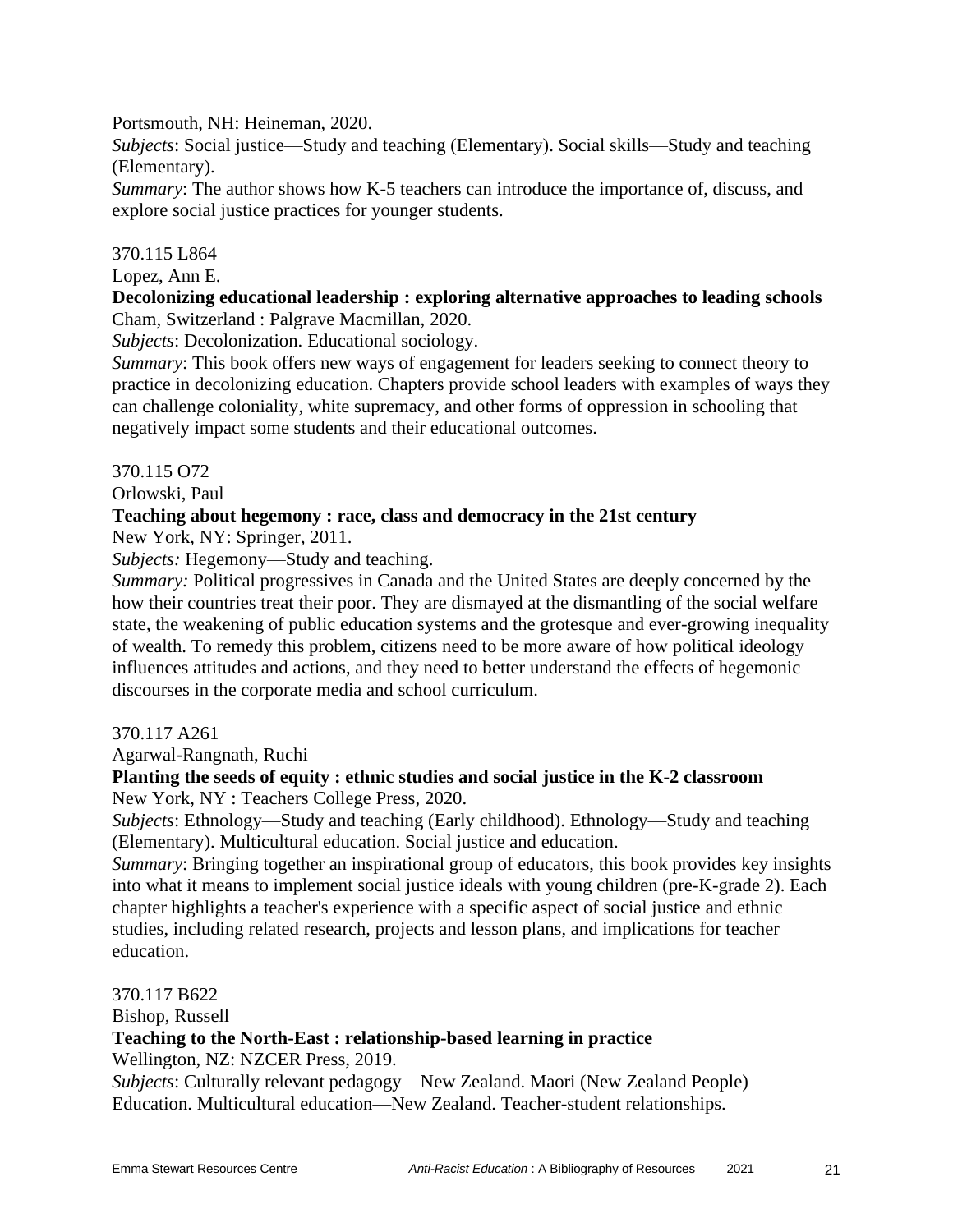*Summary*: This book responds to the marginalization of particular groups of students with a way of teaching intended to increase equity in the education system. One way this marginalization happens is when the special qualities students bring to the classroom are treated as deficiencies. This consigns Indigenous, migrant, refugee, faith-based students, students with learning difficulties, and students of difference to educational "failure". The author sets out how schools and teachers can respond to diverse groups of students and develop teaching practices that promote learning for everyone. In this approach, students' prior knowledge, language and ways of making sense of the world are used to inform teaching practices rather than being seen as barriers to learning.

#### 370.117 D261

Davis, Bonnie M.

#### **How to teach students who don't look like you : culturally responsive teaching strategies** Thousand Oaks, CA: Corwin, 2012.

*Subjects:* Pluralism (Social sciences); School environment; Minorities—Education; Multicultural education.

*Summary:* This book helps all educators tailor instruction to their own unique student population, reflect on how their own cultures shape their world views, cultivate a deeper understanding of race and racism, create culturally responsive instruction, and understand culture and how it affects learning.

#### 370.117 D435

Derman-Sparks, Louise; Edwards, Julie Olsen

#### **Anti-bias education for young children and ourselves. Second edition**

Washington, DC: National Association for the Education of Young Children, 2020. *Subjects*: Multicultural education. Race discrimination—Prevention. Toleration—Study and teaching (Early childhood).

*Summary*: Becoming a skilled anti-bias teacher is a journey. With this volume's guidance, you'll grow in your ability to identify, confront, and eliminate barriers of prejudice, misinformation, and bias about specific aspects of identity. Most importantly, you'll find tips for helping staff and children learn to respect each other, themselves, and all people.

#### 370.117 H849

Howard, Gary R.

## **We can't teach what we don't know : white teachers, multiracial schools. Third edition** New York, NY: Teachers College Press, 2016.

*Subjects*: Discrimination in education. Multicultural education. Racism. Whites—Race identity. *Summary*: This new edition deepens the discussion of race and social justice in education with many updates, including a new section entitled The Whiteness of School Reform. Widely used for teacher preparation and in-service professional development, it speaks to what good teachers know, what they do, and how they embrace culturally responsive teaching.

#### 370.117 J11

Jaboneta, Nadia

**You can't celebrate that! : navigating the deep waters of social justice teaching** Lincoln, NE : Exchange Press, 2019.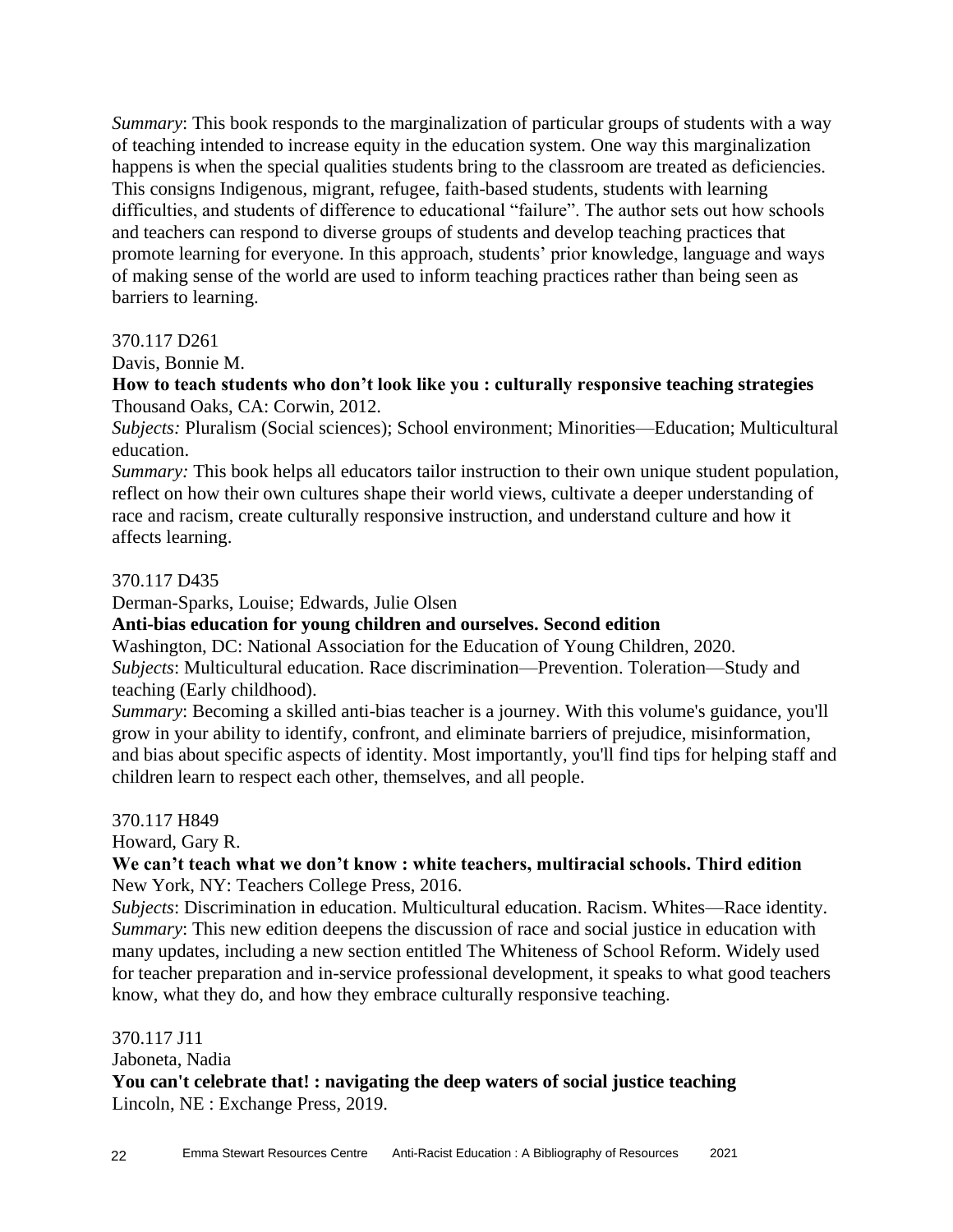*Subjects*: Educational anthropology. Identity (Psychology) in youth. Liberty of conscience. Multiculturalism—Study and teaching (Elementary).

*Summary*: Find inspiration in this compelling story of an educator's social justice journey as she partners with families to explore racial identity, religious celebrations, and racism in response to a biased comment by one child to another in her diverse preschool class. This book goes beyond anti-bias activities and reveals the critical thinking and process that goes into social justice education. The author models the self-work we all need to do as anti-bias educators—she is curious, reflective and takes risks as she engages families and her colleagues with this dilemma.

#### 370.117 K23

Kay, Matthew R.

#### **Not light, but fire : how to lead meaningful race conversations in the classroom** Portsmouth, NH : Stenhouse Publishers, 2018.

*Subjects*: Discussion. Group work in education. Multicultural education. United States—Race relations—Study and teaching.

*Summary*: Inspired by Frederick Douglass's abolitionist call to action, "it is not light that is needed, but fire," the author has spent his career learning how to lead students through the most difficult race conversations. He not only makes the case that high school classrooms are one of the best places to have those conversations, but he also offers a method for getting them right, providing candid guidance.

## 370.117 M659

Milner, H. Richard

## **Start where you are, but don't stay there : understanding diversity, opportunity gaps, and teaching in today's classrooms. Second edition**

Cambridge, MA: Harvard Education Press, 2020.

*Subjects*: Minorities—Education. Multicultural education. Teacher-student relationships. Teachers and community. Teachers—Training of. Teaching—Social aspects.

*Summary*: In the thoroughly revised second edition of this book, the author addresses the knowledge and insights required on the part of teachers and school leaders to serve students of colour. He focuses on the need to prepare teachers for the racially diverse student populations in their classrooms.

#### 370.117 M975

Murff, Dennisha

## **Culturally responsive pedagogy : promising practices for African American male students** Charlotte, NC : Information Age Publishing, Inc., 2020.

*Subjects*: Achievement motivation in children. African American boys—Education. Culturally relevant pedagogy. Education, Elementary—Evaluation. Educational equalization.

*Summary*: As an African American educator, the author has been able to see how the lack of culturally responsive practices creates learning obstacles for African American male students. These learning obstacles continue to plague a group that has been historically marginalized in our society. The implementation of CRP practices provides educators with an avenue to remedy a social justice issue that has plagued America for years. The information shared in this book can be beneficial for all those invested in closing the achievement gap and increasing student learning outcomes through the use of culturally responsive practices, including pre-service and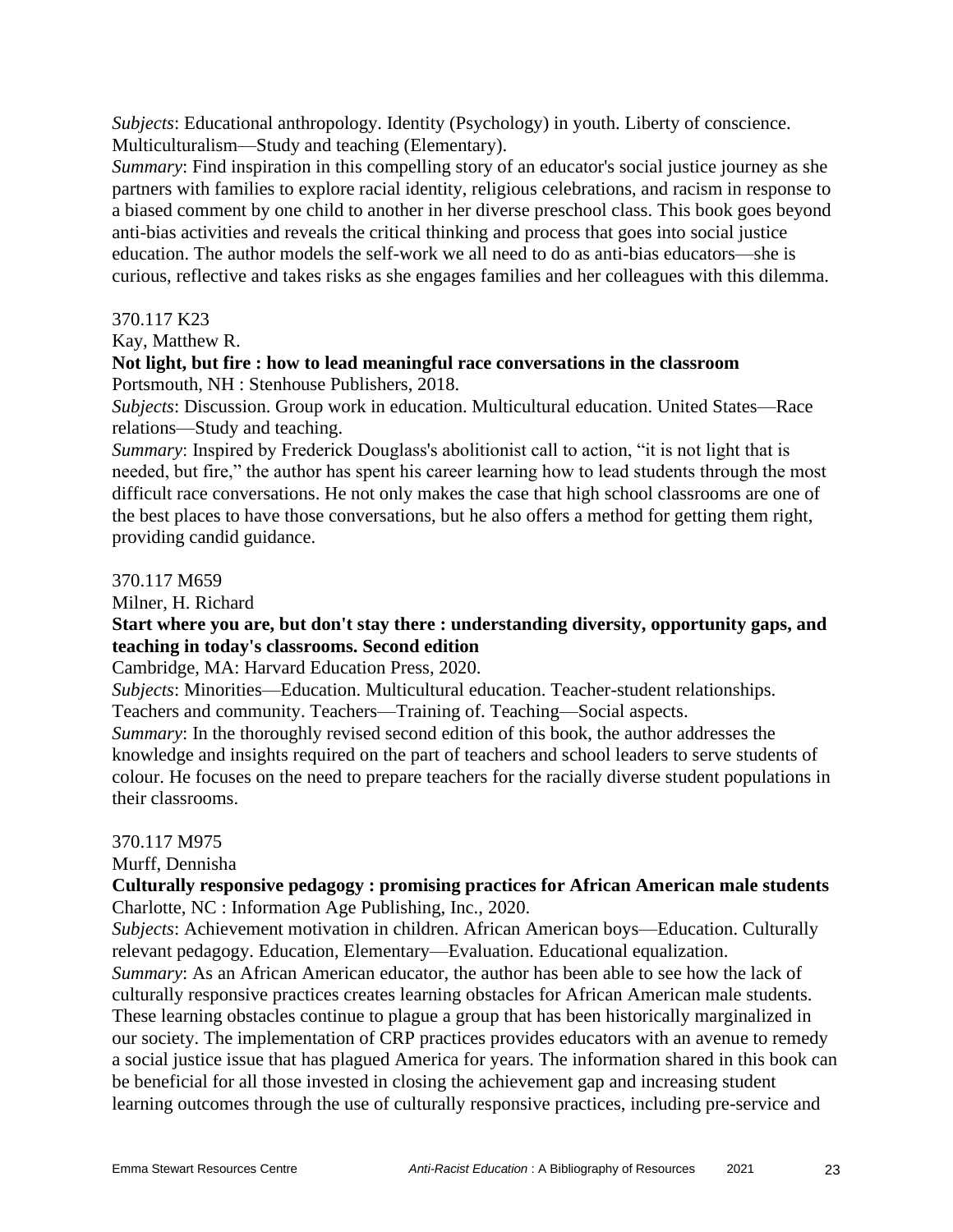in-service teachers, administrators, caregivers, community advocates, educational researchers, and policy makers.

## 370.117 P467

Esmail, Ashraf

## **Perspectives on diversity, equity, and social justice in educational leadership**

Lanham, MD : Rowman & Littlefield, 2017.

*Subjects*: Educational equalization. Educational leadership—Social aspects. Educational leadership. Multicultural education.

*Summary*: This book provides educational leaders with practical steps for implementing multicultural education into schools.

## 370.117 R438

Au, Wayne

## **Rethinking multicultural education : teaching for racial and cultural justice**

Milwaukee, WI: Rethinking Schools Publication, 2014

*Subjects:* Social justice; Minorities—Education; Discrimination in education; Multicultural education.

*Summary:* This book moves beyond a simplistic focus on heroes and holidays to demonstrate a powerful vision of anti-racist, social justice education. It reclaims multicultural education as part of a larger struggle for justice and against racism, colonization, and cultural oppression in schools and society.

370.117 S847

Stevenson, Howard C.

## **Promoting racial literacy in schools : differences that make a difference**

New York, NY: Teachers College Press, 2014

*Subjects:* United States—Race relations; Multicultural education; Discrimination in education; Educational equalization.

*Summary:* This book uncovers how racial stress undermines student achievement. Students, educators, and social service support staff will find workable strategies to improve their racial literacy skills to read, recast, and resolve racially stressful encounters when they happen.

## 370.1170973 W582

Landman, Julie

## **White teachers, diverse classrooms : creating inclusive schools, building on students' diversity, and providing true educational equity**

Sterling, VA: Stylus Pub., 2011.

*Subjects:* Multiculturalism—United States; Teachers, White—United States; Multicultural education—United States; Race awareness—Study and teaching—United States; Minorities— Education—United States.

*Summary:* This second edition has been considerably expanded with chapters that illuminate the Asian American, Native American, and Latina/o experience, including that of undocumented students, in our schools. These chapters offer insights into the concerns and issues students bring to the classroom. They also convey the importance for teachers, as they accept difference and develop cultural sensitivity, to see their students as individuals, and avoid generalizations. This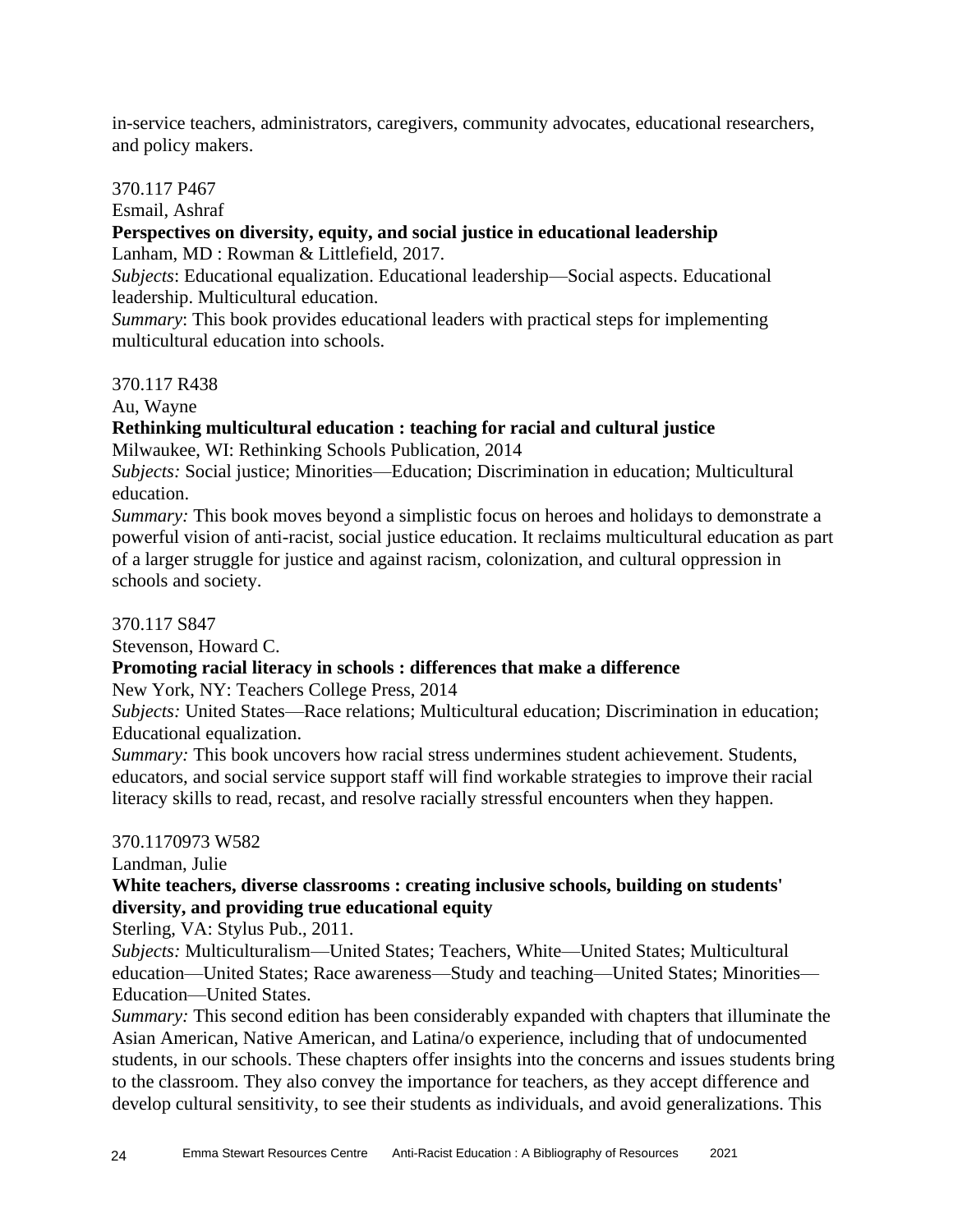need to go beneath the surface is reinforced by a chapter on adopted children, children of mixed race, and "hidden minorities."

370.19342 I72

Iruka, Iheoma U.

#### **Don't look away : embracing anti-bias classrooms**

Lewisville, NC : Gryphon House, Inc., 2020.

*Subjects*: Discrimination in education—Education equalization. Education and state. *Summary*: This book leads early childhood professionals to explore and address issues of bias, equity, low expectations, and family engagement to ensure culturally responsive experiences. Importantly, this book will challenge you to consider your perceptions and thought processes: - 1) Identify your own unconscious biases, we all have them; 2) Recognize and minimize bias in the classroom, school, and community; 3) Connect with children and their families; and 4) Help close the opportunity gap for children from marginalized communities. This book offers strategies, tools, and information to help you create a culturally responsive and equitable learning environment.

#### 370.78 D637 2020

#### **History underground : the road to reconciliation**

Saskatoon, SK : Dr. Stirling McDowell Foundation, 2020.

*Subjects*: Action research in education—Saskatchewan. Indigenous Peoples in Canada.

Saskatchewan—Race relations.

*Summary*: Project 291; December 2020.

#### 370.89 C346

Castagno, Angelina E.

#### **Educated in whiteness : good intentions and diversity in schools**

Minneapolis, MN: University of Minnesota Press, 2014.

*Subjects:* Racism in education.

*Summary:* Whereas most discussions of the education of diverse students focus on the students and families themselves, this book highlights the structural and ideological mechanisms of whiteness. In schools, whiteness remains dominant by strengthening and justifying the status quo while simultaneously preserving a veneer of neutrality, equality, and compassion. Framed by critical race theory and whiteness studies, this book employs concepts like interest convergence, a critique of liberalism, and the possessive investment in whiteness to better understand diversity-related educational policy and practice.

#### 370.89 S689

Solórzano, Daniel G.; Pérez Huber, Lindsay

## **Racial microaggressions : using critical race theory to respond to everyday racism** New York, NY : Teachers College Press, 2020.

*Subjects*: Critical humanism in education. Critical pedagogy. Microaggressions. Racism in education. Radical pedagogy.

*Summary*: This unique contribution to the study of racial microaggressions uses Critical Race Theory (CRT) to develop concepts, frameworks, and models. With a focus on the lived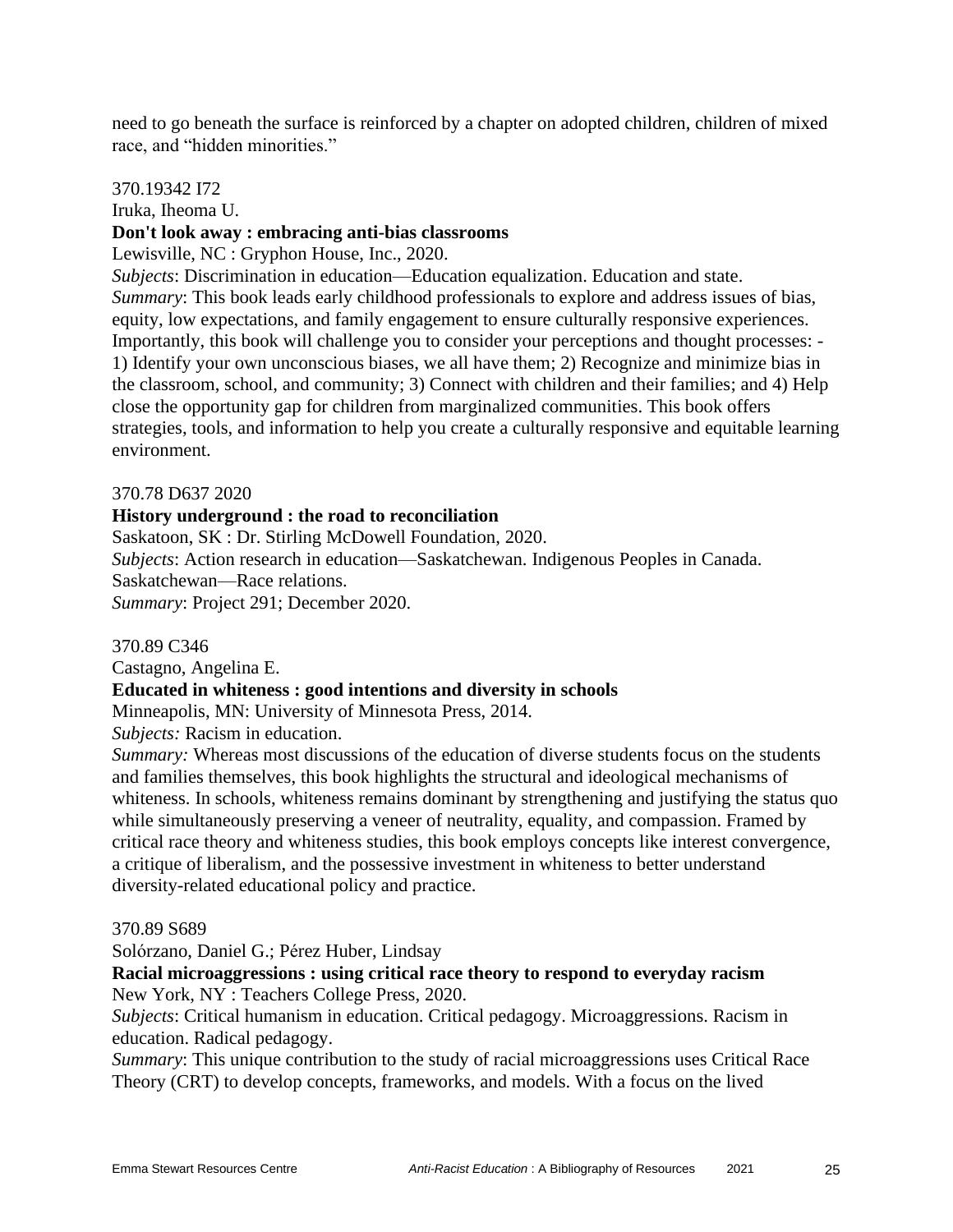experiences of People of Color, this book can be used to disrupt the everyday racism that continues to target so many Communities of Color.

#### 370.8996073 S923

Apugo, Danielle (Ed.)

## **Strong black girls : reclaiming schools in their own image**

New York, NY : Teachers College Press, 2021.

*Subjects*: African American girls—Education—Social aspects. Racism in education. Sexism in education. Strong black woman stereotype.

*Summary*: This book lays bare the harm Black women and girls are expected to overcome to receive an education in America. It captures the routinely muffled voices and experiences of these students through storytelling, essays, letters, and poetry. The authors make clear that the strength of Black women and girls should not merely be defined as the ability to survive racism, abuse, and violence. Readers will also see resistance and resilience emerge through the central themes that shape these reflective, coming-of-age narratives. Each chapter is punctuated by discussion questions that extend the conversation around the everyday realities of navigating K-12 schools, such as sexuality, intergenerational influence, self-love, anger, leadership, aesthetic trauma (hair and body image), erasure, rejection, and unfiltered Black girlhood.

#### 370.8997 R434

Minton, James (Ed.)

#### **Residential schools and Indigenous Peoples : from genocide via education to the possibilities for processes of truth, restitution, reconciliation, and reclamation** Abingdon, Oxon, UK : Routledge, 2020.

*Subjects*: Indians of North America—Education.

*Summary*: This book examines the immediate and long-lasting effects that residential schooling had on Indigenous children who were removed from their families and communities in order to be 'educated' away from their 'savage' backgrounds, into the 'civilised' ways of the colonising societies. It brings together Indigenous and non-Indigenous authors from Aotearoa/New Zealand, Australia, Greenland, Ireland, Norway, the United Kingdom, and the United States in telling the stories of what happened to Indigenous Peoples as a result of interring Indigenous children in residential schools.

#### 371.1022 P777

Pollock, Mica

#### **Schooltalk : rethinking what we say about – and to – students every day**

New York, NY: The New Press,

*Subjects*: Communication in education. Oral communication. Teacher-student relationships. *Summary*: By juxtaposing common scenarios with useful exercises, concrete actions, and resources, this book describes how the devil is in the oft-dismissed details: the tossed-off remark to a student or parent about the community in which she lives; the way groups—based on race, ability, and income—are discussed in faculty meetings about test scores and data; the assumptions and communication breakdowns between counselors, teachers, and other staff that cause kids to fall needlessly through the cracks; or the deflating comment to a young person about her college or career prospects.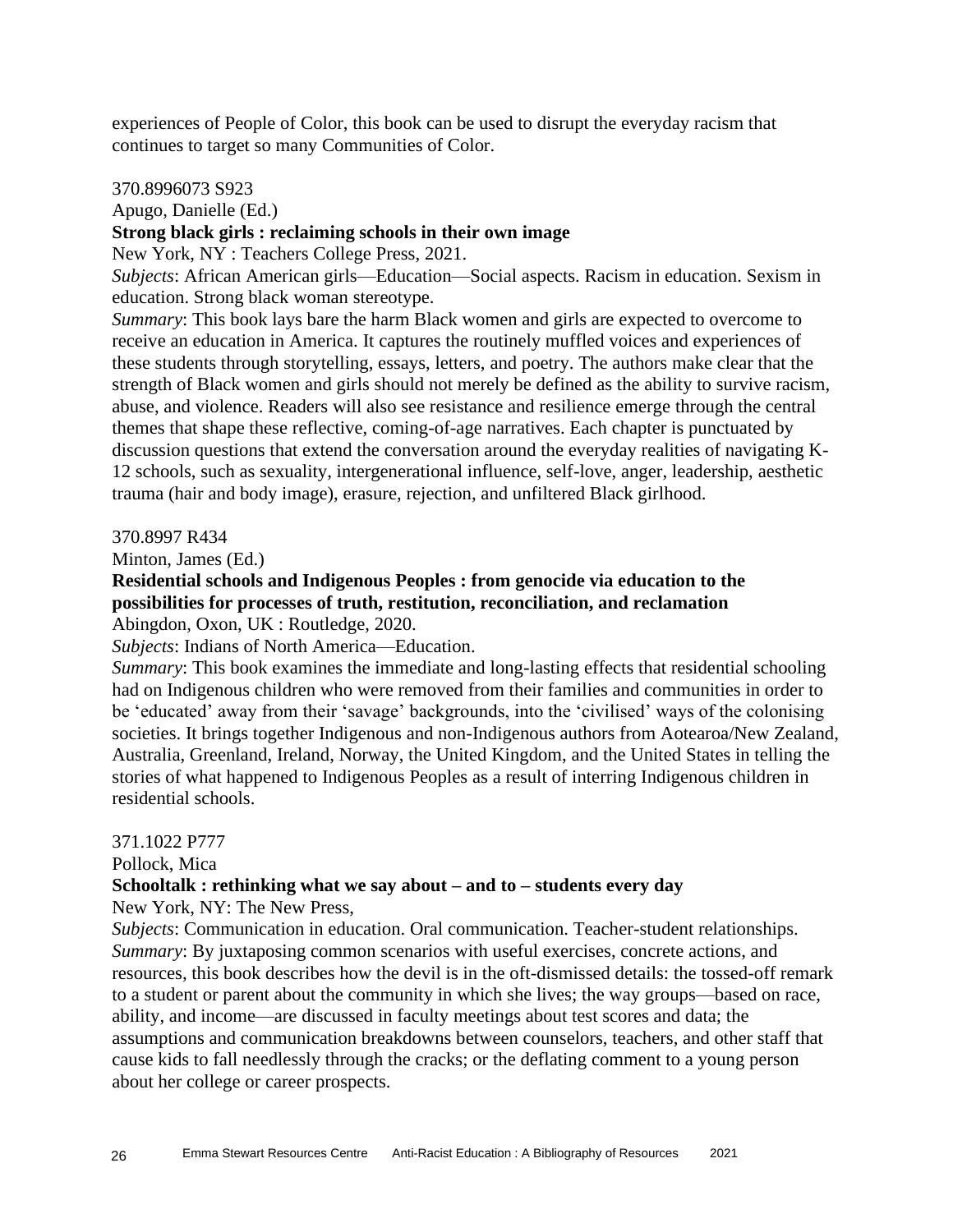## 371.2 A452

Almontaser, Debbie

## **Leading while Muslim : the experiences of American Muslim principals after 9/11** Lanham, MD : Rowman & Littlefield, 2019.

*Subjects*: Educational leadership. Muslims—United States—Attitudes. Muslims—United States—Public opinion. September 11 Terrorist Attacks, 20010—Influence.

*Summary*: This book explores the lived experiences of 14 American Muslim public school principals post-9/11 and the impact of global events, political discourse, and media coverage of Islam and Muslims on one's leadership ability and spirituality.

371.2011 K44

Griffiths, Darrin (Ed.)

#### **Key questions for educational leaders**

Burlington, ON: Word & Deed Publishing Inc., 2015.

*Subjects*: Educational leadership. School administrators. School principals.

*Summary*: This book offers 42 short essays from international educational leadership scholars and practitioners on everything from parental engagement to special education to supporting Indigenous students. Racism, social class, equity, social justice, ethics, accountability, indoctrination, authority, advocacy, feminism, spiritual leadership, and critical self-reflection are among the many intangible aspects of leadership covered in this book.

371.252 L962

Lundy, Kathleen Gould

#### **Teaching fairly in an unfair world**

Markham, ON: Pembroke Publishers, 2008.

*Subjects*: Active learning. Inclusive education. Mixed ability grouping in education. Multicultural education.

#### 371.829 L581

Leonardo, Zeus

#### **Race frameworks : a multidimensional theory of racism and education**

New York, NY: Teacher College Press, 2013.

*Subjects:* Education; Race relations; Critical theory; Racism in education.

*Summary:* This is a comprehensive introduction to the main frameworks for thinking about, conducting research on, and teaching about race and racism in education. The author surveys the dominant race theories and, more specifically, focuses on those frameworks that are considered essential to cultivating a critical attitude toward race and racism. The book examines four frameworks: Critical Race Theory (CRT), Marxism, Whiteness Studies, and Cultural Studies. A critique follows each framework analyzing its strengths and limits.

371.82900151 C934

Davis, Julius

#### **Critical race theory in mathematics education**

New York, NY : Routledge, 2019.

*Subjects*: African Americans—Education. Mathematics—Study and teaching—Social aspects. Racism in education.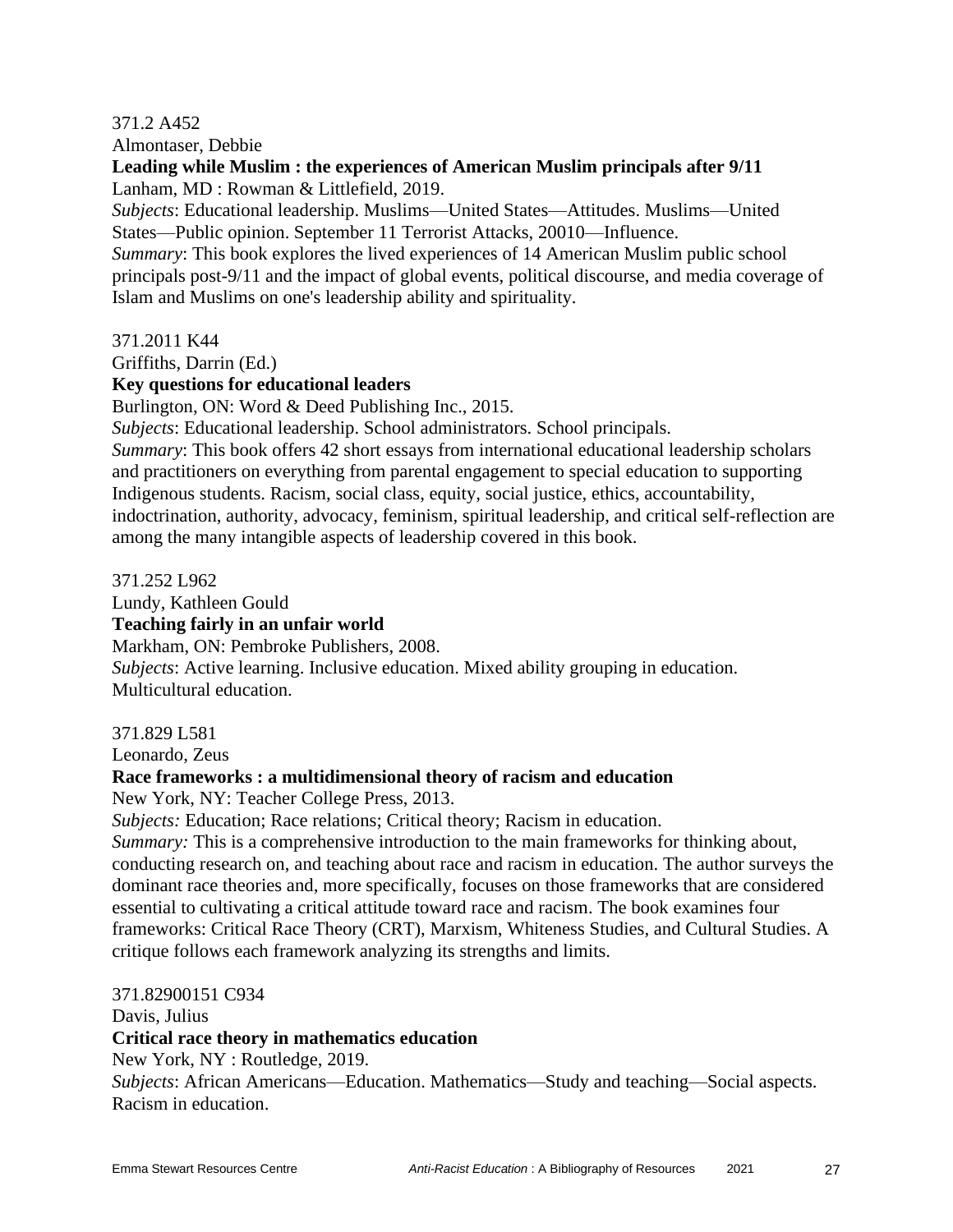*Summary*: This book brings together scholarship that uses critical race theory (CRT) to provide a comprehensive understanding of race, racism, social justice, and experiential knowledge of African Americans' mathematics education. CRT has gained traction within the educational research sphere, and this book extends and applies this framework to chronicle the paths of mathematics educators who advance and use CRT. Collectively, the volume explains how researchers, practitioners, and policymakers can use CRT to examine issues of race, racism, and other forms of oppression in mathematics education for Black children and adults.

#### 371.82996 B474

Benson, Tracey A.; Fiarman, Sarah E.

## **Unconscious bias in schools : a developmental approach to exploring race and racism** Cambridge, MA : Harvard Education Press, 2019.

*Subjects*: African Americans—Education. Discrimination in education. Educational equalization. Multicultural education. Race relations. Racism in education.

*Summary*: Through personal anecdotes and real-life scenarios, this book provides education leaders with an essential roadmap for addressing these issues directly. The authors draw on the literature on change management, leadership, critical race theory, and racial identity development, as well as the growing research on unconscious bias in a variety of fields, to provide guidance for creating the conditions necessary to do this work—awareness, trust, and a "learner's stance." The authors also outline specific steps toward normalizing conversations about race; reducing the influence of bias on decision-making; building empathic relationships; and developing a system of accountability.

371.82996 B627

Jones, Denisha (Ed.)

#### **Black lives matter at school : an uprising for educational justice**

Chicago, IL : Haymarket Books, 2020.

*Subjects*: African Americans—Study and teaching. Black lives matter movement—Study and teaching. Civil rights movement—Study and teaching.

*Summary*: This book contains an essential collection of essays, interviews, poems, resolutions, and more from educators, students, and activists who have been building the Black Lives Matter at School movement across the country, including a foreword by Black Lives Matter co-founder Opal Tometi.

371.82996 T253

Watson, Dyan

## **Teaching for Black lives**

Milwaukee, WI: Rethinking Schools, 2018.

*Subjects*: African Americans—Study and teaching. United States—History—Study and teaching. *Summary*: Black students' bodies and minds are under attack. We're fighting back. From the north to the south, corporate curriculum lies to our students, conceals pain and injustice, masks racism, and demeans our Black students. But it's not only the curriculum that is traumatizing students.

371.82996073 M821 Moore, Eddie; Michael, Ali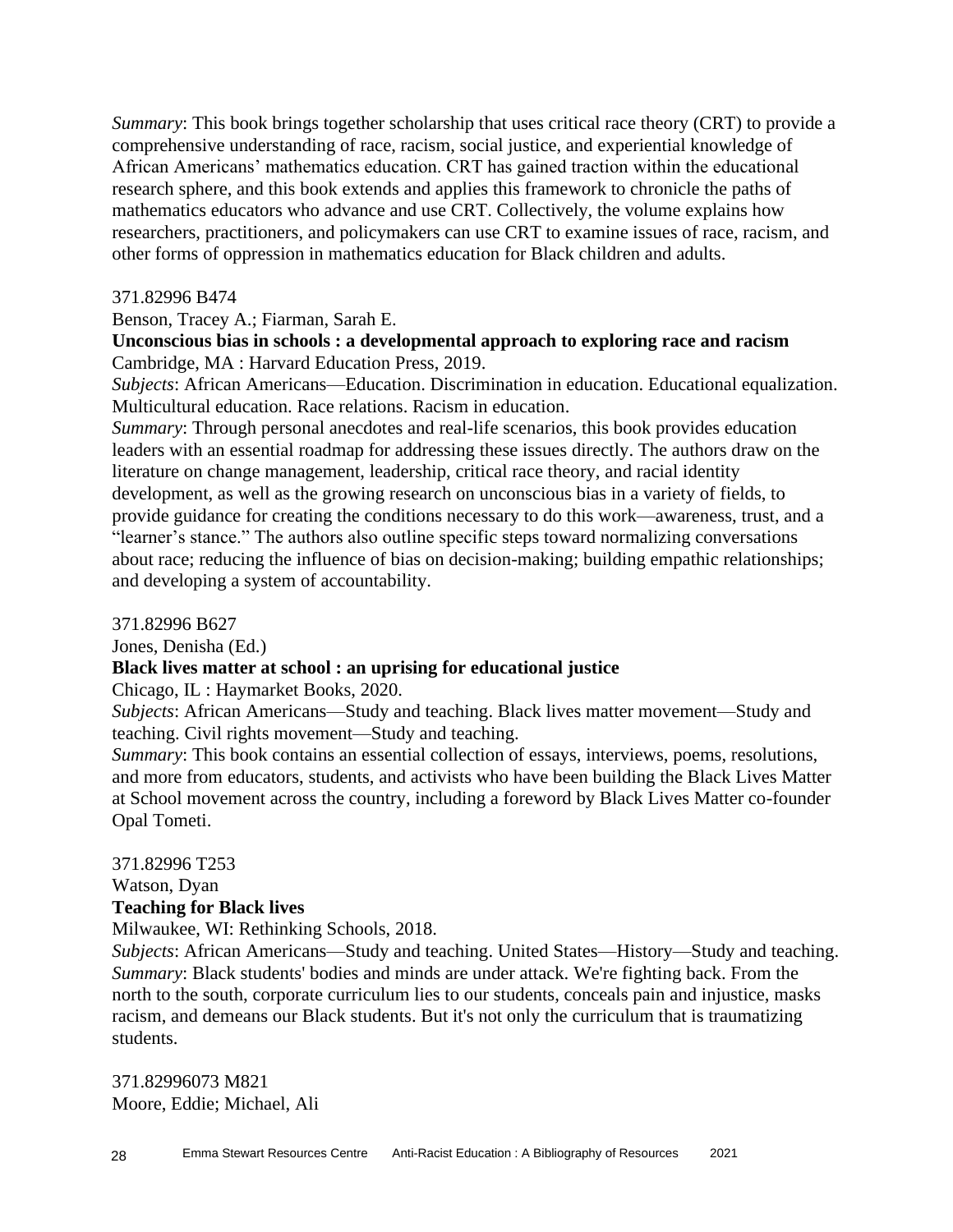#### **The guide for White women who teach Black boys : understanding, connecting, respecting** Thousand Oaks, CA : Corwin, 2018.

*Subjects*: African American boys—Education—Social aspects. African American boys— Education. Women teachers, White.

*Summary*: Facing issues of race and privilege with a clear, compassionate gaze, this book helps teachers illuminate blind spots, overcome unintentional bias, and reach the students who need them the most.

## 371.82997 B336

Battiste, Marie

## **Decolonizing education : nourishing the learning spirit**

Saskatoon, SK: Purich Publishing Ltd., 2013.

*Subjects:* Native Peoples—Education—Canada; Native Peoples—Canada—Intellectual life; Native Peoples—Education—Government policy—Canada.

*Summary:* The author documents the nature of Eurocentric models of education, and their devastating impacts on Indigenous knowledge. Chronicling the negative consequences of forced assimilation and the failure of current educational policies to bolster the social and economic conditions of Aboriginal populations, the author proposes a new model of education. She argues that the preservation of Aboriginal knowledge is an Aboriginal right preserved by the many treaties with First Nations. Current educational policies must undergo substantive reform. Central to this process is the rejection of the racism inherent to colonial systems of education, and the repositioning of Indigenous humanities, sciences, and languages as vital fields of knowledge.

#### 371.82997071 B631

## **Spirit bear and children make history [DVD]**

Ottawa, ON : First Nations Child & Family Caring Society, 2020.

*Subjects*: Child health services—Government policy—Canada. Health services accessibility— Canada. Indigenous Peoples in Canada.

*Summary*: This DVD tells the true story about how Spirit Bear and his friends stood up for First Nations children and helped make Jordan's Principle a reality. When Spirit Bear's mom tells him about an important human rights case happening in Ottawa, Ontario, he makes the LONG trip to go and watch, and to stand up for First Nations kids. Spirit Bear knows that children can change the world because he's there to see it happen. This is the story of how kids—kids just like you made a difference… with a bit of help from some bears and other animals along the way. Child welfare advocate Cindy Blackstock's critically-acclaimed *Spirit Bear* book has now been made into a beautifully animated film to explain human rights to students in Grades 2 to 6. Note: This animated video has been produced for young children. However it has been used in Post-Secondary courses on Indigenous Rights and the Law in Canada due to its focus on Children's Rights.

## 371.82997071 C912

## **Creating racism-free schools through critical/courageous conversations on race** Winnipeg, MB : Government of Manitoba, 2017.

*Subjects*: Indians of North America—Education—Canada. Indigenous Peoples—Education— Canada. Race discrimination—Prevention—Study and teaching. Racism—Prevention—Study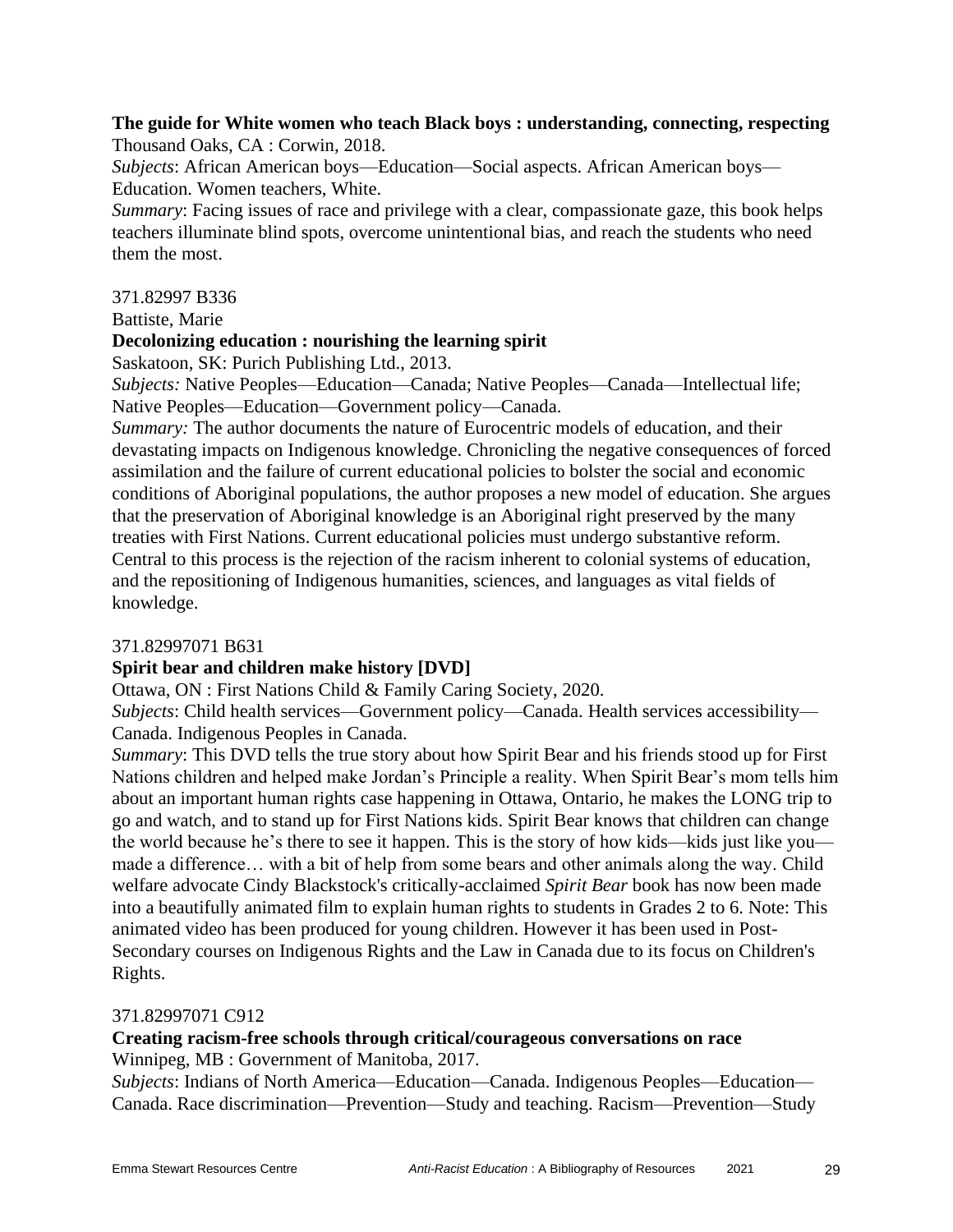and teaching.

*Summary*: This document provides a vision of how our education system can prepare students to meet the challenges of an increasingly diverse society and create local and international communities characterized by diversity, justice, and equity.

## 371.829971 J82

Jordan-Fenton, Christy; Pokiak-Fenton, Margaret

## **When I was eight**

Toronto, ON: Annick Press, 2013.

*Subjects*: Inuit women—Biography—Juvenile literature. Inuit—Canada—Residential schools— Juvenile literature. Pokiak-Fenton, Margaret—Childhood and youth—Juvenile literature. *Summary*: The authors have adapted Margaret Pokiak-Fenton's book about her life in residential school, *Fatty Legs*, into a picture book for younger children.

## 371.8299712 W786

Winters, Nellie

## **Reflections from them days : a residential school memoir from Nunatsiavut**

Iqaluit, NU : Inhabit Education, 2020.

*Subjects*: Indigenous Peoples in Canada. Inuit children—Education—Newfoundland and Labrador—Labrador. Inuit—Newfoundland and Labrador—Labrador—Biography. Offreservation boarding schools—Canada—History. Winters, Nellie,—1938- —Childhood and youth.

*Summary*: When Nellie Winters was 11 years old, she was sent to attend the Nain Boarding School, a residential school 400 kilometres from her home. In this memoir, she recalls life before residential school, her experiences at the school, and what it was like to come home. Accompanied by the author's original illustrations, this moving, often funny memoir sheds light on the experiences of Inuit residential school survivors in Labrador.

## 372.1829 E12

Earick, Mary E.

## **Racially equitable teaching : beyond the whiteness of professional development for early childhood educators**

## New York, NY: Peter Lang, 2009.

*Subjects:* Early childhood education—Political aspects—United States; Educational equalization; Discrimination in education; Racism in education.

*Summary:* Using a critical race theory lens, this book presents outcomes that exist among current professional development paradigms, ideology and public education, specifically looking at how racial ideologies are used as tools to maintain the over-empowerment and privileging of whites. This book provides practical classroom applications for teachers and administrators in an effort to move towards racial authenticity and balance, challenging the current reproduction of white racial hegemony.

372.66 M835 Craig, David **More than a play** Toronto, ON: Elementary Teachers' Federation of Ontario, 2010.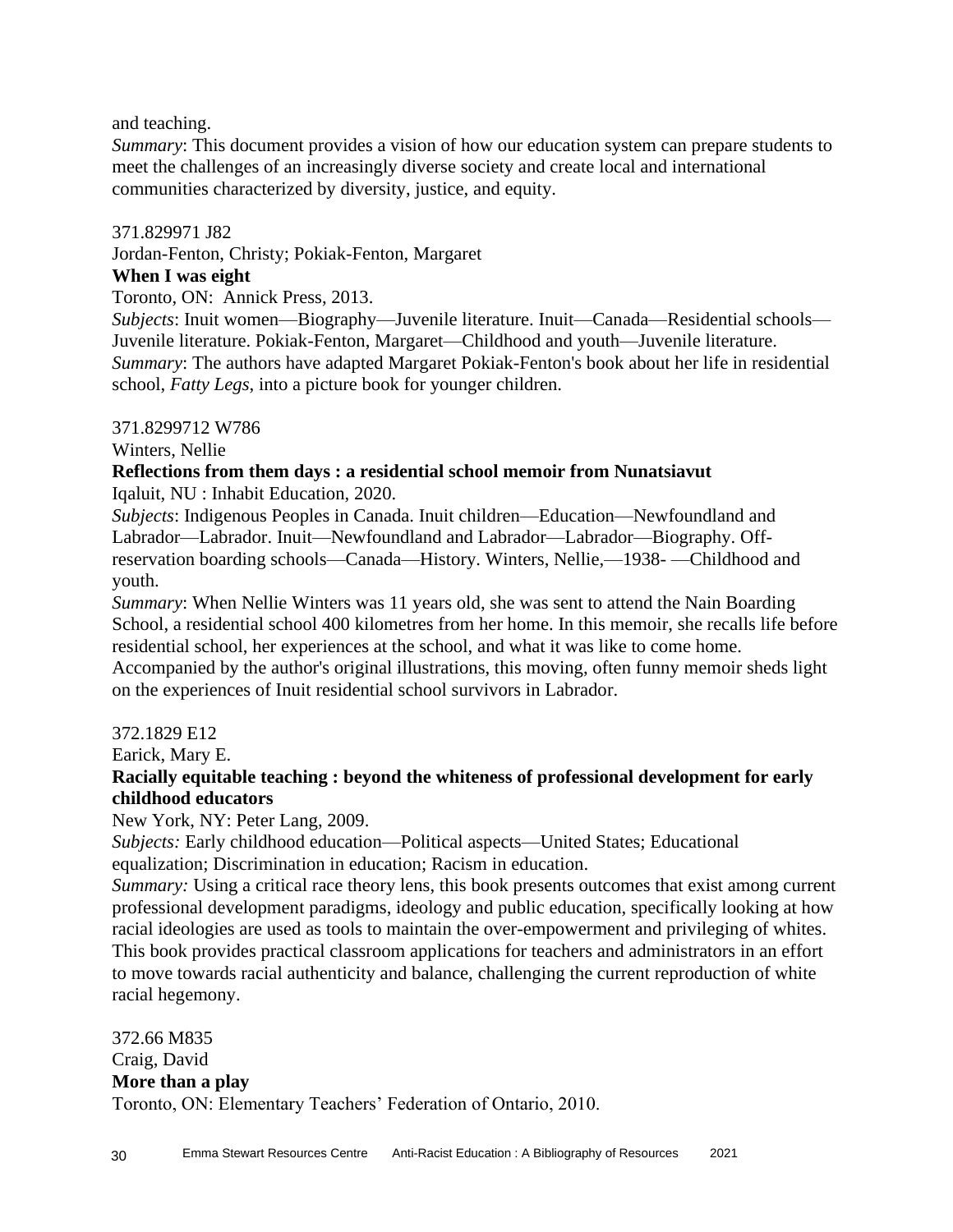*Subjects:* Children's plays; Canadian.

*Summary:* Exploring equity and current social justice issues such as gender bias, ageism, disability, cyberbullying, racism and heteronormality, each play in this book delves into the complexities of eliminating intolerance and prejudice in our world.

#### 378.19829 A286

#### Ahmed, Sara

#### **On being included : racism and diversity in institutional life**

Durham, UK: Duke University Press, 2012

*Summary:* This book argues that a commitment to diversity is frequently substituted for a commitment to actual change. It traces the work that diversity does, examining how the term is used and the way it serves to make questions about racism seem impertinent.

*Subjects:* Minorities in higher education; Racism in higher education; Education, Higher—Social aspects; Universities and colleges—Sociological aspects; Cultural pluralism.

#### 379.26 D363

Delpit, Lisa D.

#### **Multiplication is for white people : raising expectations for other people's children** New York, NY: The New Press, 2012.

*Summary:* This book presents a striking picture of the elements of contemporary public education that conspire against the prospects for poor children of color, creating a persistent gap in achievement during the school years that has eluded several decades of reform. *Subjects:* Students with social disabilities—Education; Minorities—Education; African American students—Education; Educational equalization; Academic achievement.

#### 379.26 S617

Linton, Curtis (Ed.)

## **Courageous conversations about race : a field guide for achieving equity in schools**

Thousand Oaks, CA : Corwin Press, 2006.

*Subjects*: Academic achievement. Educational equalization. United States—Race relations. *Summary*: Examining the achievement gap through the prism of race, this comprehensive text explains the need for candid, courageous conversations about race so that educators can understand why performance inequity persists, and learn how they can develop a curriculum that promotes true academic parity.

#### 617.7092 M894

Mosca, Julia Finley

## **The doctor with an eye for eyes : the story of Dr. Patricia Bath**

Seattle, WA : Innovation Press, 2017.

*Subjects*: African American women—Juvenile literature. Bath, Patricia, 1942- —Juvenile literature. Inventors—Juvenile literature. Ophthalmologists—Juvenile literature.

*Summary*: As a girl coming of age during the Civil Rights Movement, the author made it her mission to become a doctor. When obstacles like racism, poverty, and sexism threatened this goal, she persevered—brightening the world with a game-changing treatment for blindness.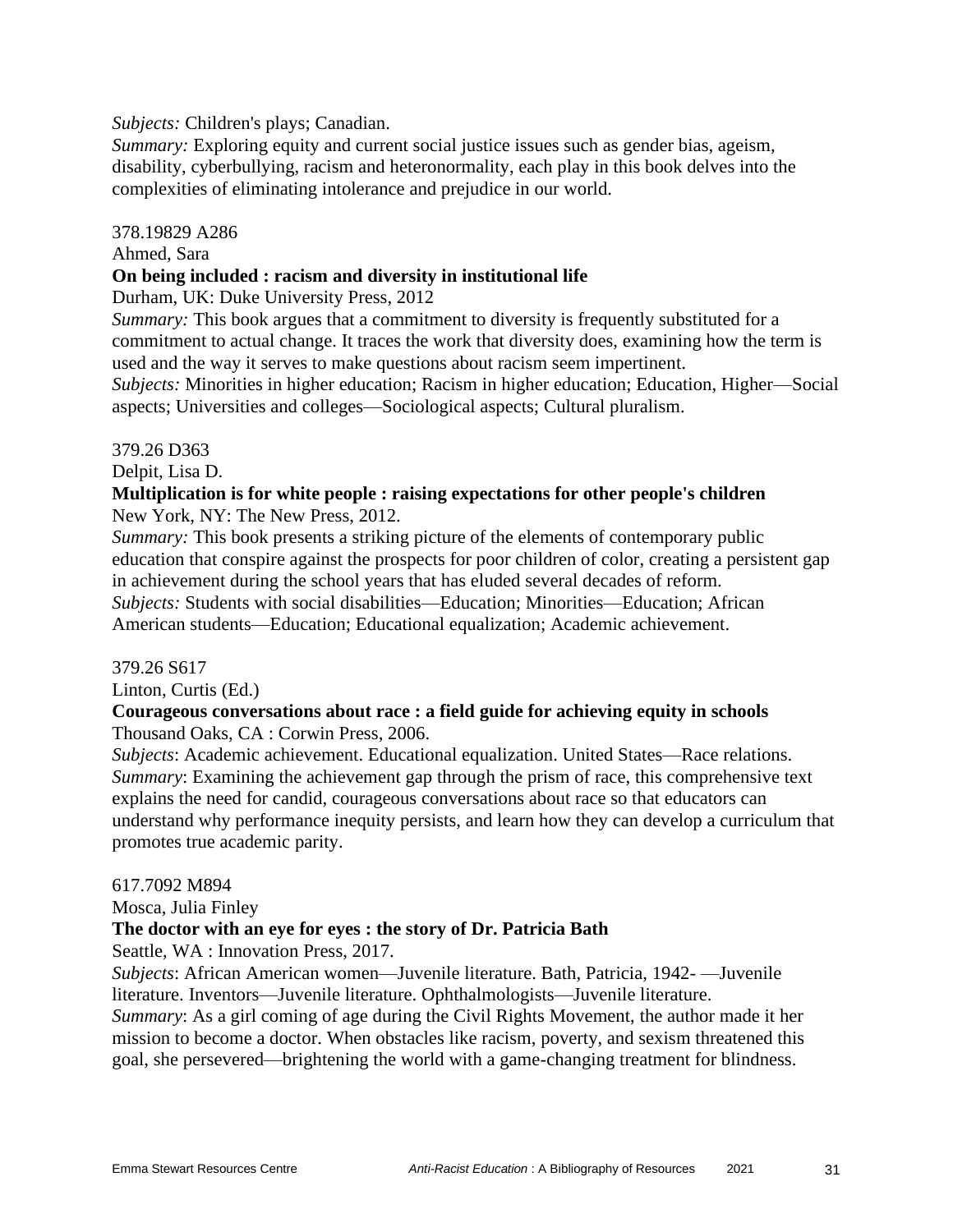#### 649.640971 D296

Michaelson, Valerie E. (Ed.)

## **Decolonizing discipline : children, corporal punishment, Christian theologies, and reconciliation**

Winnipeg, MB : University of Manitoba Press, 2020.

*Subjects*: Corporal punishment of children—Canada—Religious aspects. Corporal punishment of children—Law and legislation—Canada. Corporal punishment—Canada—Religious aspects. Corporal punishment—Law and legislation—Canada. Discipline of children—Canada— Religious aspects. Indigenous Peoples in Canada.

*Summary*: In June 2015, Canada's Truth and Reconciliation Commission released 94 Calls to Action that urged reform of policies and programs to repair the harms caused by the Indian Residential Schools. This book is a response to Call to Action 6: the call to repeal Section 43 of Canada's Criminal Code, which justifies the corporal punishment of children. Diverse contributors respond to this call and consider the ways that colonial Western interpretations of Christian theologies have been used over centuries to normalize violence and rationalize the physical discipline of children. Theologians, clergy, social scientists, and First Nations, Inuit, and Métis leaders and community members explore the risks that corporal punishment poses to children and examine practical, non-violent approaches to discipline. The result is a multifaceted exploration of theological debates, scientific evidence, and personal journeys of the violence that permeated Canada's Residential Schools and continues in Canadian homes today.

#### 704.0397 L253

#### **The land we are : artists and writers unsettle the politics of reconciliation** Winnipeg, MB : ARP Books, 2015.

*Subjects*: Art, Canadian—21st century. Canada—Race relations. Indian art—Canada. Native art—Canada.

*Summary*: Using visual, poetic, and theoretical language, the contributors approach reconciliation as a problematic narrative about Indigenous-settler relations, but also as a site where conversations about a just future must occur. The result of a four-year collaboration between artists and scholars engaged in resurgence and decolonization, this book is a moving dialogue that blurs the boundaries between activism, research, and the arts.

#### 791.43 B724

#### **The book of Negroes [DVD]**

Toronto, ON: BON Productions Inc., 2015.

*Subjects:* African American loyalists—Sierra Leone—Drama; Women slaves—Drama; Historical films; Black loyalists—Nova Scotia—Drama; Slaves—United States—Drama; Antislavery movements—Great Britain—Drama; Video recordings for the hearing impaired; United States—History—Revolution, 1775-1783—Drama.

*Summary:* This DVD is based on the book *The Book of Negroes* by Lawrence Hill; The book is also released under the title: *Someone knows my name*.

792.7028 N739

Noah, Trevor **Born a crime : stories from a South African childhood**

Toronto, ON : Anchor Canada, 2019.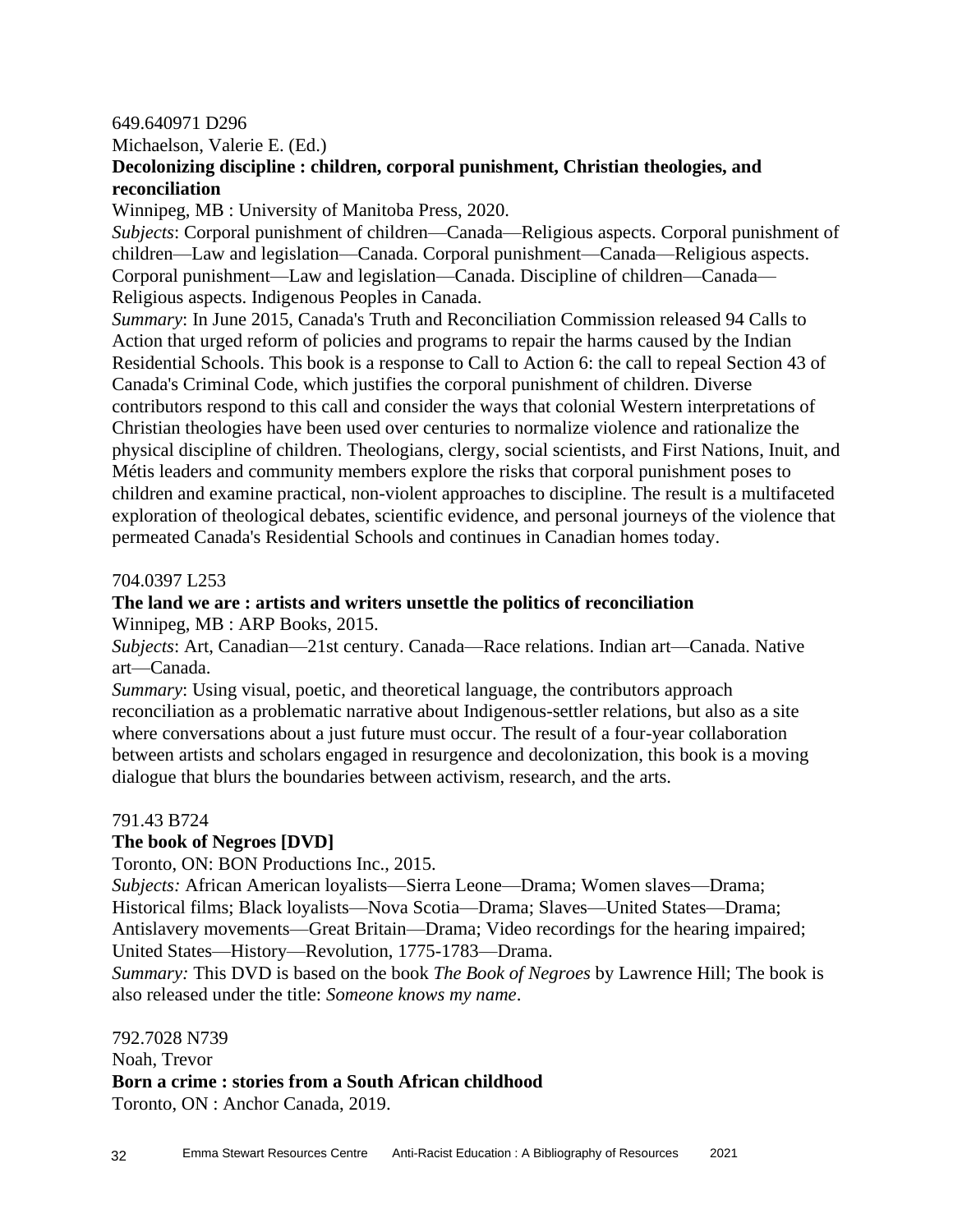*Subjects*: Comedians—South Africa—Biography. Noah, Trevor,—1984-Racially mixed people—South Africa—Biography. South African with and humor.

*Summary*: Noah's path from apartheid South Africa to the desk of *The Daily Show* began with a criminal act: his birth. Born to a white Swiss father and a black Xhosa mother, at the time such a union was punishable by five years in prison. As he struggles to find himself in a world where he was never supposed to exist, his mother is determined to save her son from the cycle of poverty, violence, and abuse that would ultimately threaten her own life. With an incisive wit and unflinching honesty, Noah weaves together a moving yet funny portrait of a boy making his way through a damaged world in a dangerous time.

796.089 R118

Joseph, Janelle (Ed.)

## **Race and sport in Canada : intersecting inequalities**

Toronto, ON: Canadian Scholars' Press, Inc., 2012.

*Subjects*: Minorities in sports—Canada. Racism in sports—Canada. Sports—Social aspects— Canada.

*Summary*: This book is the first anthology to explore intersections of race with the constructions of gender, sexuality, class, and ability within the context of Canadian sport settings. Written by a collection of emerging and established scholars, this book is broadly organized around three interrelated areas: historical approaches to the study of race and sport in Canada; Canadian immigration and the study of race and sport; and the study of race and sport beyond Canada's borders. This book will be of interest to the general reader as well as to instructors and students in the fields of sport studies, sociology, critical race studies, cultural studies, and education.

808.042 I86 Henderson, Tom **Discrimination** Markham, ON: Scholastic Canada Ltd., 2014. *Subjects:* Prejudices; Discrimination; Equality; Minorities; Civil rights. *Summary:* Have you ever felt that someone treated you unfairly because of the way you look?

Have you ever treated someone unfairly for the same reason? Discrimination is the act of treating people in an unfair manner just because they are different. It's okay to notice differences. But it's not okay to treat people unfairly because they are different from you. That's discrimination.

808.042 l86 Henderson, Tom **Discrimination. Teacher's guide** Markham, ON: Scholastic Canada, Ltd., 2014. *Subjects:* Equality; Discrimination; Minorities; Prejudices; Teaching—Aids and devices; Civil rights.

*Summary:* This book is a teacher's guide to aid with teaching.

808.042071 C512 Chavez, Felicia **The anti-racist writing workshop : how to decolonize the creative classroom** Chicago, IL : Haymarket Books, 2021.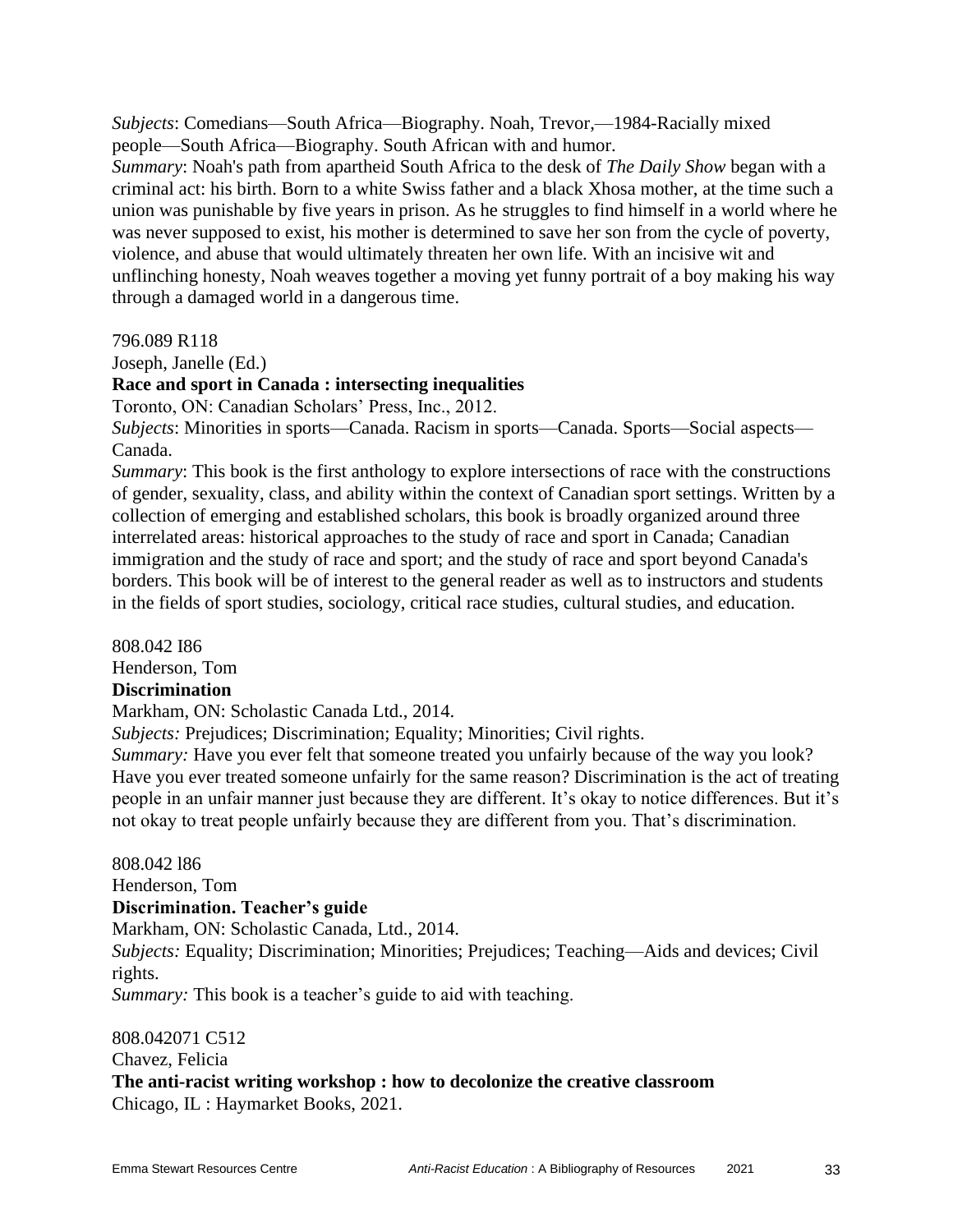*Subjects*: Creative writing. Minority authors. Writers' workshops.

*Summary*: This easy-to-use guide explains how to recruit, nourish, and fortify writers of color through innovative reading, writing, workshop, critique, and assessment strategies.

## 808.0420711 I58

Inoue, Asao B.

## **Antiracist writing assessment ecologies : teaching and assessing writing for a socially just future**

Fort Collins, CO : WAC Clearinghouse, 2015.

*Subjects*: Anti-racism—Study and teaching. Discrimination in higher education. English language—Rhetoric—Study and teaching (Higher)—Evaluation. English language—Rhetoric— Study and teaching (Higher)—Social aspects.

*Summary*: In this book, the author theorizes classroom writing assessment as a complex system that is "more than" its interconnected elements. To explain how and why antiracist work in the writing classroom is vital to literacy learning, the author incorporates ideas about the white racial habitus that informs dominant discourses in the academy and other contexts. This book helps teachers understand the unintended racism that often occurs when teachers do not have explicit antiracist agendas in their assessments. Drawing on his own teaching and classroom inquiry, the author offers a heuristic for developing and critiquing writing assessment ecologies that explores seven elements of any writing assessment ecology: power, parts, purposes, people, processes, products, and places.

811.6 B883

Browne, Mahogany L.

## **Woke : a young poet's call to justice**

New York, NY : Roaring Brook Press, 2020.

*Subjects*: Children's poetry, American. Social change—Juvenile poetry. Social justice—Juvenile poetry.

*Summary*: This collection of poems by women reflects the joy and passion in the fight for social justice, tackling topics from discrimination to empathy, and acceptance to speaking out.

## 811.6 G671

Gorman, Amanda

## **The hill we climb : an inaugural poem for the country**

New York, NY: Viking, 2021.

*Subjects*: Political poetry. United States—Social aspects—Poetry.

*Summary*: On January 20, 2021, Amanda Gorman became the sixth and youngest poet, at age twenty-two, to deliver a poetry reading at a presidential inauguration. Her inaugural poem, "The Hill We Climb," is now available to cherish in this special edition.

811.6 J64 Joe, Rita **I lost my talk** Halifax, NS: Nimbus Publishing, 2019. *Subjects*: Children's poetry, Canadian. Identity (Philosophical concept)—Juvenile poetry.

Indigenous Peoples in Canada. Off-reservation boarding schools—Canada—Juvenile poetry.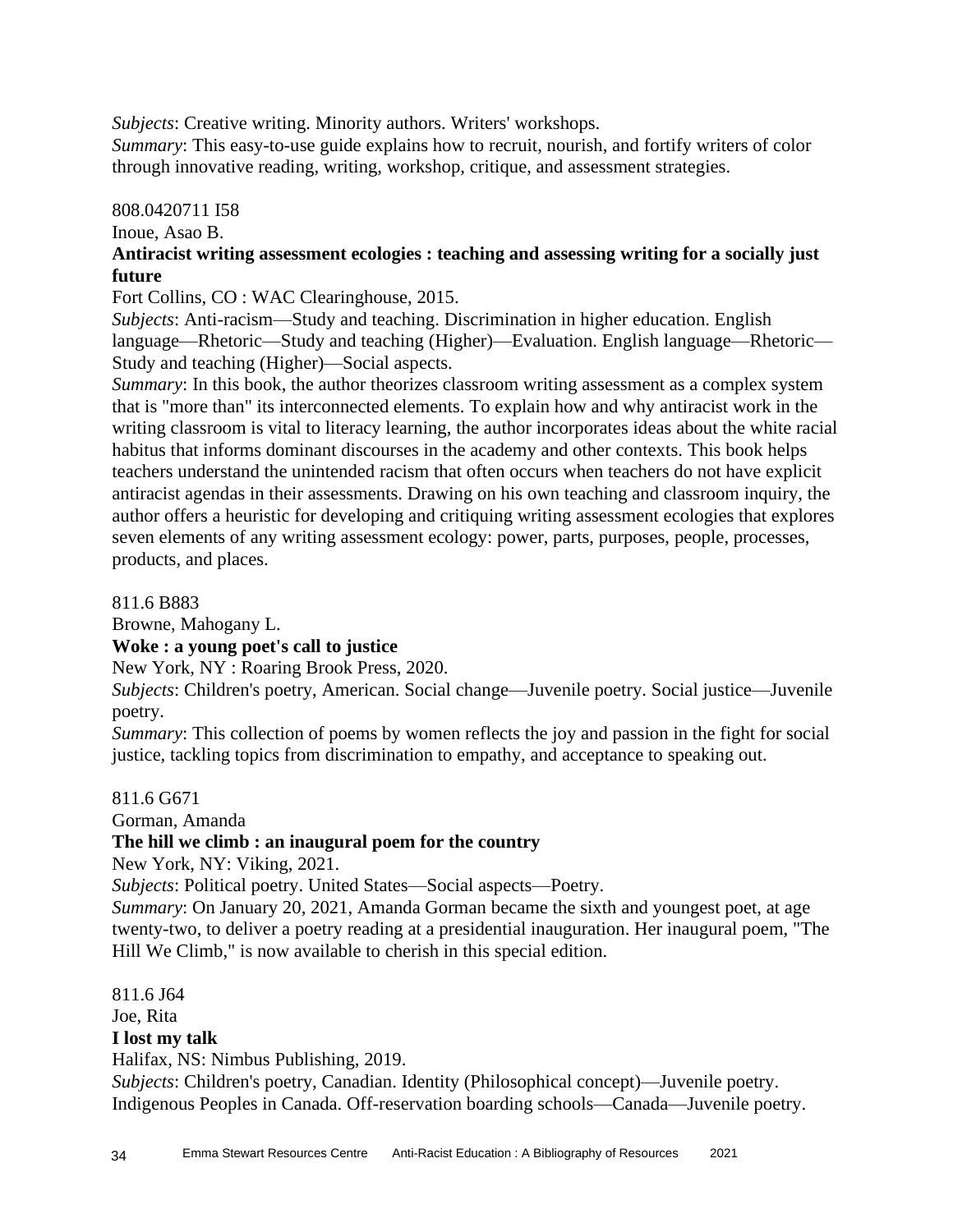*Summary*: One of Rita Joe's most influential poems, "I Lost My Talk" tells the Mi'kmaw Elder's childhood story of losing her language while a resident of the residential school in Shubenacadie, Nova Scotia. An often-quoted piece in this era of truth and reconciliation, Joe's powerful words explore and celebrate the survival of Mi'kmaw culture and language despite its attempted eradication. A companion book to the simultaneously published *I'm Finding My Talk* by Rebecca Thomas, *I Lost My Talk* is a necessary reminder of a dark chapter in Canada's history, a powerful reading experience, and an effective teaching tool for young readers of all cultures and backgrounds.

#### 811.6 T461

Thomas, Rebecca

#### **I'm finding my talk**

Halifax, NS: Nimbus Publishing, 2019.

*Subjects*: Children's poetry, Canadian. Identity (Philosophical concept)—Juvenile poetry. Indigenous Peoples in Canada. Off-reservation boarding schools—Canada—Juvenile poetry. *Summary*: A response to Rita Joe's iconic poem "I Lost My Talk," and published simultaneously with the new children's book edition illustrated by Pauline Young, comes a companion picture book by Mi'kmaw activist Rebecca Thomas. A second-generation residential school survivor, Thomas writes this response poem openly and honestly, reflecting on the process of working through the destructive effects of colonialism. From sewing regalia to dancing at powwow to learning traditional language, this book is about rediscovering her community, and finding culture.

812.6 S425

Scott, Andrea

#### **Controlled damage**

Winnipeg, MB: Scirocco Drama, 2020.

*Subjects*: Desmond, Viola,—1914-1965—Drama.

*Summary*: This book explores the life of Canadian civil rights icon Viola Desmond and how her act of bravery in a Nova Scotia movie theatre in 1946 started a ripple effect that is still felt today. An ordinary woman forced to be extraordinary by an unyielding and racist world, Desmond never gave up, despite the personal cost to her and those who loved her. This highly theatrical examination of Desmond and her legacy traces the impact that she had on our culture, but also casts light on the slow progress of the fight for social justice and civil rights in Canada.

#### 813.6 B632

Blades, Nicole

#### **Have you met Nora?**

New York, NY: Kensington Publishing Corp., 2017.

*Subjects*: Man-woman relationships—Fiction. New York (N.Y.)—Fiction. Passing (Identity)— Fiction. Racially mixed people—Fiction.

*Summary*: She's blossomed from a wealthy surgeon's beautiful daughter to elegant socialite to being the top fashion stylist in the country. And Nora Mackenzie is only days away from marrying into one of New York's richest, most powerful families. But her fairy tale rise is rooted in an incredible deception – one scandal away from turning her perfect world to ashes ... What no one knows is that Nora is the biracial daughter of a Caribbean woman and a long-gone white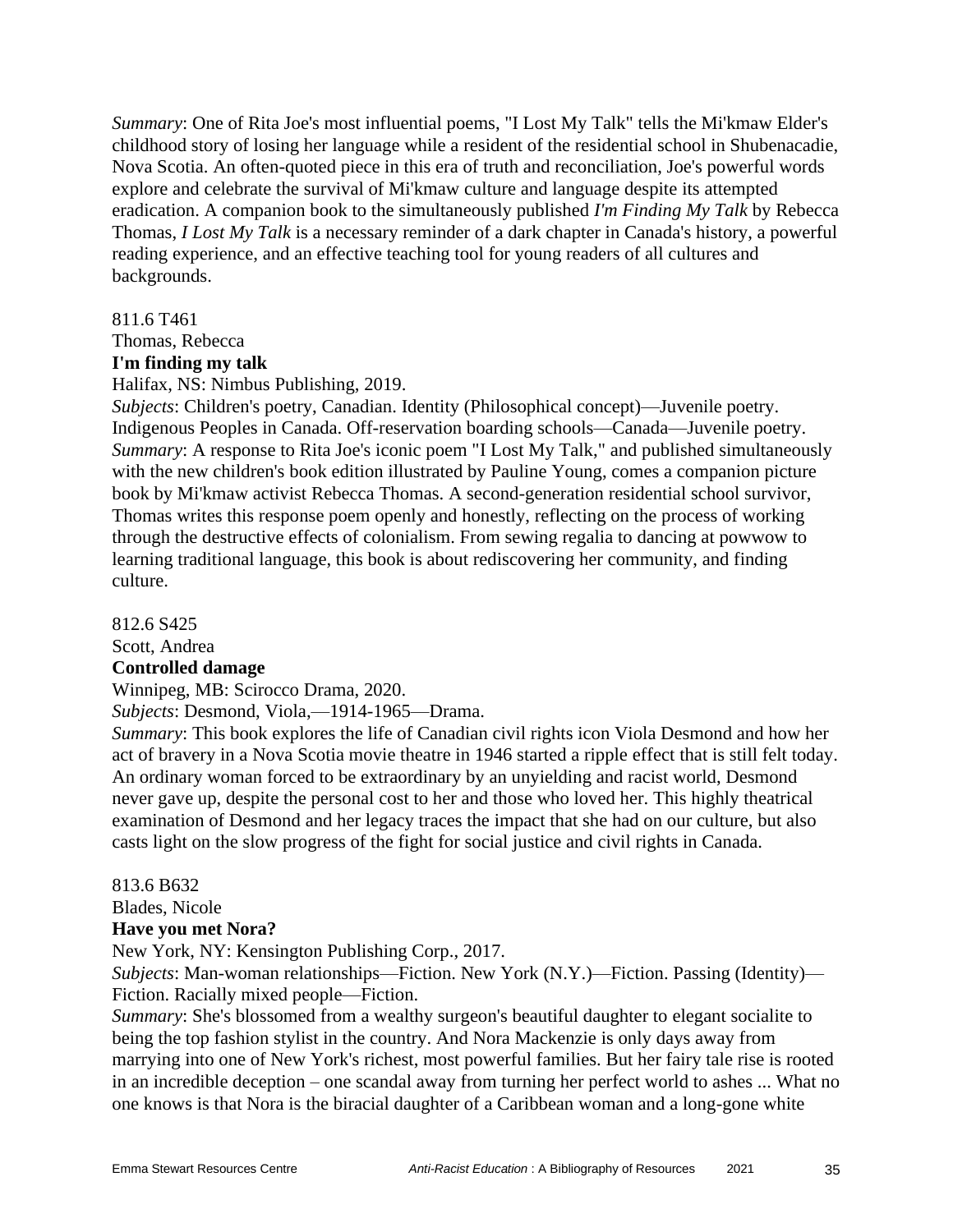father. Adopted and abused by her mother's employer, then sent to an exclusive boarding school to buy her silence, Nora found that "passing" as a white woman could give her everything she never had. Now, an ex-classmate who Nora betrayed many years ago has returned to her life to even the score. Her machinations are turning Nora's privilege into one gilded trap after another. Running out of choices, Nora must decide how far she will go to protect a lie or give up and finally face the truth.

#### 813.6 B974

Burton, Wilfred

## **Road allowance kitten = Li pchi minoosh di shmayn'd liing**

Saskatoon, SK: Gabriel Dumont Institute, 2015.

*Subjects*: Métis—Relocation—Saskatchewan—Juvenile fiction. Métis—Saskatchewan— Juvenile fiction.

*Summary*: Based on a true story, this book gives readers a glimpse into the history of the Road Allowance Métis and their forced removal from their homes on the road allowance, a littleknown part of prairie history.

813.6 C392

Celano, Marianne; Collins, Marietta

## **Something happened in our town**

Washington, DC : Magination Press, 2018.

*Subjects*: Police shootings—Juvenile fiction. Prejudices—Juvenile fiction. Racism—Juvenile fiction.

*Summary*: After discussing the police shooting of a local Black man with their families, Emma and Josh know how to treat a new student who looks and speaks differently than his classmates.

#### 813.6 C477

Charles, Tami

## **All because you matter**

New York, NY: Orchard Books, 2020.

*Subjects*: African American children—Juvenile fiction. Individuality—Juvenile fiction. Picture books. Racism—Juvenile fiction. Self-esteem in children—Juvenile fiction.

*Summary*: This book is a lyrical, heart-lifting love letter to black and brown children everywhere: reminding them how much they matter, that they have always mattered, and they always will.

813.6 C545 Choi, Yangsook **The name jar** New York, NY: Dragonfly Books, 2001. *Subjects*: Identity—Juvenile fiction. Korean Americans—Juvenile fiction. Names, Personal— Juvenile fiction. Schools—Juvenile fiction.

*Summary*: After Unhei moves from Korea to the United States, her new classmates help her decide what her name should be.

813.6 C978 Curtis, Christopher Paul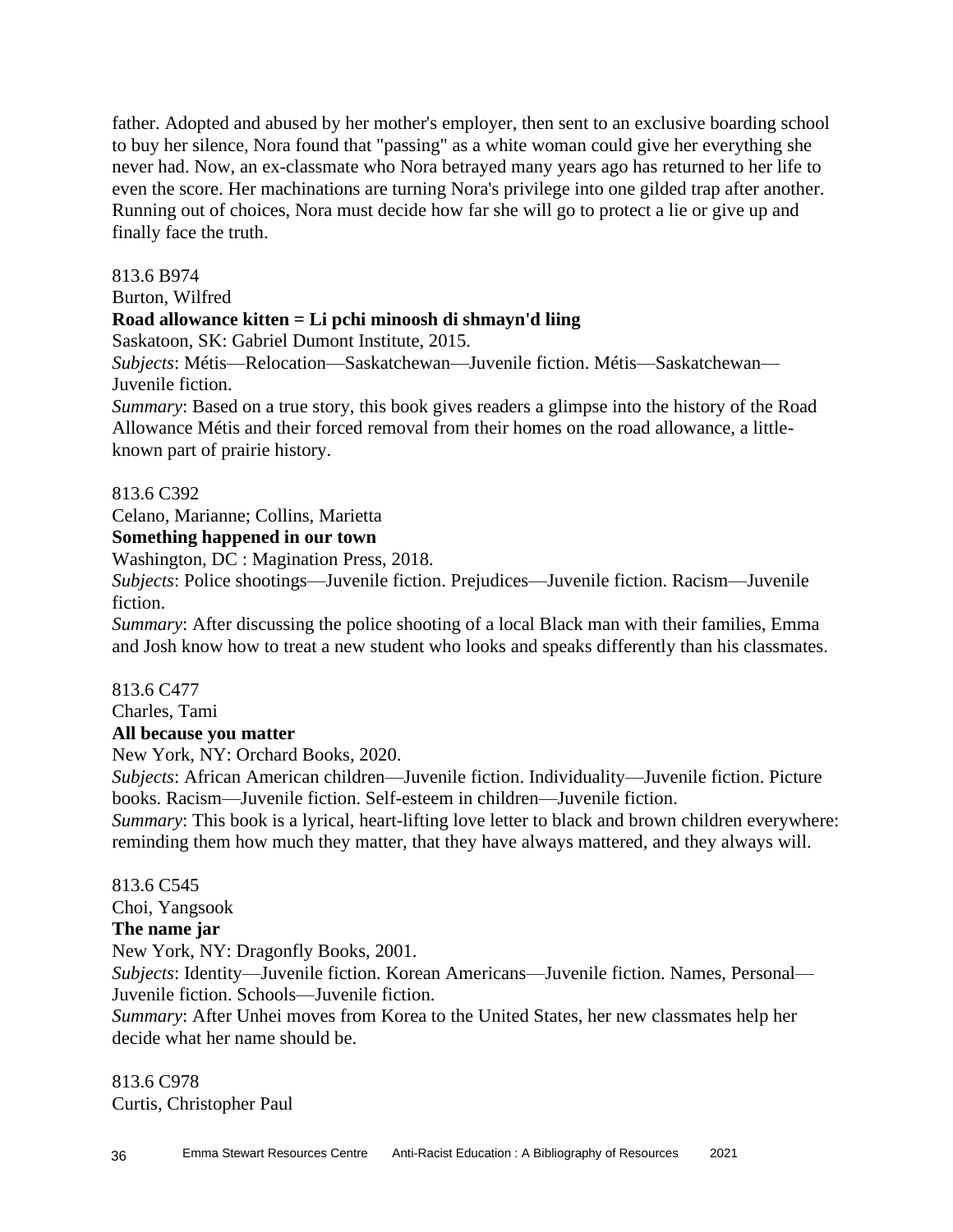#### **The journey of little Charlie**

Toronto, ON: Scholastic Canada, Ltd., 2018.

*Subjects*: African Americans—Juvenile fiction. Children of sharecroppers—Juvenile fiction. Fugitive slaves—Juvenile fiction. Plantation owners—Juvenile fiction.

*Summary*: When his poor sharecropper father is killed in an accident and leaves the family in debt, twelve-year-old Charlie strikes a deal with Cap'n Buck and agrees to track down some folks accused of stealing from Cap'n Buck. Once the fugitives are returned, the debt will be repaid.

#### 813.6 D944

Dupuis, Jenny Kay; Kacer, Kathy

#### **I am not a number**

Toronto, ON: Second Story Press, 2016.

*Subjects*: Indians of North America—Canada—History—Juvenile fiction. Indians of North America—Education—Canada—Juvenile fiction. Native Peoples—Canada—History—Juvenile fiction. Native Peoples—Education—Canada—Juvenile fiction. Off-reservation boarding schools—Canada—Juvenile fiction.

*Summary*: When eight-year-old Irene is removed from her First Nations family to live in a residential school she is confused, frightened and homesick. She tries to remember who she is and where she came from despite the efforts of the nuns to force her to do otherwise. A picture book based on the life of Jenny Kay Dupuis' own grandmother, this story brings a terrible part of Canada's history to light in a way that children can learn from and relate to.

813.6 E51

Elvgren, Jennifer

#### **The whispering town**

Minneapolis, MN : Kar-Ben Publishing, 2014.

*Subjects*: Denmark—History—German occupation, 1940-1945—Juvenile fiction. Jews— Denmark—Juvenile fiction. World War, 1939-1945—Denmark—Juvenile fiction.

*Summary*: In Denmark during World War II, young Anett, her parents, and their neighbors help a Jewish family hide from Nazi soldiers until it is safe for them to leave Anett's basement.

#### 813.6 F233

Farmer, Bonnie

#### **Oscar lives next door : a story inspired by Oscar Peterson's childhood**

Toronto, ON: Owl Kids, 2015.

*Subjects*: Peterson, Oscar,—1925-2007—Childhood and youth—Juvenile fiction. Trumpet players—Juvenile fiction. Tuberculosis—Patients—Juvenile fiction.

*Summary*: Meet Oscar Peterson, who will someday become a legendary jazz pianist. He started out as a boy who loved to play the trumpet, until tuberculosis left his lungs too weak to blow the horn.

813.6 F791 Fox, Bevann **Genocidal love : a life after residential school** Regina, SK : University of Regina Press, 2020.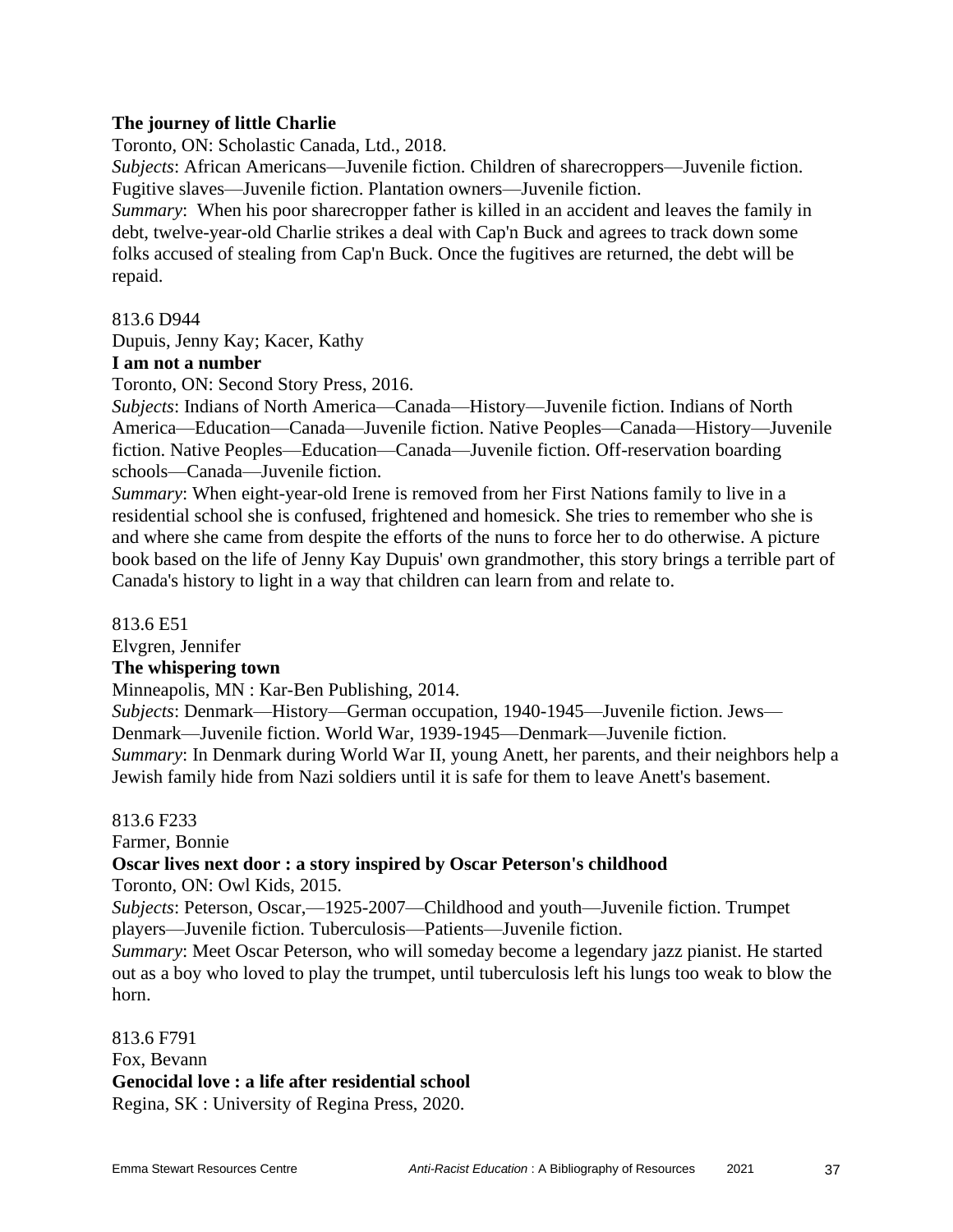*Subjects*: Fox, Bevann, 1968- —Childhood and youth—Fiction. Indigenous children—Abuse of—Canada—Fiction. Indigenous Peoples in Canada. Native Peoples—Education—Canada— Fiction. Off-reservation boarding schools—Canada—Fiction.

*Summary*: This book describes a residential school survivor's complicated path toward healing and love. It delves into the long-term effects of childhood trauma on those who attended residential school and demonstrates the power of story to help in recovery and healing. Presenting herself as 'Myrtle,' the author recounts her early childhood filled with love and warmth on the First Nation reservation with her grandparents. At the age of seven she was sent to residential school, and her horrific experiences of abuse there left her without a voice, timid and nervous, never sure, never trusting, and always searching. This is the story of Myrtle battling to recover her voice. In recounting her tumultuous life, the author weaves truth and fiction together as a means of bringing clarity to the complex emotions and situations she faced as she walked her path toward healing.

#### 813.6 G643

Gonzales, Mark

#### **Yo soy Muslim : a father's letter to his daughter**

New York, NY : Salaam Reads, 2017.

*Subjects*: Mexicans—Juvenile fiction. Multiculturalism—Juvenile fiction. Muslims—Juvenile fiction.

*Summary*: This book is a lyrical celebration of multiculturalism as a parent shares with a child the value of their heritage and why it should be a source of pride, even when others disagree.

#### 813.6 G646

Good, Michelle

#### **Five little Indians**

Toronto, ON: Harper Perennial, 2020.

*Subjects*: Families—Fiction. Indigenous Peoples in Canada. Off-reservation boarding schools— Canada—Fiction. Poverty—Fiction. Psychic trauma—Fiction. Psychological fiction. Racism— Fiction.

*Summary*: Taken from their families when they are very small and sent to a remote, church-run residential school, Kenny, Lucy, Clara, Howie and Maisie are barely out of childhood when they are finally released after years of detention. Alone and without any skills, support or families, the teens find their way to the seedy and foreign world of Downtown Eastside Vancouver, where they cling together, striving to find a place of safety and belonging in a world that doesn't want them. The paths of the five friends cross and crisscross over the decades as they struggle to overcome, or at least forget, the trauma they endured during their years at the Mission. With compassion and insight, this book chronicles the desperate quest of these residential school survivors to come to terms with their past and, ultimately, find a way forward.

813.6 G862 Grimes, Nikki **Between the lines** New York, NY: Penguin Books, 2018. *Subjects*: Authorship. Families. High school students. High schools. Interpersonal relations. Poetry slams.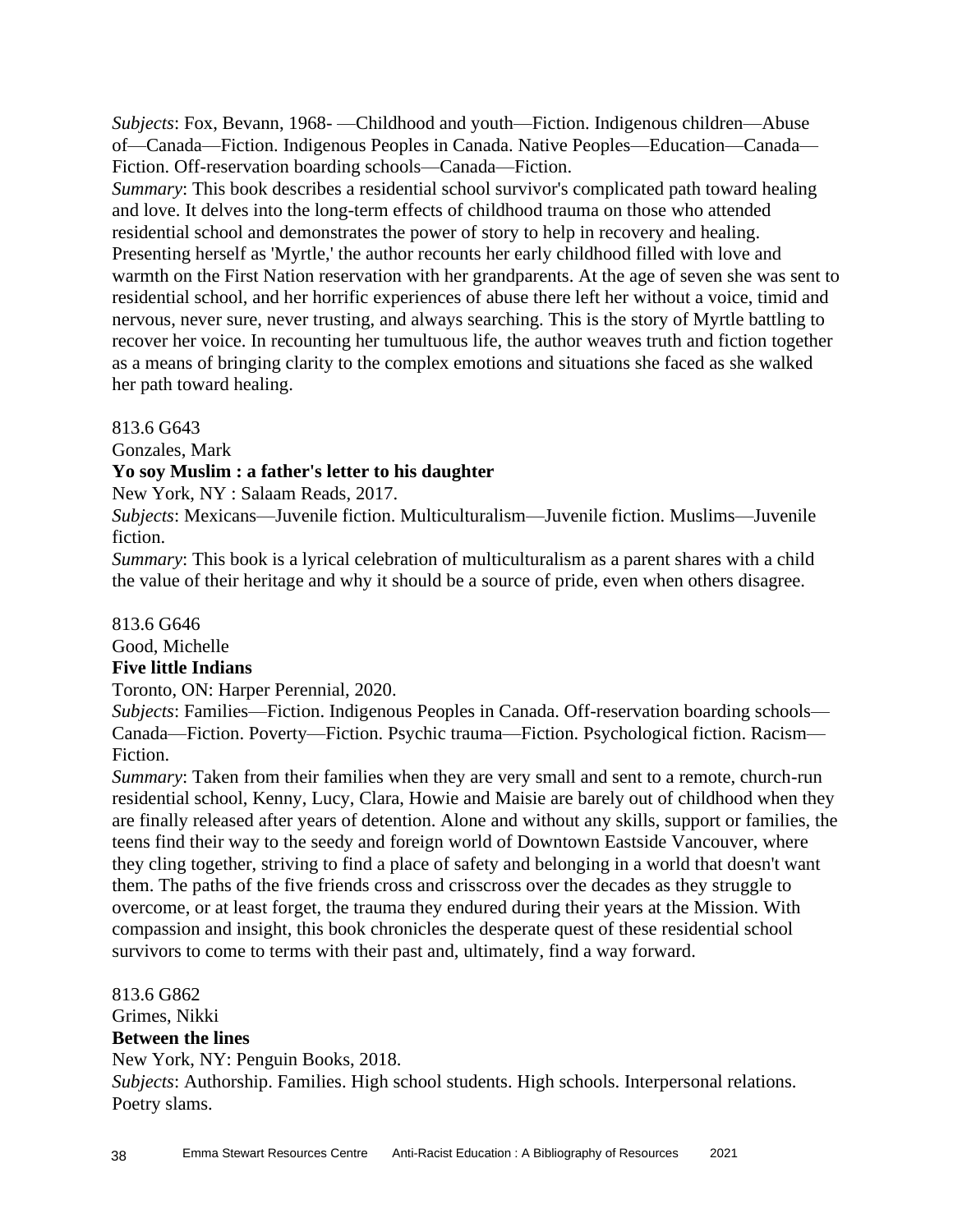*Summary*: A group of high school students grow in understanding of each other's challenges and forge unexpected connections as they prepare for a boys vs. girls poetry slam. Includes author's note about foster home care.

#### 813.6 G862

Grimes, Nikki

#### **Bronx masquerade**

New York, NY : Speak, 2002.

*Subjects*: Bronx (New York, N. Y.)—Fiction. Ethnicity—Fiction. High schools—Fiction. Identity (Psychology)—Fiction. Poetry—Fiction.

*Summary*: While studying the Harlem Renaissance, students at a Bronx high school read aloud poems they've written, revealing their innermost thoughts and fears to their formerly clueless classmates.

813.6 H647

Hill, Lawrence

#### **The book of Negroes**

Toronto, ON: HarperCollins Publshers, Ltd., 2007.

*Subjects*: African American loyalists—Fiction. Antislavery movements—Great Britain—Fiction. Slavery—Fiction. United States—History—Revolution, 1775-1783—Fiction.

*Summary*: Abducted as an 11-year-old child from her village in West Africa and forced to walk for months to the sea in a coffle—a string of slaves— Aminata Diallo is sent to live as a slave in South Carolina. But years later, she forges her way to freedom, serving the British in the Revolutionary War and registering her name in the historic "Book of Negroes." This book, a real-life document, provides a short but immensely revealing record of freed Loyalist slaves who requested permission to leave the US for resettlement in Nova Scotia, only to find that the haven they sought was steeped in an oppression all its own.

#### 813.6 H842

House, Silas; Vaswani, Neela

#### **Same sun here**

Somerville, MA : Candlewick Press, 2011.

*Subjects*: East Indian Americans—Juvenile fiction. Letters—Juvenile fiction. Pen pals—Juvenile fiction.

*Summary*: A twelve-year-old Indian immigrant in New York City and a Kentucky coal miner's son become pen pals, and eventually best friends, through a series of revealing letters exploring such topics as environmental activism, immigration, and racism.

#### 813.6 J88

Joy, Angela

#### **Black is a rainbow color**

New York, NY : Roaring Brook Press, 2020.

*Subjects*: African Americans—History—Juvenile fiction. Stories in rhyme.

*Summary*: A child reflects on the meaning of being Black in this anthem about a people, a culture, a history, and a legacy that lives on.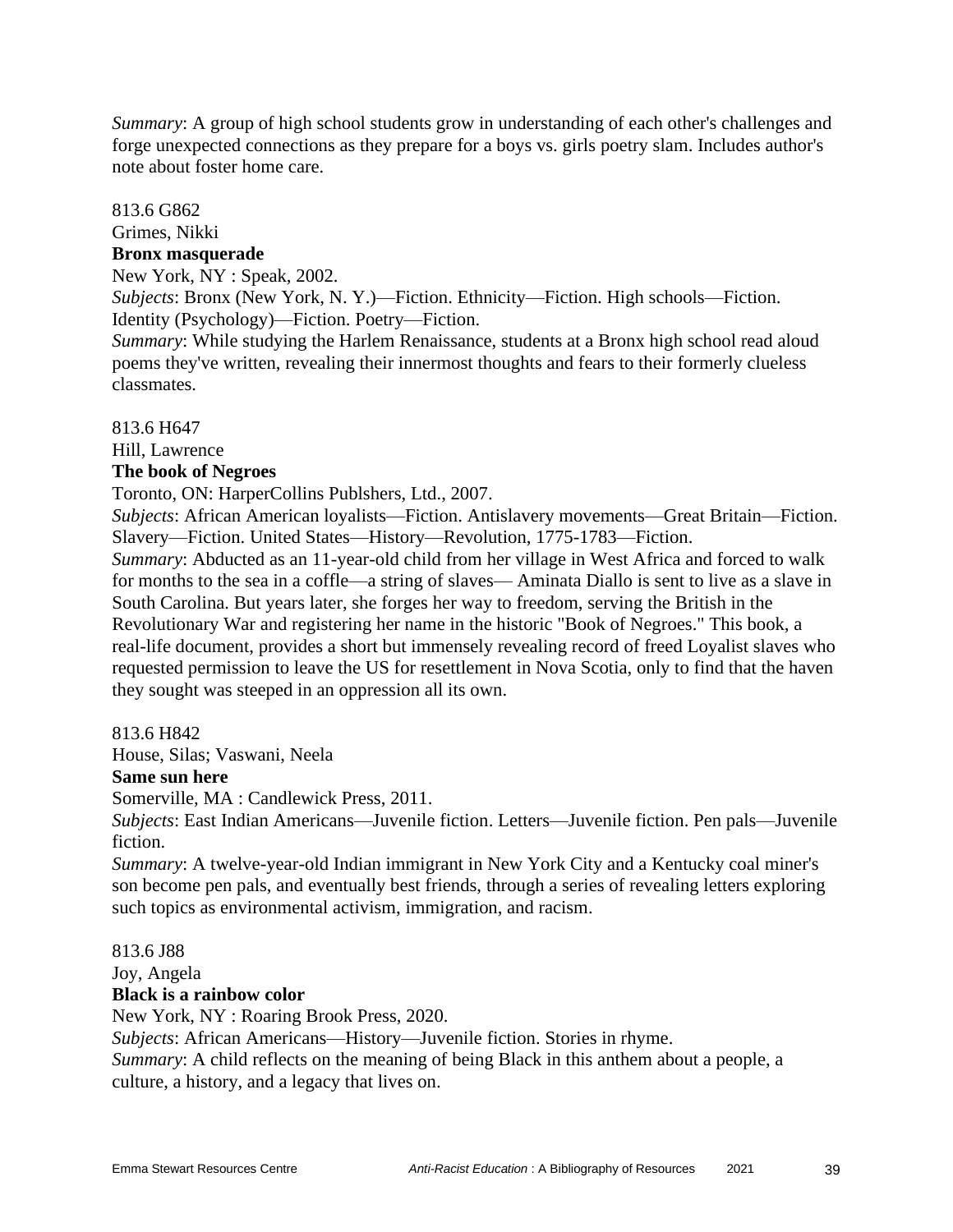## 813.6 K19

Katz, Karen

## **The colors of us**

New York, NY: Square Fish, 1999.

*Subjects*: Racially mixed people—Juvenile fiction.

*Summary*: Seven-year-old Lena and her mother observe the variations in the color of their friends' skin, viewed in terms of foods and things found in nature.

## 813.6 K33

Kendi, Ibram X.

## **Antiracist baby**

New York, NY : Kokila, 2020.

*Subjects*: Multiculturalism—Juvenile fiction. Racism—Juvenile fiction. Social action—Juvenile fiction. Stories in rhyme.

*Summary*: Illustrations and rhyming text present nine steps Antiracist Baby can take to improve equity, such as opening our eyes to all skin colors and celebrating all our differences

## 813.6 K45

Khan, Hena

## **Amina's song**

New York, NY: Salaam Reads, 2021.

*Subjects*: Composition (Music)—Juvenile fiction. Friendship—Juvenile fiction. Muslims— Juvenile fiction. Pakastani Americans—Juvenile fiction. Schools—Juvenile fiction. *Summary*: Feeling pulled between two cultures after a month with a family in Pakistan, Amina shares her experiences with Wisconsin classmates through a class assignment and a songwriting

project with new student Nico. Sequel to: *Amina's voice*.

## 813.6 K45

Khan, Hena

## **Night of the moon : a Muslim holiday story**

San Francisco, CA : Chronicle Books, 2008.

*Subjects*: Fasts and feasts—Islam—Juvenile fiction. Islam—Customs and practices—Juvenile fiction. Muslims—Juvenile fiction. Ramadan—Juvenile fiction.

*Summary*: Yasmeen has a wonderful time celebrating the Muslim holy month of Ramadan with her family and friends.

## 813.6 M294

Manushkin, Fran

**Happy in our skin**

Somerville, MA : Candlewick Press, 2015.

*Subjects*: Human skin color—Juvenile fiction. Infants—Juvenile fiction. Skin—Juvenile fiction. *Summary*: Bouquets of babies sweet to hold: cocoa-brown, cinnamon, and honey gold. Gingercoloured babies, peaches and cream, too - splendid skin for me, splendid skin for you. A delightfully rhythmical read-aloud text is paired with bright art from Lauren Tobia in this joyful exploration of the new skin of babyhood. A wonderful gift book for new mums and toddlers, all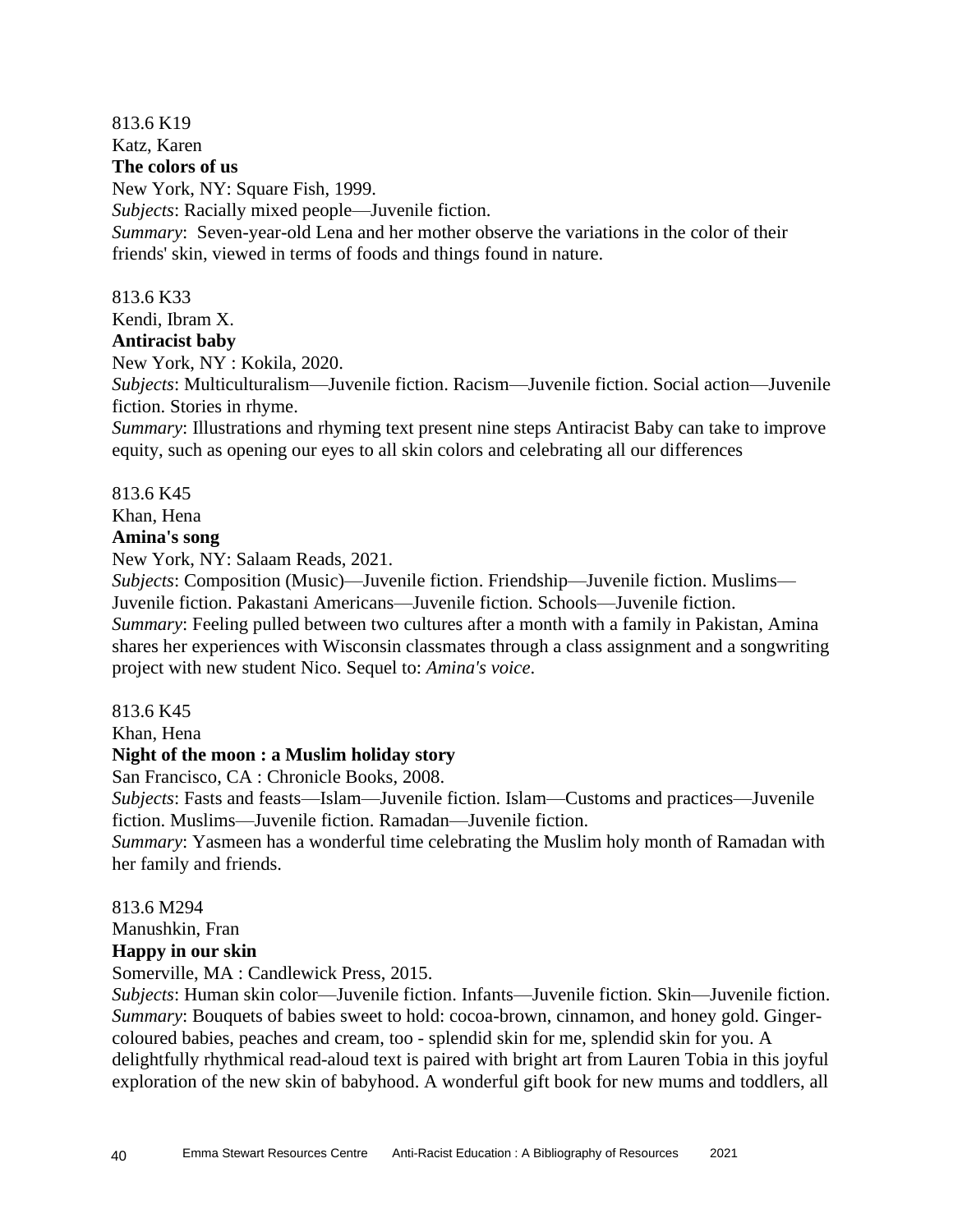children can see themselves, and open their eyes to the world around them, in this sweet, scrumptious celebration of skin in all its many, many, wonderful forms.

813.6 M875 Morris, Brittney **Slay**

New York, NY: Simon Pulse, 2019.

*Subjects*: African Americans—Fiction. Dating (Social customs)—Fiction. Fantasy games— Fiction. High schools—Fiction. Role playing—Fiction. Video games—Fiction. Young adult fiction.

*Summary*: An honors student at Jefferson Academy, seventeen-year-old Keira enjoys developing and playing Slay, a secret, multiplayer online role-playing game celebrating black culture, until the two worlds collide.

813.6 M879

Morrison, Janet Love

#### **The hawk and the hare : based on a true story**

New Westminster, BC: Tidewater Press, 2020.

*Subjects*: Historical fiction. War fiction. World War, 1939-1945—Canada—Fiction. *Summary*: It is 1944 and the young Canadians of the Royal Hamilton Light Infantry have had enough of drills and night marches and waiting. Private Ewen Morrison is 21 years old when he joins the regiment in Sussex and meets his new platoon, including Reggie Johnson, an Indigenous soldier from Ontario's Six Nations of the Grand River reserve. His new friend supplements the army's training with some of his own, helping to prepare Ewen for scouting missions against the enemy. Landing on Juno beach, the men confront the brutal reality of war as they advance across northern Europe with the 2nd Canadian Infantry Division. Reggie's bravery, skill and authority soon earn him a field promotion, but not necessarily the respect of all the men in his platoon. Based on war diaries and regimental records, this book is inspired by the real-life experience of the author's father.

813.6 R476

Rhodes, Jewell Parker

#### **Ghost boys**

New York, NY: Little, Brown and Company, 2018.

*Subjects*: African Americans—Juvenile fiction. Death—Juvenile fiction. Families—Illinois— Chicago—Juvenile fiction. Police shootings—Juvenile fiction. Racism—Juvenile fiction. Till, Emmett,—1941-1955—Juvenile fiction.

*Summary*: After seventh-grader Jerome is shot by a white police officer, he observes the aftermath of his death and meets the ghosts of other fallen black boys, including historical figure Emmett Till.

813.6 R649 Robertson, David **When we were alone** Winnipeg, MB : Highwater Press, 2016.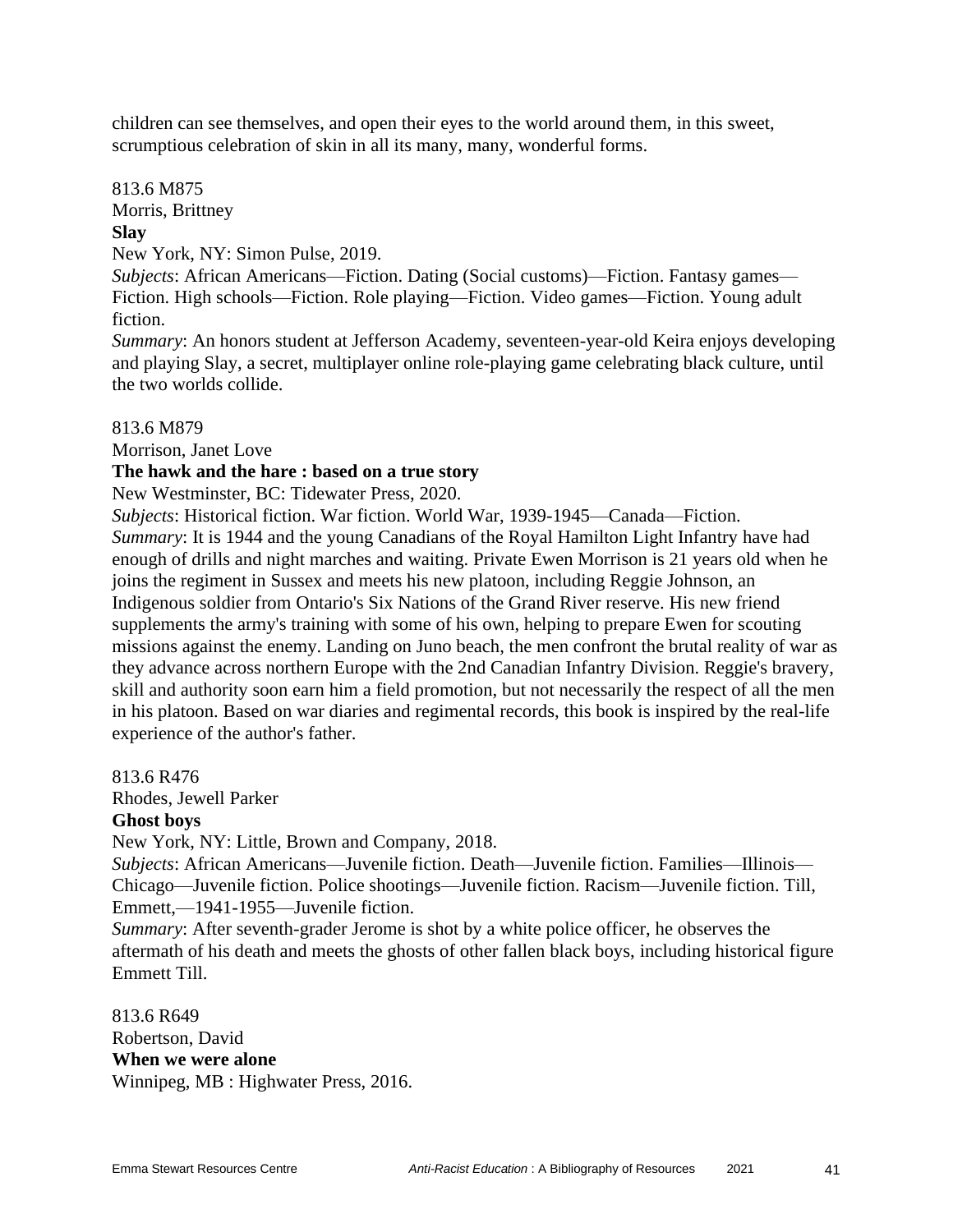*Subjects*: Grandmothers—Juvenile fiction. Indians of North America—Canada—Juvenile fiction. Off-reservation boarding schools—Canada—Juvenile fiction.

*Summary*: When a young girl helps tend to her grandmother's garden, she begins to notice things about her grandmother that make her curious. Why does her grandmother have long braided hair and wear beautifully coloured clothing? Why does she speak another language and spend so much time with her family? As she asks her grandmother about these things, she is told about life in a residential school a long time ago, where everything was taken away.

*Curriculum Notes*: Social Studies grade 3 (2010). Social Studies grade 4 (2010). Social Studies grade 8 (2009). Treaty Education grade 3. Treaty Education grade 4. Treaty Education grade 8.

813.6 W129

Wagamese, Richard

## **Indian horse**

Madeira Park, BC: Douglas & McIntyre, 2012.

*Subjects*: Hockey stories, Canada. Off-reservation boarding schools—Fiction. Ojibwa Indians— Ontario—Fiction. Ontario—Fiction. Ontario, Northern—Fiction.

*Summary*: Saul Indian Horse is dying. Tucked away in a hospice high above the clash and clang of a big city, he embarks on a marvelous journey of imagination back through the life he led as a northern Ojibway, with all its sorrows and joys.

*Curriculum Notes*: English language arts 30 (2013).

813.6 W341

Watson, Renée

## **Piecing me together**

New York, NY : Bloomsbury, 2017.

*Subjects*: African American high school students—Attitudes—Fiction. High schools—Fiction. Mentoring—Fiction. Private schools—Fiction. Young adult fiction.

*Summary*: Jade believes she must get out of her poor neighborhood if she's ever going to succeed. Her mother tells her to take advantage of every opportunity that comes her way. And Jade has: every day she rides the bus away from her friends and to the private school where she feels like an outsider, but where she has plenty of opportunities. But some opportunities she doesn't really welcome, like an invitation to join Women to Women, a mentorship program for "at-risk" girls. Just because her mentor is black and graduated from the same high school doesn't mean she understands where Jade is coming from. She's tired of being singled out as someone who needs help, someone people want to fix. Jade wants to speak, to create, to express her joys and sorrows, her pain and her hope. Maybe there are some things she could show other women about understanding the world and finding ways to be real, to make a difference.

#### 813.6 W898

Woodson, Jacqueline

#### **The day you begin**

New York, NY: Nancy Paulsen Books, 2018.

*Subjects*: Friendship—Juvenile fiction. Immigrants—Juvenile fiction. Individuality—Juvenile fiction. Schools—Juvenile fiction.

*Summary*: Other students laugh when Rigoberto, an immigrant from Venezuela, introduces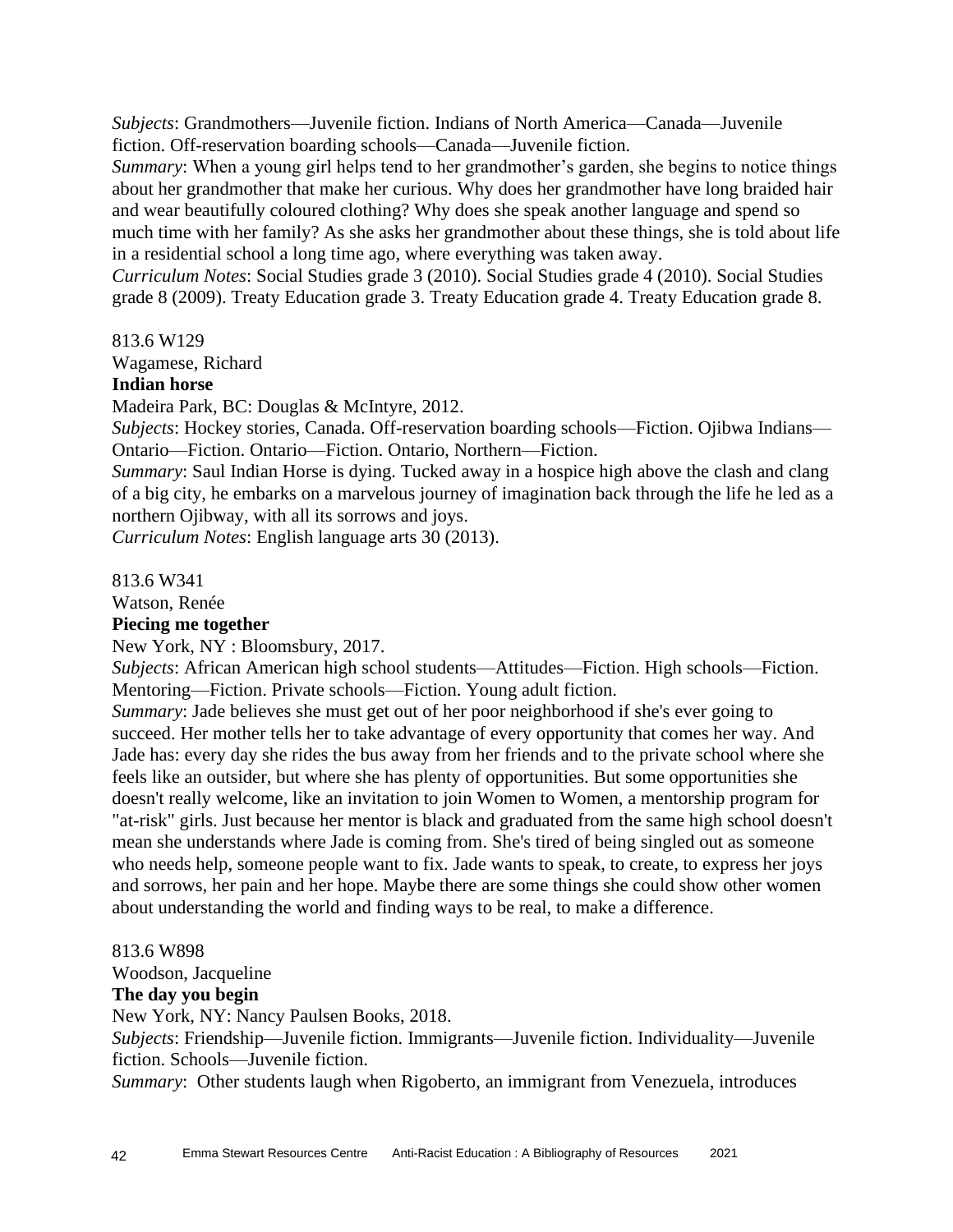himself but later, he meets Angelina and discovers that he is not the only one who feels like an outsider.

813.6 Y22 Yang, Kelly **Front desk**

New York, NY: Scholastic Inc., 2018.

*Subjects*: Chinese—California, Southern—Juvenile fiction. Exploitation—Juvenile fiction. Friendship—Juvenile fiction. Immigrant families—California, Southern—Juvenile fiction. Immigrants—California, Southern—Juvenile fiction. Motels—California, Southern—Juvenile fiction. Self-confidence—Juvenile fiction.

*Summary*: Recent immigrants from China and desperate for work and money, ten-year-old Mia Tang's parents take a job managing a rundown motel in Southern California, even though the owner, Mr. Yao is a nasty skinflint who exploits them; while her mother (who was an engineer in China) does the cleaning, Mia works the front desk and tries to cope with demanding customers and other recent immigrants—not to mention being only one of two Chinese in her fifth grade class, the other being Mr. Yao's son, Jason.

843.6 H446 Hébert, Marie-Francine

**This side of the sky**

Calgary, AB : Red Deer Press, 2003.

*Subjects*: Families—Juvenile fiction. Incest—Juvenile fiction. Poverty—Juvenile fiction. Sex crimes—Juvenile fiction.

*Summary*: Written in the first person by 12-year-old Mona, this novel begins with Mona receiving a grade of zero on a poem she has written about her dismal family life. Mona and her sister Angélique, who has a mental disability, are neglected by their parents and they spend much time in their secret hideaway by a lake. It is from this hideaway where the sisters witness a terrible act of sexual abuse. Jon, Mona's Afro-Canadian friend, is mistakenly blamed for this act. This poignant story explores several themes including racism, sexual and physical abuse, support for others and low self-esteem.

*Notes*: Health education grade 8 (2009).

#### 920.009296 C774

#### **Cool Black north [DVD]**

Place of publication: Second Time Around Production Inc., 2019.

*Subjects*: Black Canadians. Blacks—Canada. Communities—Canada. Nonfiction films. *Summary*: This DVD explores the unique and vibrant Canadian Black Community and its role in our country's contemporary identity.

920.009296 L697

Liburd, Sean

**All things are possible : learn from African Canadian history makers volume 1**

Place of publication: AZL Publishing, 2018.

*Subjects*: Black Canadians—History—Juvenile literature. Canada—History—Study and teaching (Elementary).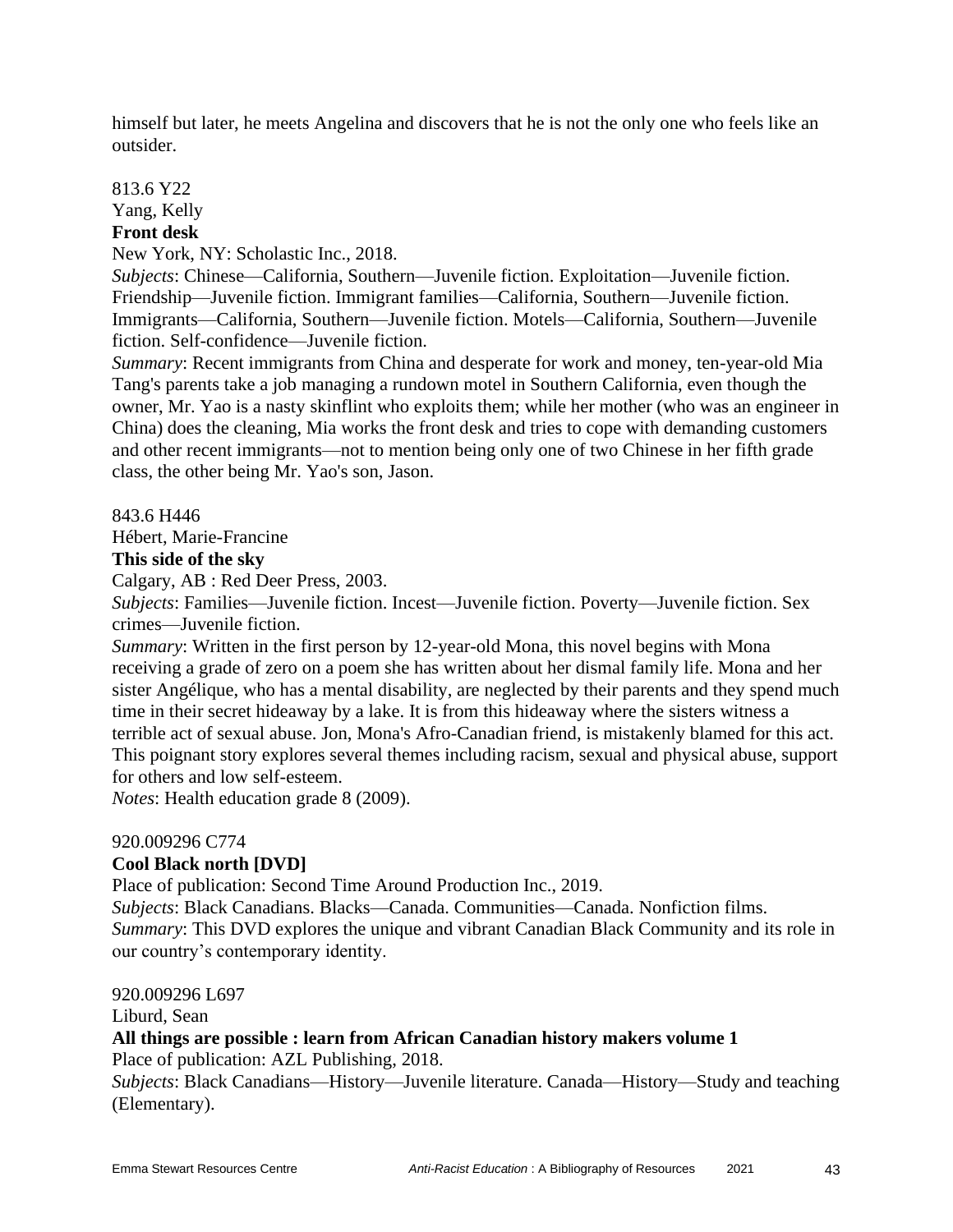*Summary*: Targeted for children ages 8 to 12, this book features six biographies of African Canadian History Makers whose lives exemplified strong character traits of perseverance, caring, excellence, critical thinking, fairness, and goal setting. Filled with interesting portraits of Viola Desmond, Rosemary Brown, Portia White, Elijah McCoy, Mifflin Wistar Gibbs, and Sam Langford, readers can learn more about these successful individuals and how they can develop these character traits in their own lives. The book includes a variety of fun activities (e.g., word search, crossword puzzle, creative writing, etc.) to reinforce key concepts.

#### 920.72 H322

Harrison, Vashti

#### **Little dreamers : visionary women around the world**

New York, NY: Little, Brown and Company, 2018.

*Subjects*: Women artists—Biography—Juvenile literature. Women scientists—Biography— Juvenile literature. Women—Biography—Juvenile literature.

*Summary*: This book contains brief, illustrated biographies of women creators around the world.

920.72 H322

Harrison, Vashti

#### **Little leaders : bold women in black history**

New York, NY: Little, Brown and Company, 2017.

*Subjects*: African American women—Biography—Juvenile literature. African Americans— Biography—Juvenile literature. African Americans—History—Anecdotes—Juvenile literature. *Summary*: Among these women, you'll find heroes, role models, and everyday women who did extraordinary things, bold women whose actions and beliefs contributed to making the world better for generations of girls and women to come. Whether they were putting pen to paper, soaring through the air or speaking up for the rights of others, the women profiled in these pages were all taking a stand against a world that didn't always accept them. The leaders in this book may be little, but they all did something big and amazing, inspiring generations to come.

940.531771 G451

Gibson, Lindsay; Danjoux, Ilan

## **Righting Canada's wrongs resource guide**

Toronto, ON: James Lorimer & Company, 2016.

*Subjects*: Canada—Emigration and immigration—Government policy—History—20th century—Juvenile literature. Canada—Ethnic relations—History—20th century—Juvenile literature. Canada—Moral conditions—History—20th century—Juvenile literature. Social sciences—Study and teaching (Middle school). Teaching—Aids and devices.

*Summary*: In this resource guide you will find seven lessons that will engage your students while they learn about some of the important events in Canada's history that helped shape our current multicultural society. You will find support for teaching about Canada's past treatment of ethnic minorities and how to approach the topic of racism. As well, your students will learn about the important roles that these minorities have played in Canadian society.

940.5318 P424 Peppas, Lynn **The Holocaust**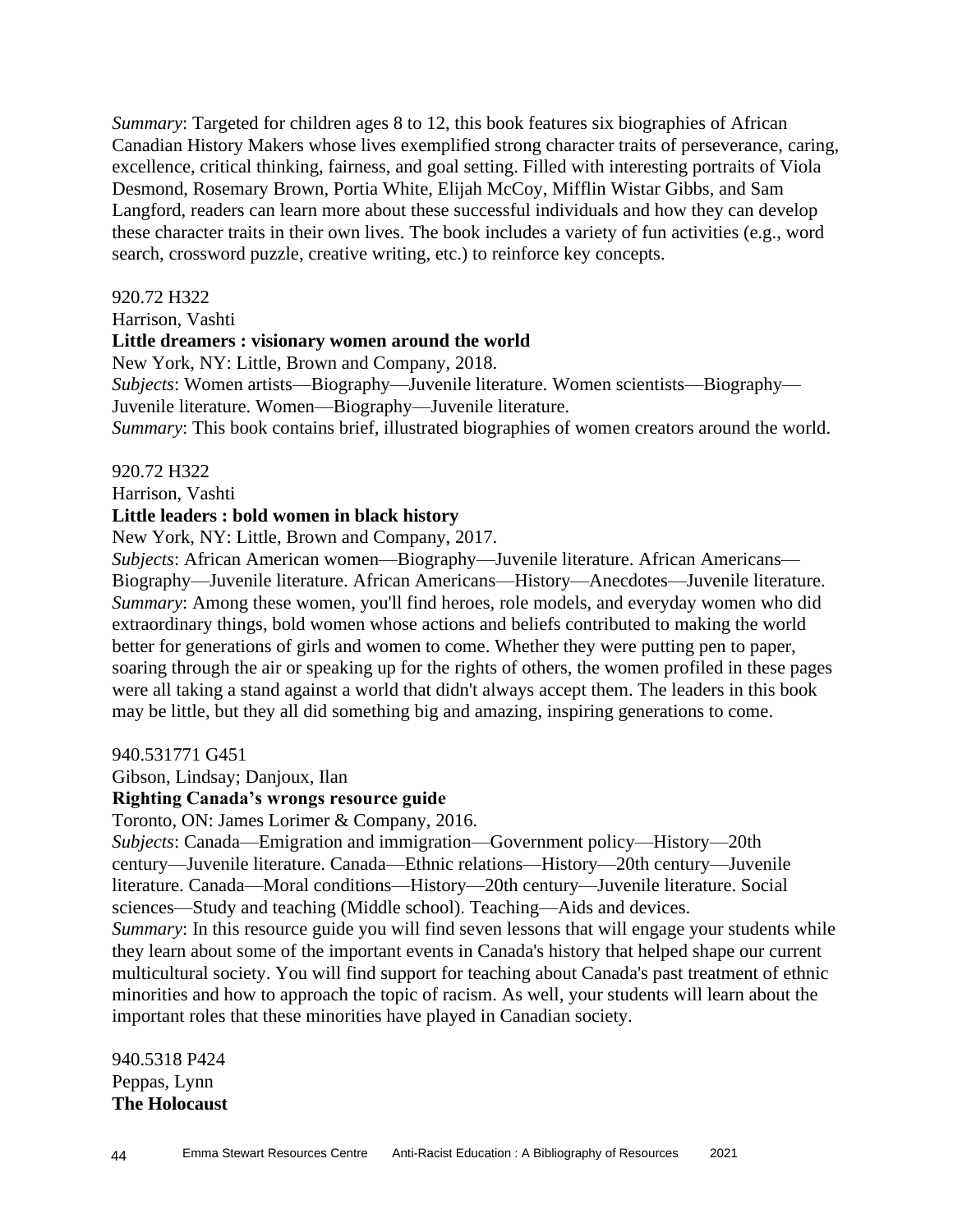St. Catharines, ON : Crabtree Publishing Company, 2015.

*Subjects*: Germany—History—1933-1945—Juvenile literature. Holocaust, Jewish (1939- 1945)—Juvenile literature.

*Summary*: This book presents evidence from the early 1900s of racism and intolerance in Germany that led up to the extermination of Jews and other people during World War II.

#### 970.41 G781

Gray, Lynda

## **First nations 101: tons of stuff you need to know about First Nations people**

Vancouver, BC: Adaawx Pub., 2011.

*Subjects*: Indians of North America—Canada. Indigenous Peoples—Canada. Native Peoples— Canada.

*Summary*: This book provides an overview of the diverse and complex lives of First Nations people with subjects including veterans, youth, urbanization, child welfare, appropriate questions to ask a First Nations person, feminism, the medicine wheel, Two-spirit (LGBTQ), residential schools, the land bridge theory, and language preservation. The author endeavours to leave readers with a better understanding of the shared history of First Nations and non-First Nations people, and ultimately calls upon all of us, individuals, communities, and governments, to play active roles in bringing about true reconciliation between First Nations and non-First Nations people.

#### 971 S256

Saul, John Ralston

## **A fair country : telling truths about Canada**

Toronto, ON: Penguin Canada, 2009.

*Subjects:* Canada—Politics and government; Canada—Social conditions; Elite (Social sciences)—Canada; Native Peoples—Canada—Politics and government; National characteristics, Canadian.

*Summary:* In this startlingly original vision of Canada, the author argues that Canada is a Métis nation, heavily influenced and shaped by Aboriginal ideas: egalitarianism, a proper balance between individual and group, and a penchant for negotiation over violence are all Aboriginal values that Canada absorbed. An obstacle to our progress, he argues, is that Canada has an increasingly ineffective elite, a colonial non-intellectual business elite that doesn't believe in Canada. It is critical that we recognize these aspects of the country in order to rethink its future.

## 971.004 H894

Hughes, Susan

#### **Making Canada home : how immigrants shaped this country. Revised and expanded edition**

#### Toronto, ON: Owlkids Books, 2016.

*Subjects*: Canada—Emigration and immigration—History—Juvenile literature. Canada— Population—Ethnic groups—History—Juvenile literature. Multiculturalism—Canada— History—Juvenile literature.

*Summary*: This book chronicles the country's major waves of immigration, from welcoming early European arrivals to becoming a modern-day safe haven for refugees. The book also acknowledges times when Canada has not been especially welcoming. It explores how each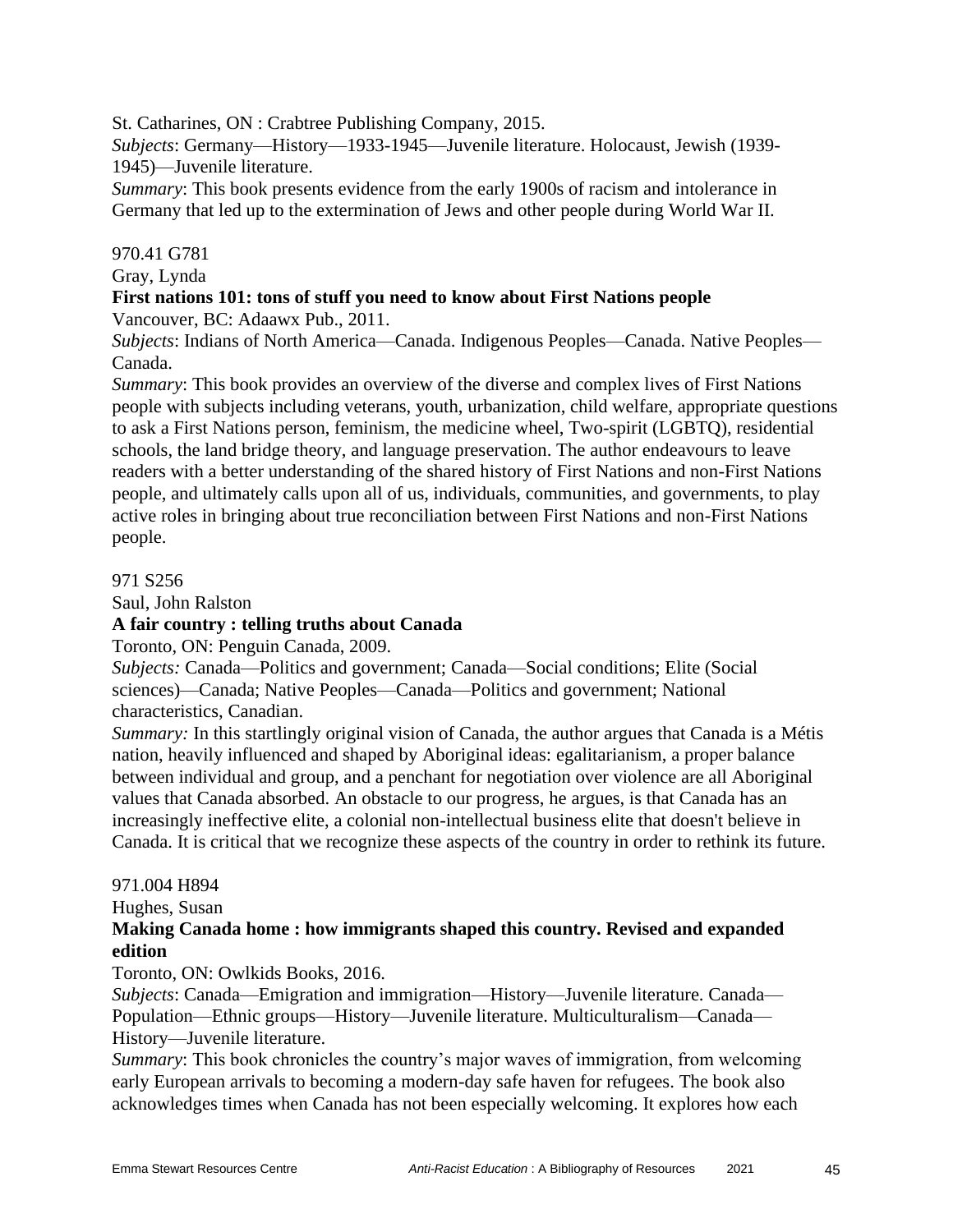period of immigration has shaped the laws, values, and face of Canada on the way to today's multicultural society.

#### 971.004951 C454

Chan, Arlene

## **Righting Canada's wrongs : The Chinese Head Tax and anti-Chinese immigration policies in the twentieth century**

#### Toronto, ON: James Lorimer & Co., 2014.

*Subjects:* Chinese—Taxation—Canada—History—20th century—Juvenile literature; Chinese— Taxation; Emigration and immigration law; Race discrimination—Canada—History—20th century—Juvenile literature.

*Summary:* Through historical photographs, documents, and first-person narratives from Chinese Canadians who experienced the Head Tax or who were children of Head Tax-payers, this book offers a full account of the injustice of this period in Canadian history. It documents how this official racism was confronted and finally acknowledged.

#### 971.004956 H629

Hickman, Pamela

## **Righting Canada's wrongs. Japanese Canadian internment in the Second World War** Toronto, ON: James Lorimer, 2011.

*Subjects:* World War, 1939-1945—Prisoners and prisons, Canadian; Japanese Canadians— History—20th century; World War, 1939-1945—Japanese Canadians; Japanese Canadians— Evacuation and relocation, 1942-1945.

*Summary:* This book uses a wide range of historical photographs, documents, and images of museum artifacts to tell the story of the internment. The impact of these events is underscored by first-person narratives from five Japanese Canadians who were themselves youths at the time their families were forced to move to the camps.

#### 971.00496 B627

## **Black history in Canada. Education guide**

Toronto, ON; Historica-Dominion Institute, 2011.

*Subjects:* Blacks—Canada—Biography; Teaching—Aids and devices; Canada—Race relations. *Summary:* This guide explores seminal events and personalities in Black Canadian history through engaging discussion and interactive activities. The purpose of this guide is to enhance your students' critical awareness and appreciation of the Black Canadian experience.

#### 971.00496 B627

#### **Black experiences [DVD]**

Canada: Past Perfect Productions, 2017.

*Subjects*: Blacks—Canada—History. Emigration and immigration—Canada—History. Race relations—Canada.

*Summary*: From enslaved people during the eras of New France and British North America, to the community of Africville in Nova Scotia, this program examines a variety of Black experiences from Canada's history. Learn about those seeking freedom from enslavement in the United States during the American Revolution and during the time of the Underground Railroad. Also, the experiences of African-American migrants arriving in British Columbia during the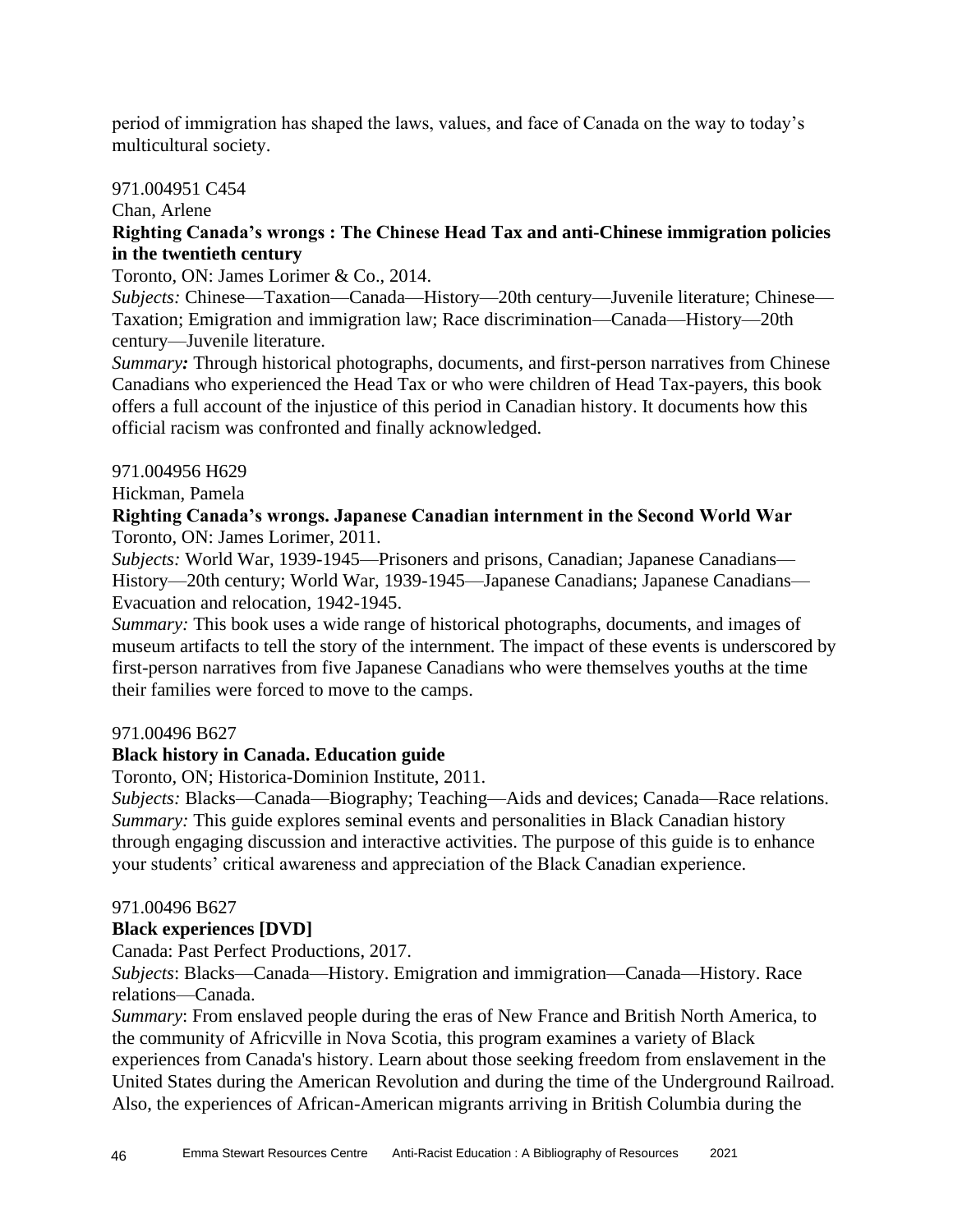1850s and those journeying to the Canadian Prairies in the early 1900s are outlined. Grade levels: 6 - Post Secondary.

#### 971.00496 O13

# O'Brien, Cynthia

## **Black history month**

Collingwood, ON : Beech Street Books, 2021.

*Subjects*: Black Canadians—History—Juvenile literature. Black History Month (Canada)— Juvenile literature.

*Summary*: This book discusses the history of this celebration and how it is celebrated across Canada.

#### 971.00496 W594

## **Whitewash [DVD]**

Toronto, ON: Rebels and Misfits Media, 2016.

*Subjects*: Black Canadians—History. Slavery—Canada—History.

*Summary*: This DVD examines slavery in Canada and its omission from the national narrative. The country prides itself as being the benevolent refuge where enslaved Africans who were brought to United States gained their freedom via the Underground Railroad. That powerful image overshadows the fact that slavery was legal in Canada for over 200 years under both French and British rule. This DVD brings to light some of the slave families that were brought to Prince Edward Island by Loyalists and looks at how nine generations of descendants have assimilated to the point of leaving very few visible traces of their origin.

#### 971.00497 F527

Timpson, Annis May

## **First Nations, first thoughts : the impact of Indigenous thought in Canada**

Vancouver, BC: UBC Press, 2009.

*Subjects:* Canada—Civilization—Indian influences; Native Peoples—Canada—Politics and government; Native Peoples—Canada—History; Native Peoples—Canada—Intellectual life. *Summary:* This book provides a comprehensive argument for decolonization, focusing specifically on the reconciliation of Indigenous thought with a transformed discourse of the Canadian state and with many of the institutions of Canadian society.

## 971.00497 I35

Metcalfe-Chenail, Danielle (Ed.)

## **In this together : fifteen stories of truth & reconciliation**

Victoria, BC : Brindle & Glass Publishing, 2016.

*Subjects*: Canada—Race relations. Indians of North America—Canada—Government relations. Indians of North America—Canada—History. Indians of North America—Canada—Social conditions. Reconciliation—Social aspects—Canada.

#### 971.00497 P297

Craft, Aimée (Ed.)

**Pathways of reconciliation : Indigenous and settler approaches to implementing the TRC's calls to action**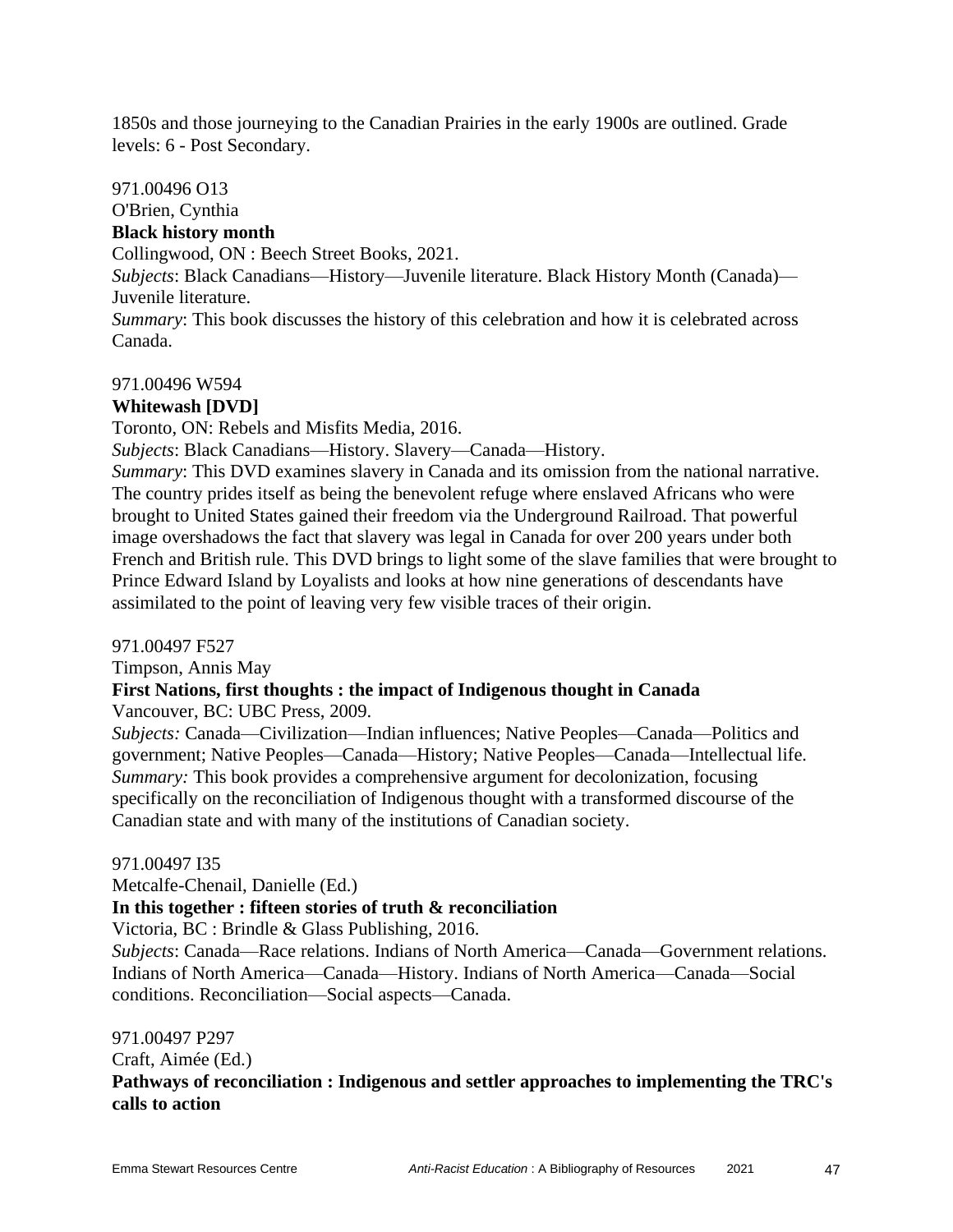Winnipeg, MB: University of Manitoba Press, 2020.

*Subjects*: Canada—Race relations. Indians of North America—Abuse of—Canada. Indigenous Peoples in Canada. Truth and Reconciliation Commission of Canada. Truth commissions— Canada.

*Summary*: Since the Truth and Reconciliation Commission released its Calls to Action in June 2015, governments, churches, non-profit, professional and community organizations, corporations, schools and universities, clubs and individuals have asked: "How can I/we participate in reconciliation?" The essays in this book address the themes of reframing, learning and healing, researching, and living. They engage with different approaches to reconciliation (within a variety of reconciliation frameworks, either explicit or implicit) and illustrate the complexities of the reconciliation process itself. They canvass multiple and varied pathways of reconciliation, from Indigenous and non-Indigenous perspectives, reflecting a diversity of approaches to the mandate given to all Canadians by the TRC with its Calls to Action. Together the authors — academics, practitioners, students and ordinary citizens — demonstrate the importance of trying and learning from new and creative approaches to thinking about and practicing reconciliation.

#### 971.00497 S963

## **Surviving Canada : Indigenous Peoples celebrate 150 years of betrayal**

Winnipeg, MB : ARP Books, 2017.

*Subjects*: Canada—Race relations. Indians of North America—Canada—Government relations. Indians of North America—Canada—Social conditions. Indigenous Peoples—Canada. *Summary*: This book contains a collection of reflections about Indigenous Peoples' complicated, and often frustrating, relationship with Canada, and how the fight to have treaties implemented and Aboriginal rights respected continues 150 years after Confederation.

#### 971.00497 V974

Vowel, Chelsea

#### **Indigenous writes : a guide to First Nations, Métis and Inuit issues in Canada** Winnipeg, MB : Highwater Press, 2016.

*Subjects*: Canada—Race relations. Indians of North America—Canada. Inuit—Canada. Métis— Canada.

*Summary*: This book contains 31 essays discussing various issues related to the Indigenous experience in Canada from the time of first contact to the present.

#### 971.200497 D229

Daschuk, James W.

#### **Clearing the Plains : disease, politics of starvation, and the loss of Aboriginal life** Regina, SK: University of Regina Press, 2013.

*Subjects:* Indians of North America—Health and hygiene—Canada, Western—History; Indians of North America—Canada—Government relations—History; Indians of North America— Diseases—Canada, Western—History; Indians of North America—Canada, Western—History; Canada, Western—Ethnic relations—History; Canada, Western—Colonization—Health aspects—History.

*Summary:* The author examines the roles that Old World diseases, climate, and Canadian politics, the politics of ethnocide, played in the deaths and subjugation of thousands of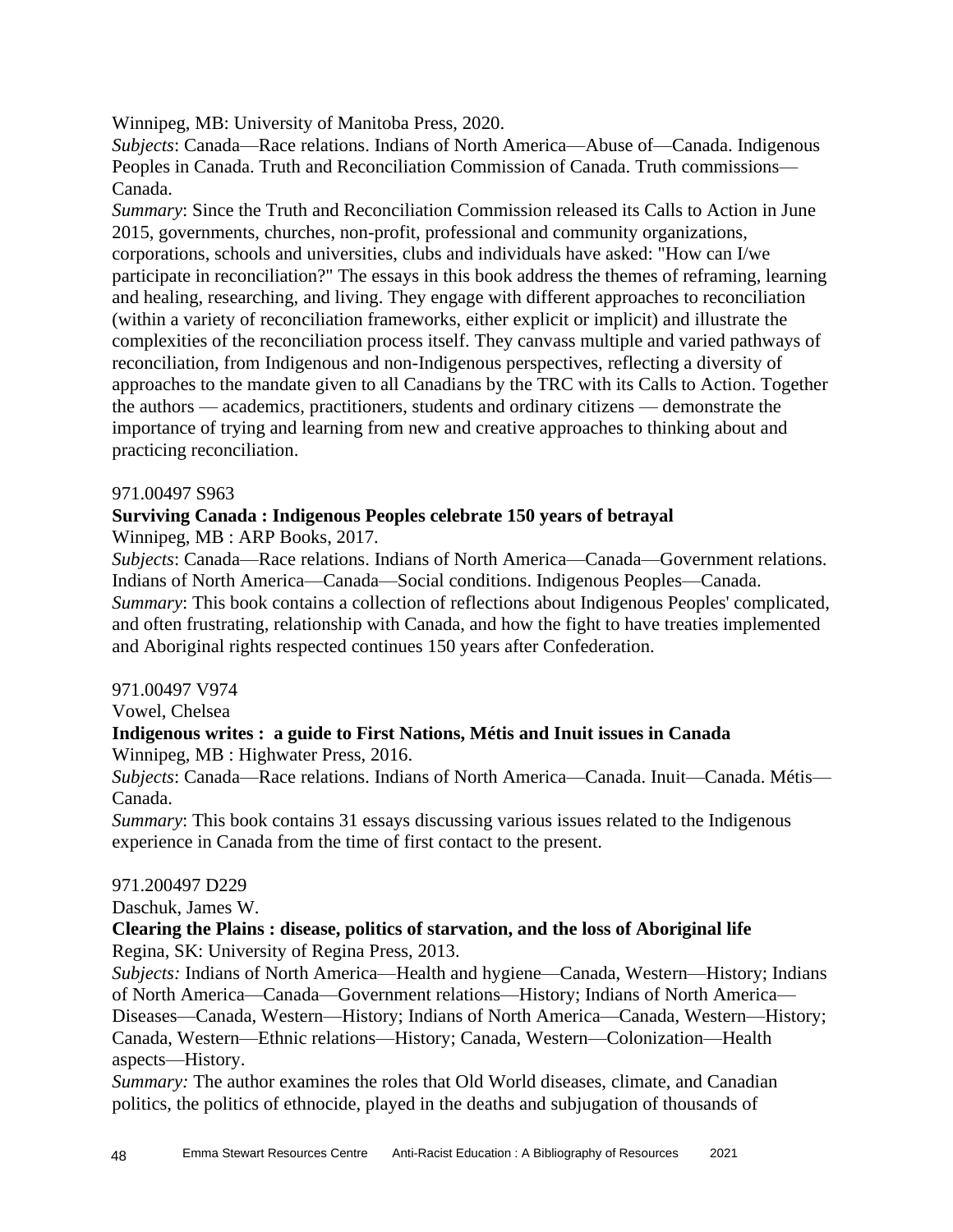Aboriginal people in the realization of Sir John A. Macdonald's National Dream. It was a dream that came at great expense: the present disparity in health and economic well-being between First Nations and non-Native populations, and the lingering racism and misunderstanding that permeates the national consciousness to this day.

#### 971.300497 A977

#### **Ayisinowak : a communication guide**

Saskatoon, SK: City of Saskatoon, 2017.

*Subjects*: Cross-cultural orientation—Saskatchewan—Handbooks, manuals, etc. Cultural awareness—Saskatchewan—Handbooks, manuals, etc. Indians of North America— Saskatchewan—Handbooks, manuals, etc. Race relations—Saskatchewan—Handbooks, manuals, etc.

*Summary*: The goal of this publication is to increase understanding, respect and awareness of Aboriginal culture to facilitate improved relationship building.

#### 971.6 W282

Warner, Jody Nyasha

#### **Viola Desmond won't be budged**

Toronto, ON: Groundwood Books/House of Anansi Press, 2010

*Subjects:* Desmond, Viola, 1914-1965—Juvenile literature; Race discrimination—Nova Scotia— History—Juvenile literature; Civil rights—Nova Scotia—History—Juvenile literature; Black Canadians—Nova Scotia—Biography—Juvenile literature.

*Summary:* In 1946, Viola Desmond bought a movie ticket at the Roseland Theatre in Nova Scotia. After settling into a main floor seat, an usher came by and told her to move because her ticket was only good for the balcony. She offered to pay the difference in price but was refused: "You people have to sit in the upstairs section." Viola refused to move. She was put in jail, but her actions gave strength and inspiration to Canada's black community

FR 843.92 B777

Bousquet, Charlotte

#### **Celle qui venait des plaines**

Nantes, France : Gulf stream éditeur, 2017.

*Subjects*: French language materials. Métis—Fiction. Off-reservation boarding schools—Fiction. Racism—Fiction.

*Summary*: L'intrigue de ce roman historique se situe dans l'Ouest américain à la fin du 19e siècle. L'auteure nous expose aux réalités de l'époque : le rassemblement des Premières Nations pour les obliger à s'installer dans des réserves, l'effet de l'alcool sur les autochtones et les tragédies de famines et des pensionnats. L'ouest sauvage, le racisme, les privations souffertes et le génocide culturel sont vu de la perspective d'une femme métisse lakota.

*Notes*: Français immersion 20 (2018). Français immersion 30 (2018).

FR 971.600496 M165 Macleod, Elizabeth **Voici Viola Desmond** Toronto, ON: Éditions Scholastic, 2018.